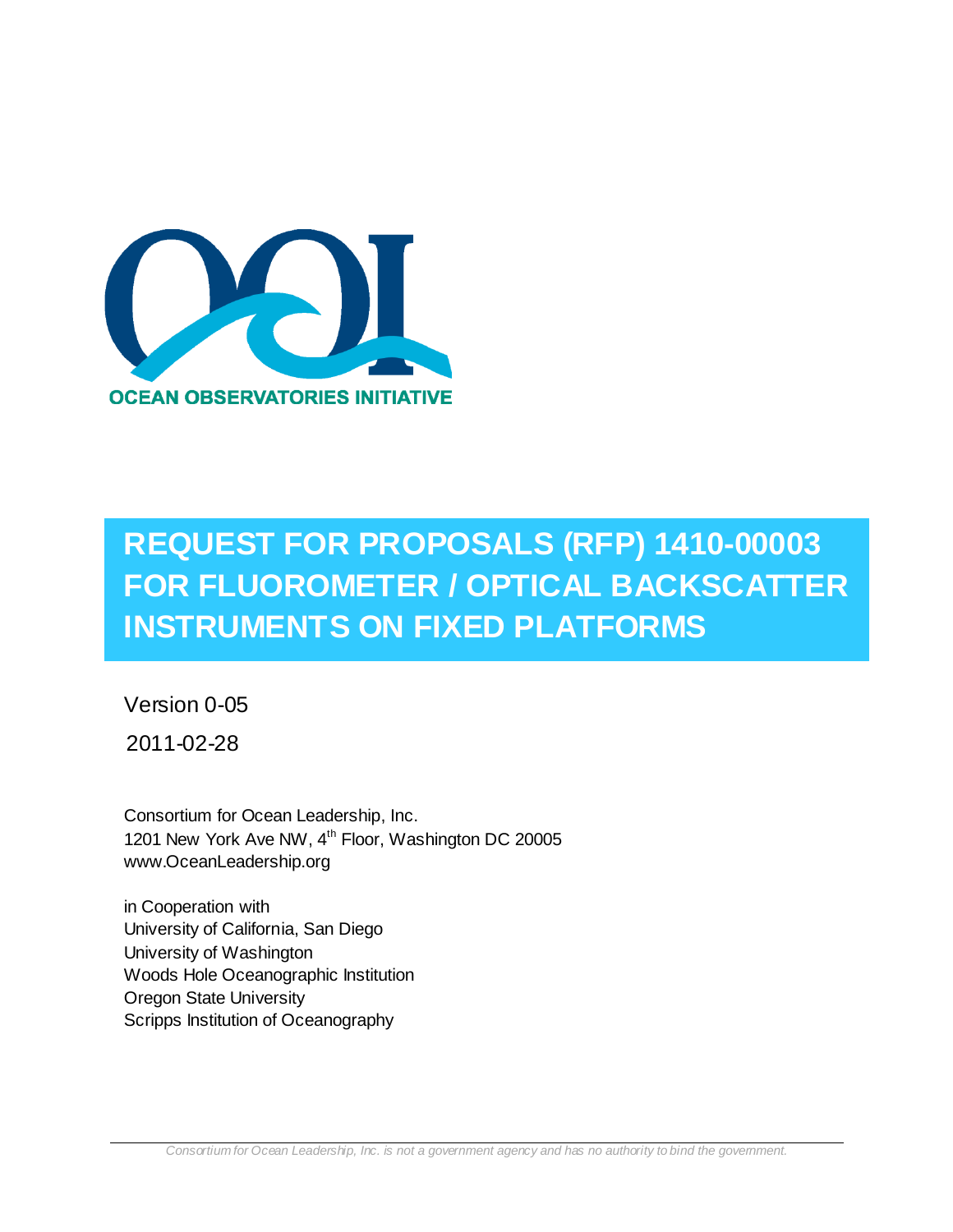## **Table of Contents**

| Section K. Representations, Certifications and Other Statements of Offerors  K-1 |
|----------------------------------------------------------------------------------|
|                                                                                  |
|                                                                                  |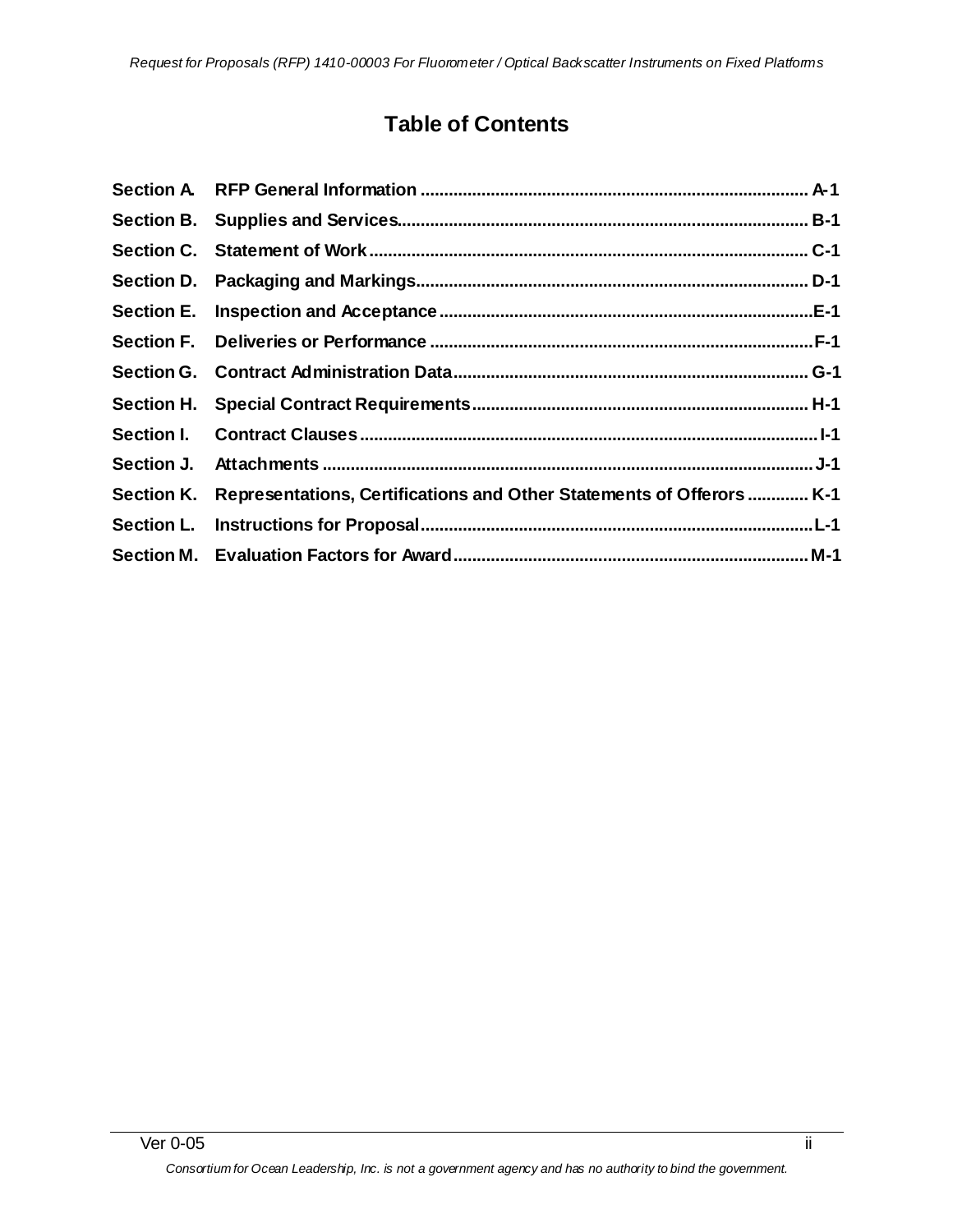## <span id="page-2-0"></span>**Section A. RFP General Information**

The Consortium for Ocean Leadership, Inc. (hereinafter referred to as "Ocean Leadership"), with funding from the National Science Foundation, is soliciting proposals from qualified organizations interested in providing Fluorometer / Optical Backscatter Instruments and related services to support the objective of the Ocean Observatories Initiative (OOI).

The OOI will construct a networked infrastructure of oceanic sensor systems to measure physical, chemical, geological, and biological variables in the ocean and seafloor. The measurements of optical backscatter, chlorophyll-a fluorescence, and colored dissolved organic matter (CDOM) fluorescence are vital to our understanding of many of the crucial scientific questions to which the OOI can provide answers.

The purpose of this RFP is to select an Offeror who will provide the Fluorometer / Optical Backscatter Instruments needed as described in Section C and in accordance with the specifications stated in Section J, Attachments J-1 and J-2. The Contract resulting from this Fluorometer / Optical Backscatter Instruments RFP will be an Indefinite Quantity Contract (IQC) with Delivery Orders (DO) funded and awarded individually on a Firm Fixed Price (FFP) basis.

The RFP addresses all of the specifics associated with an award. Special attention should be paid to Section L, Instructions for Proposal, and Section M, Evaluation Factors for award.

This RFP does not obligate Ocean Leadership to award any Contract or DO nor does it commit Ocean Leadership to pay for any costs incurred in the preparation and/or submission of proposals.

## **A.1. Important Notes**

While Ocean Leadership will be the signatory to this IQC, DOs under this Contract may be issued by any of the Procuring Organizations listed in Section C.1.4. The Procuring Organization placing the DO will be responsible for ordering, oversight of development, receipt of product, inspection and acceptance of product, payment, and all other contractual requirements. If Ocean Leadership is not the Procuring Organization issuing the DO, Ocean Leadership will not be responsible for specific DO-related issues.

## **A.2. Bidders' Conference**

Potential Offerors who intend to submit a proposal should plan on attending an informational Bidders' Conference to be held on March 3, 2011. This will be a virtual session conducted via WebEx (an online teleconference and presentation meeting tool). The purpose of this Bidders' Conference is to provide an overview of the OOI program and design; the roles of the existing Implementing Organizations; and the high-level requirements of this RFP. The Ocean Leadership Director of Contracts and Grants will accept verbal questions about the contractual requirements of this RFP at that time and will have technical experts available to answer questions about the technical requirements. Although participation at this conference is not mandatory, prospective bidders are encouraged to participate and must inform the Ocean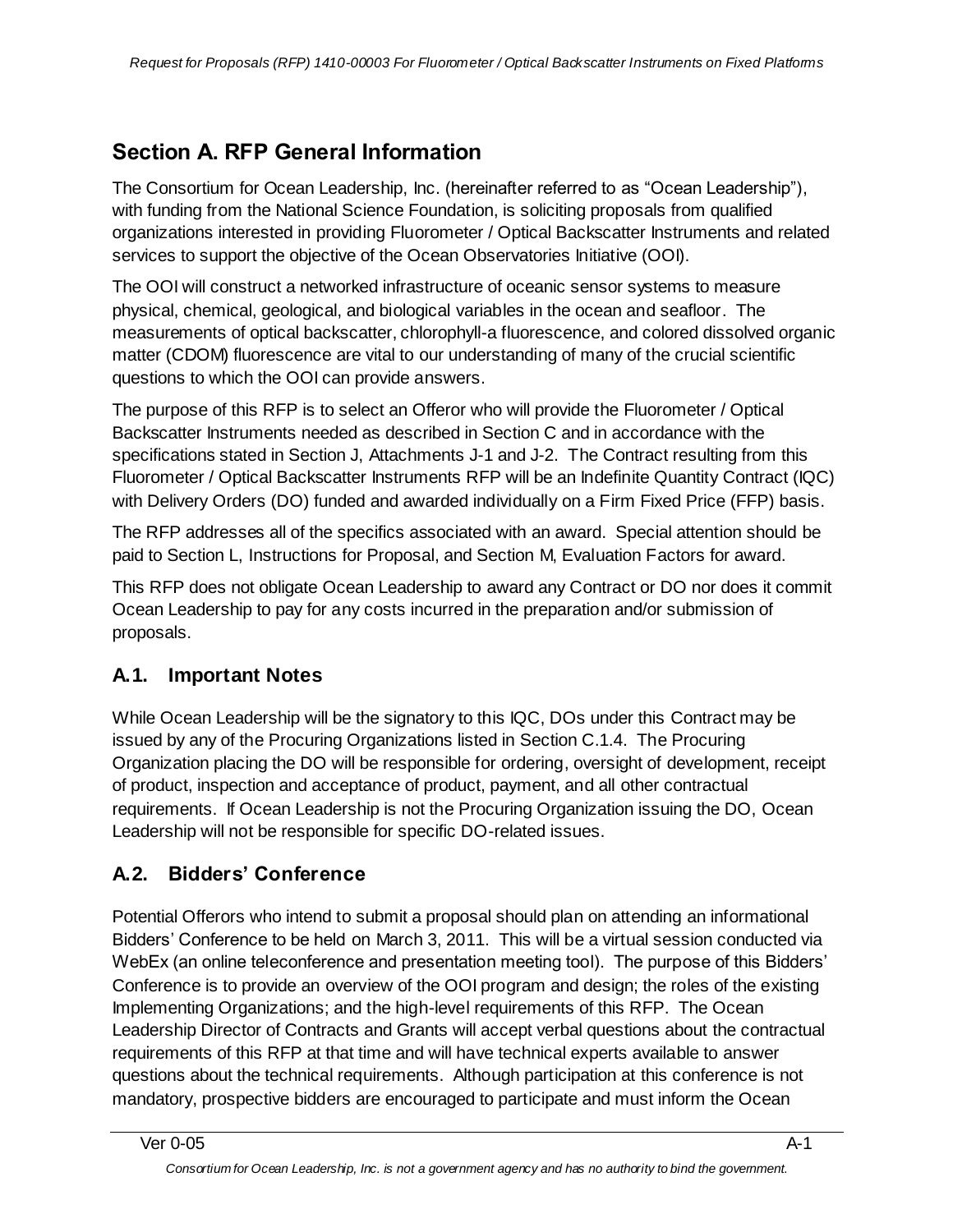Leadership Director of Contracts and Grants of their intent to participate by e-mailing [RFP1410-](mailto:RFP1410-00003@oceanleadership.org) [00003@oceanleadership.org](mailto:RFP1410-00003@oceanleadership.org) by 4:00 PM EST (1 PM PST) March 2, 2011. Include the phrase ―Fluorometer / Optical Backscatter Instruments RFP Bidders Conference‖ in the subject line of your email. Instructions on how to participate in this conference through WebEx will be provided upon receipt of this email. *PLEASE NOTE: The Bidder's Conference may be attended by RSVP only.*

## **A.3. Offeror Questions**

Ocean Leadership is the only point of contact for this procurement. Any questions related to this procurement should be emailed to [RFP1410-00003@oceanleadership.org](mailto:RFP1410-00003@oceanleadership.org) by Noon EST (9 AM PST) March 04, 2011, and include "Fluorometer / Optical Backscatter Instruments RFP Questions" in the subject line. Questions will not be accepted after this date and time unless it is determined to be in the best interests of the OOI Program to do so. Responses to all Offeror questions received by the deadline will be posted on the Ocean Leadership website by 4 PM EST (1 PM PST) March 09, 2011 at [www.oceanleadership.org](http://www.oceanleadership.org/) (click on "News and Resources" and then choose "Request for Proposals" from the dropdown menu). Formal answers to questions asked at the Bidders' Conference will be posted to the website at the same time that answers to these additional Offeror questions are posted. Some questions raised at the bidder's conference may be answered instantly; others may require more research and will be posted on the Ocean Leadership website by March 09, 2011.

## **A.4. Issuing Office/Proposal Due Date**

Ocean Leadership is the only point of contact for this procurement.

Email a **signed** offer/proposal in PDF format by 4PM EDT (1 PM PDT) on March 23, 2011, to [RFP1410-00003@oceanleadership.org,](mailto:RFP1410-00003@oceanleadership.org)and include the phrase "Fluorometer / Optical Backscatter Instruments RFP" in the subject line of the email.

In addition, mail a **signed** offer/proposal, which will be received no later than March 28, 2011, to the following address:

Jeanine Hubler, CFCM Director of Contracts and Grants The Consortium for Ocean Leadership, Inc. 1201 New York Ave, NW, Suite 400 Washington, DC 20005

No proposal will be accepted after the stated date and time unless it is determined to be in the best interests of the OOI Program to do so.

Specific proposal submission requirements are provided in Section L.4. Ensure that the Proposal Conformance Checklist (see Section A.5 below) is included in your submissions. If there are any discrepancies between the proposal volume hard copies and electronic copies, the signed original hardcopy will govern.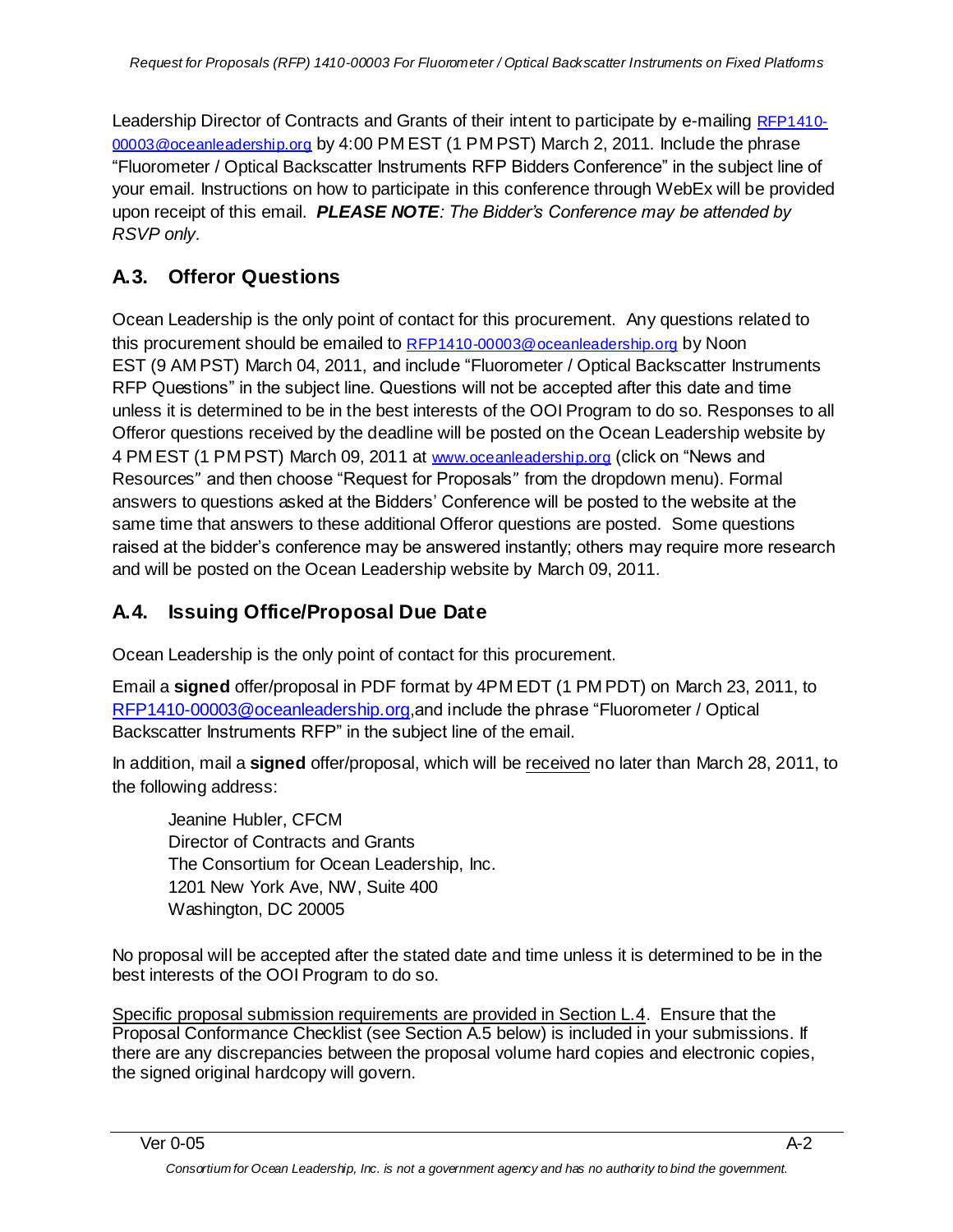#### *NOTE: Tables B-1, B-2, L-1, and L-2 MUST be completed and submitted with your proposal in order for your proposal to be considered for evaluation.*

## **A.5. Proposal Conformance Checklist**

The Offeror shall complete the Proposal Conformance Checklist included as Attachment J-5 to this RFP and submit it together with its proposal.

(End of Section A)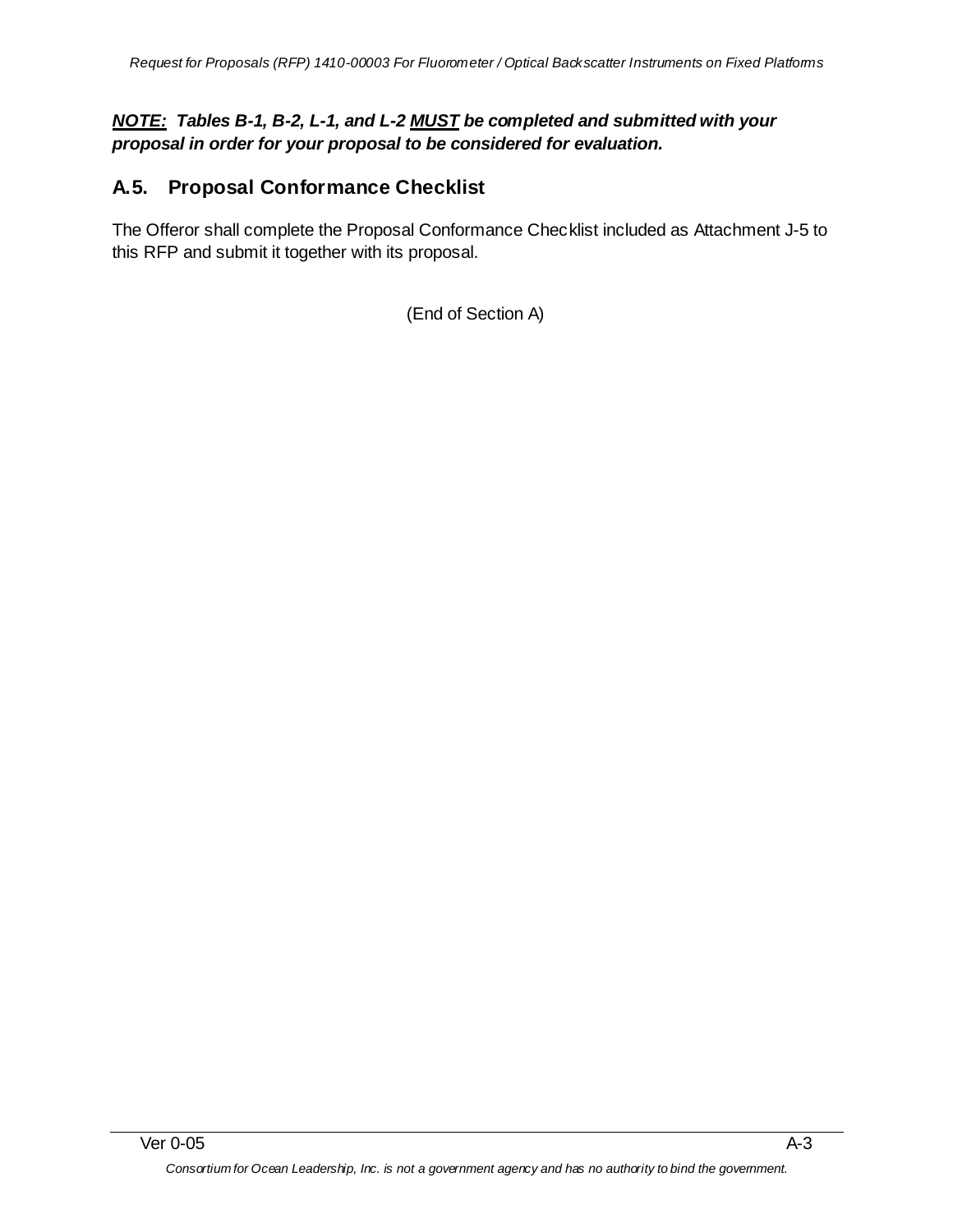## <span id="page-5-0"></span>**Section B. Supplies and Services**

## **B.1. General**

The Contractor shall deliver instruments, labor, materials, and products and perform the described services required under this Contract.

## **B.2. Contract Type**

This is an Indefinite Quantity-type Contract (IQC). Ocean Leadership may issue a single award for all CLINs or up to five single-CLIN awards. However, Ocean Leadership will not make more than one award for one series of Fluorometer / Optical Backscatter Instrument.

Individual Delivery Orders (DOs) will be Firm Fixed Price (FFP). The CLINs associated with Fluorometer / Optical Backscatter Instruments appear in Tables B-1 and B-2.

## **B.3. Base and Option Periods**

The term of this Contract consists of a three-year base period and one (1) one-year option period. DOs will be issued with performance periods of up to twelve months.

#### **B.3.1 Minimum/Maximum Contract Ceiling**

For the Fluorometer / Optical Backscatter award, the minimum Contract value is \$45,000, and the maximum overall ceiling price is \$685,000. The maximum aggregate dollar value of DOs awarded to all contactors cannot exceed the contract ceiling price. The ceiling is not being multiplied by the number of contracts.

## **B.4. Contract Pricing – Fluorometer / Optical Backscatter Instruments**

All DOs issued on a FFP basis will be priced in accordance with the pricing set forth in Section B.5, Table B-1 and Table B-2, and shall be quoted exclusive of state sales taxes. *Tables B-1 and B-2 MUST be completed and submitted with your proposal in order for your proposal to be considered for evaluation. Offerors are strongly encouraged, but not required, to propose for each instrument series.*

#### **Product List Tables B-1 and B-2**

Note that the minimum Contract value stated in Section B.3 applies only to the Items on the Product List (Tables B-1 and B-2).

*(a) Fluorometer / Optical Backscatter Instruments.* The Offeror shall provide the fullyburdened (all inclusive) price delivered via common carrier (FOB Destination). Specific addresses, billing instructions, model number, and quantities will be provided in each DO. All services included in the Fluorometer / Optical Backscatter instrument unit pricing shall be listed in Table B-1. Similarly, any additional services provided at no cost to the OOI program (e.g., free maintenance, technical support) must be listed at the end of Table B-1. The Contractor's model numbers shall match the model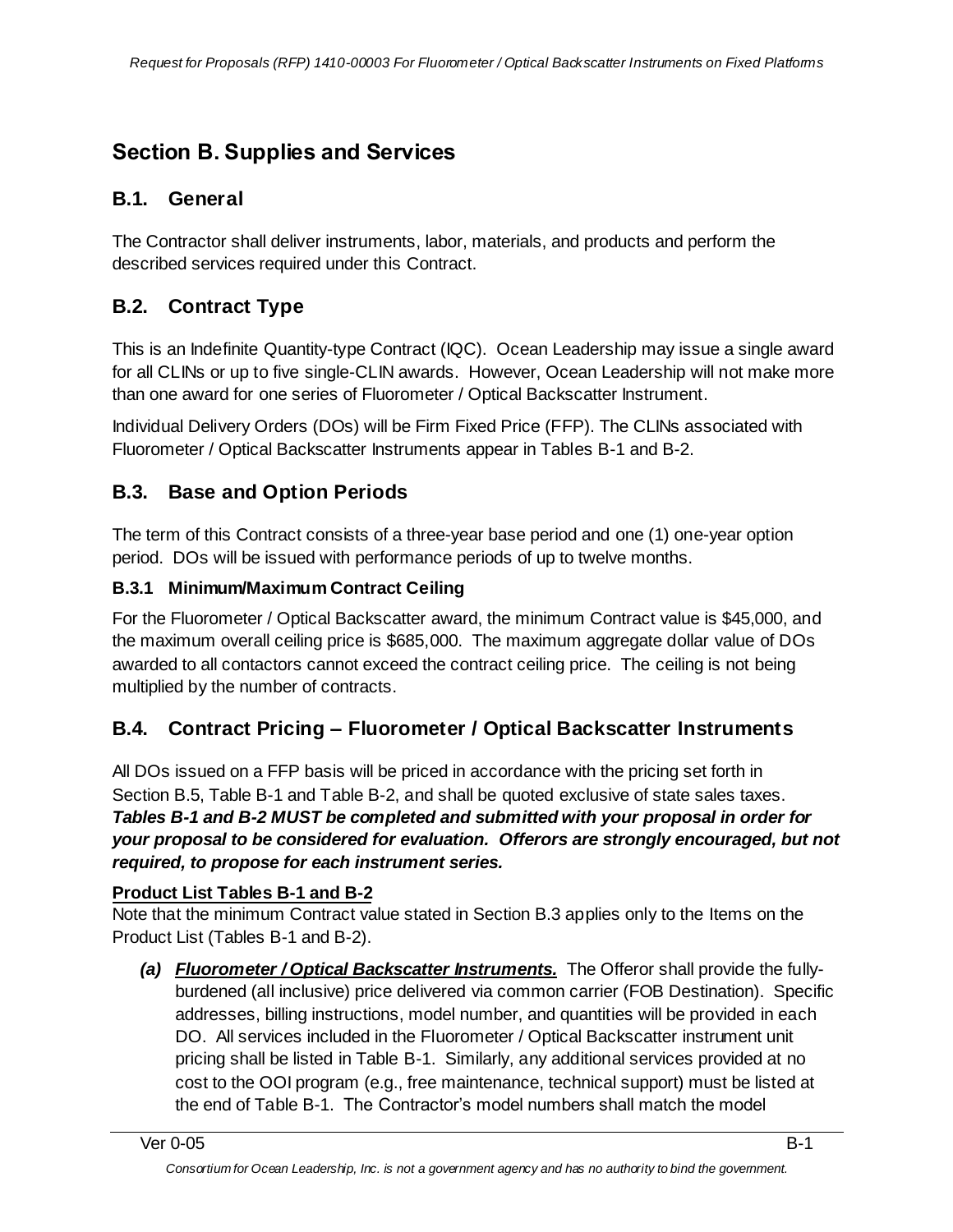descriptions provided in both the Contractor's Technical Proposal and Cost Proposal.

- The D-Model (Series D) price quotes in Table B-1 should be for instruments without internal batteries.
- The E-Model (Series E) price quotes in Table B-1 should be for instruments without inductive modems.

For each instrument series, propose the lowest cost instrument that meets the specifications identified in Section J-1 and J-2, as well as in Section C.

*(b) Fluorometer / Optical Backscatter Instrument Accessories.* Table B-2 is to provide prices for the user serviceable spare parts and accessories, services, and other options, such as options for connector types. Similarly, provide any alternate configuration(s), if applicable, of the series of Fluorometer / Optical Backscatter instruments listed in Table B-1.

For each instrument series that includes options, OL is especially interested in receiving quotes in Table B-2 for the following options:

- Series D: Instruments with internal batteries whose life covers the 7-month deployment interval
- Series E: Instruments with inductive modems
- $\bullet$ Series E: Multiple optical backscatter wavelengths
- Series F: CDOM measurements
- Other proposed configurations that result in potential cost savings and/or improved performance

Items proposed in Table B-2 must match the descriptions provided in both the Contractor's Technical Proposal and Cost Proposal.

#### **Fixed Price Bundled Services List Table B-2**

Note: There is no minimum order quantity for the Items on the Fixed Price Bundled Services List, but these prices will be used in developing anticipated Life Cycle costs.

- **(a)** *Fixed Price Bundled Services.* Table B-2 contains fully-burdened Contractor prices for bundled services performed at the Contractor's site. The table shall include the list of services offered on a packaged pricing basis to purchasers of a Fluorometer / Optical Backscatter instrument (e.g., calibration services, preventive maintenance, and support for verification testing). The rates must be all-inclusive (other than state sales tax) and include all direct, indirect, general and administrative costs, and profit.
- *(b) Delivery Order Ceiling Price.* DOs for fixed price bundled services shall be as specified in their respective Section B tables. The Contractor will not be reimbursed for costs incurred beyond the costs negotiated in the DO.
- *(c) Additional Packaged Services and Other Categories.* At any time and throughout the life of the Contract, at the request of either the Contractor or Ocean Leadership, the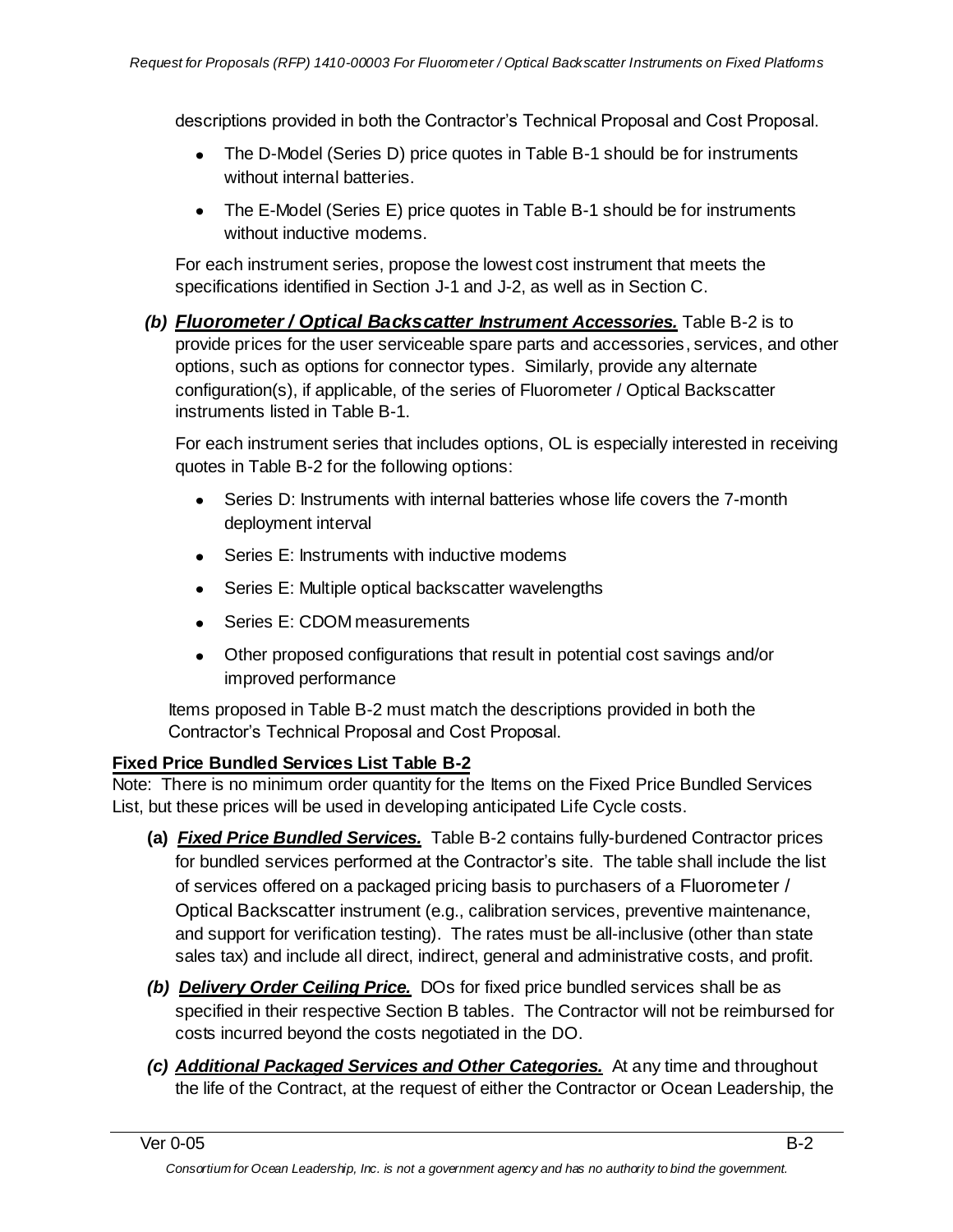Contractor may propose additional CLIN categories and descriptions. These additional CLIN categories and descriptions will be negotiated on a case-by-case basis. The additional categories, prices, and descriptions proposed, if determined by Ocean Leadership that they are fair and reasonable, will be incorporated by modification into the Contract.

## **B.5. Contract Line Item Number (CLIN) Structure – Fluorometer / Optical Backscatter Instruments**

All efforts under this Contract will be ordered and invoiced according to the CLIN structure below. There are five series of Fluorometer / Optical Backscatter instruments needed. The Contractor shall identify, using Sub-CLINs, each make and model of Fluorometer / Optical Backscatter instrument needed to meet the requirements of the specifications (see Attachments J-1 and J-2). Each Sub-CLIN shall correspond to only one unique Contractor model, but a single Contractor model may correspond to multiple CLINs. Ensure that nomenclature and model numbers in this section are the same as those provided in Table L-3.

CLIN and Sub-CLIN nomenclature is described at the bottom of Table B-1.

*Table B-1. Contract Line Items* **– Fluorometer / Optical Backscatter Instrument (***Models to be identified by Contractor)*

| Fixed Price CLINs (Price inclusive of shipping to Continental US and insurance) |                                                        |                                              |                                               |                                                           |                                                           |                                               |
|---------------------------------------------------------------------------------|--------------------------------------------------------|----------------------------------------------|-----------------------------------------------|-----------------------------------------------------------|-----------------------------------------------------------|-----------------------------------------------|
| <b>CLIN</b>                                                                     | <b>Sub CLIN</b><br>(Contractor<br><b>Model Number)</b> | <b>Estimated</b><br><b>Order</b><br>Quantity | <b>Unit Price</b><br><b>Contract</b><br>Year1 | <b>Unit Price</b><br><b>Contract</b><br>Year <sub>2</sub> | <b>Unit Price</b><br><b>Contract</b><br>Year <sub>3</sub> | <b>Unit Price</b><br><b>Contract</b><br>Year4 |
| YD <sub>01</sub>                                                                | A-Model                                                | 5                                            |                                               |                                                           |                                                           |                                               |
| YD <sub>02</sub>                                                                | <b>B-Model</b>                                         | 5                                            |                                               |                                                           |                                                           |                                               |
| YD <sub>03</sub>                                                                | C-Model                                                | 4                                            |                                               |                                                           |                                                           |                                               |
| YD <sub>04</sub>                                                                | D-Model                                                | 24                                           |                                               |                                                           |                                                           |                                               |
| YD <sub>05</sub>                                                                | E-Model                                                | 26                                           |                                               |                                                           |                                                           |                                               |

#### **Numbering CLINS:**

A CLIN is a four-digit alphanumeric of the form YD##.

The first alphanumeric (Y) describes the Contract year (1,2,3,4). The second alphanumeric (D) is the FOB Destination character. See below for FOB Destination list.

The third and fourth alphanumerics (##) describe the Fluorometer / Optical Backscatter series or other parts as follows: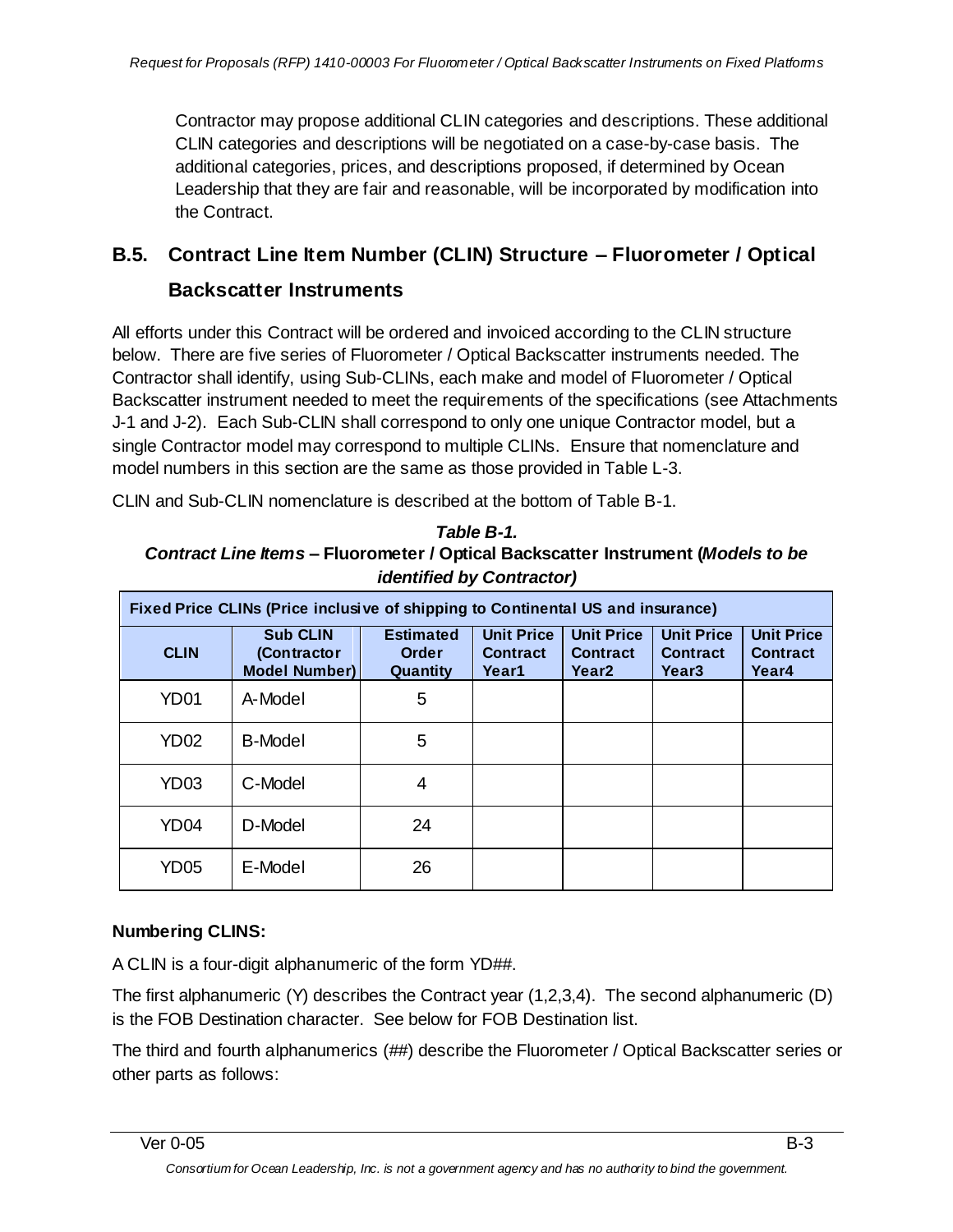CLINs YD01 through YD05 represent the 5 different series of Fluorometer / Optical Backscatter instruments described in Attachment J-2, Appendix 1 and in the Statement of Work (Section C).

CLINs YD10 through YD49 are used for fixed price spares, parts, etc. (Table B-2)

CLINs YD50 through YD99 are used for Fixed Price Bundled Services. (Table B-2)

#### **Numbering Sub-CLINS:**

Sub-CLINs follow CLINs after a single space and are alphanumeric of the form: T-Model where T denotes the Fluorometer / Optical Backscatter instrument series (A through E) described in Attachment J-2 and the SOW (Section C). Model is the Offeror's model or option designation.

#### **FOB destination characters are as follows:**

- 1. Woods Hole Oceanographic Institution (WHOI), Woods Hole, MA
- 2. Regents of the University of California, University of California, San Diego (UCSD)
- 3. Oregon State University (OSU), Corvallis, OR
- 4. University of Washington (UW), Seattle, WA
- 5. Consortium for Ocean Leadership (OL), Washington, D.C.
- 6. Other continental US locations as specified in a DO

#### **Examples:**

2102 B-model1 is an Fluorometer / Optical Backscatter instrument Offeror model1 ordered in the second Contract year by Woods Hole Oceanographic Institution that meets the specification for Fluorometer / Optical Backscatter instrument series B.

1204 D-model4\_FLUSH is a Fluorometer / Optical Backscatter instrument Offeror model4 that meets Fluorometer / Optical Backscatter instrument series D ordered during the first year of the Contract by University of California San Diego with a chamber flushing option.

2350 C-Model2\_Calibration is the pricing in year 2 for a calibration of Offeror model2 that meets the specifications for Fluorometer / Optical Backscatter instrument series C.

For a complete list of required Fluorometer / Optical Backscatter instruments series, see Table C-1 in the Statement of Work (Section C) and Attachment J-2 for this solicitation.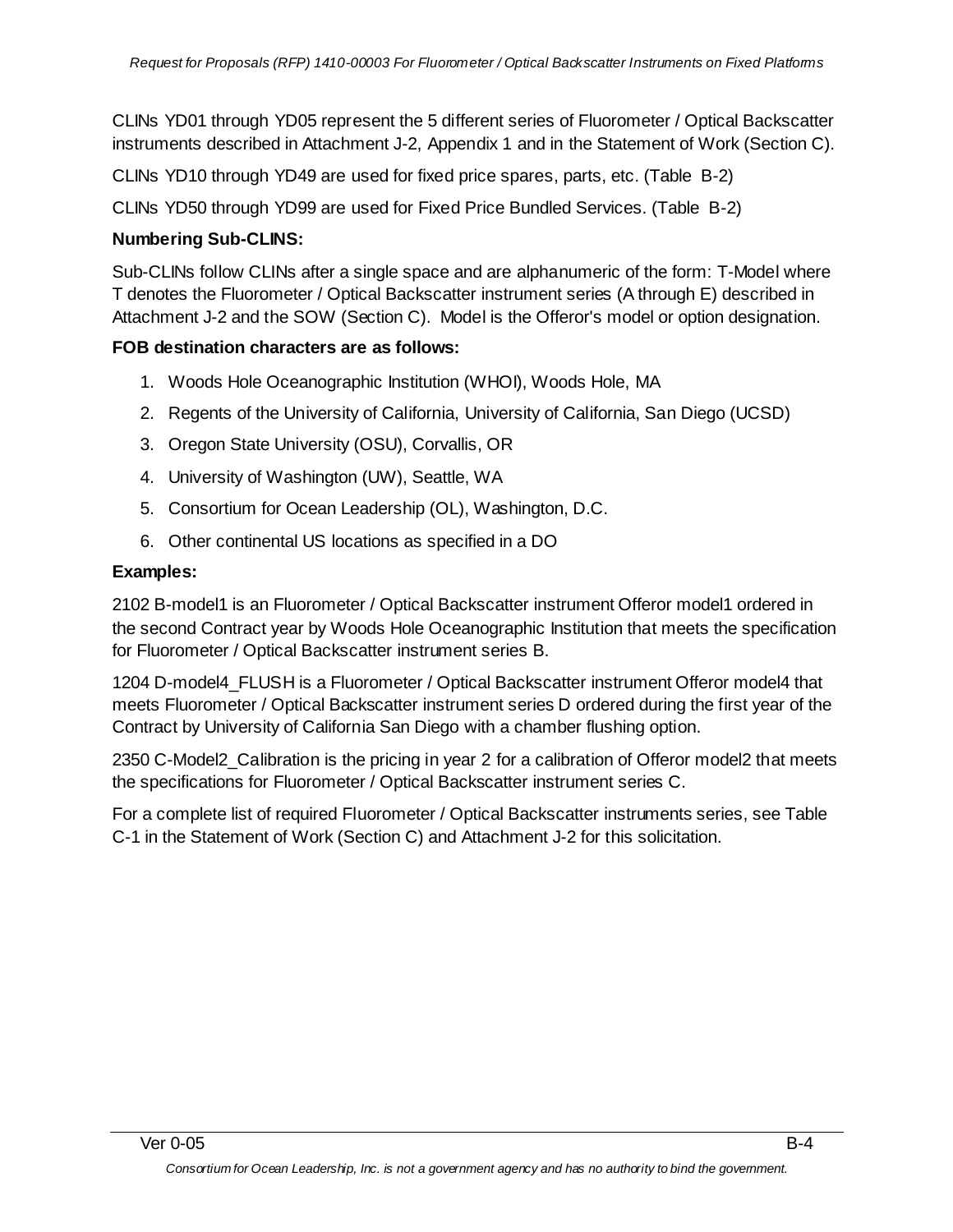#### *Table B-2.*

#### **Contract Line Items for Spare Kits, Options, and Contract Line Items Available for** *Purchase – Fluorometer / Optical Backscatter Instrument (Kits and Options to be identified by Contractor; no minimum order quantities apply)*

| Options, Spare Parts, Accessories, and Services*                                                                         |                                      |                                                              |                                                         |                                                                     |                                                                     |                                                         |
|--------------------------------------------------------------------------------------------------------------------------|--------------------------------------|--------------------------------------------------------------|---------------------------------------------------------|---------------------------------------------------------------------|---------------------------------------------------------------------|---------------------------------------------------------|
| <b>CLIN</b>                                                                                                              | <b>Contractor</b><br>Model#          | <b>Description</b>                                           | <b>Unit</b><br><b>Price</b><br><b>Contract</b><br>Year1 | <b>Unit</b><br><b>Price</b><br><b>Contract</b><br>Year <sub>2</sub> | <b>Unit</b><br><b>Price</b><br><b>Contract</b><br>Year <sub>3</sub> | <b>Unit</b><br><b>Price</b><br><b>Contract</b><br>Year4 |
| YD## (where ##<br>is 01-05 and<br>corresponds to<br>Backscatter/<br>Fluorometer<br>instrument<br>series in<br>Table B-1) | (Example)<br>B-Model4<br>Batt7       | (Example)<br>7-month<br>battery for<br>Offeror<br>Model 4    |                                                         |                                                                     |                                                                     |                                                         |
| YD## (where ##<br>is 10-49 for<br>Spares, Parts,<br>etc)                                                                 | (Example)<br>A-Model123<br>Spare1    | (Example)<br>Spare Kit for<br>Offeror<br>Model 123           |                                                         |                                                                     |                                                                     |                                                         |
| YD## (Where ##<br>is 50-99 for<br><b>Services</b>                                                                        | (Example)<br>B-Model2<br>Calibration | (Example)<br>Calibration<br>of Offeror<br>Model <sub>2</sub> |                                                         |                                                                     |                                                                     |                                                         |

\*Lists of Spares and Options available are to be provided by the Contractor

(End of Section B)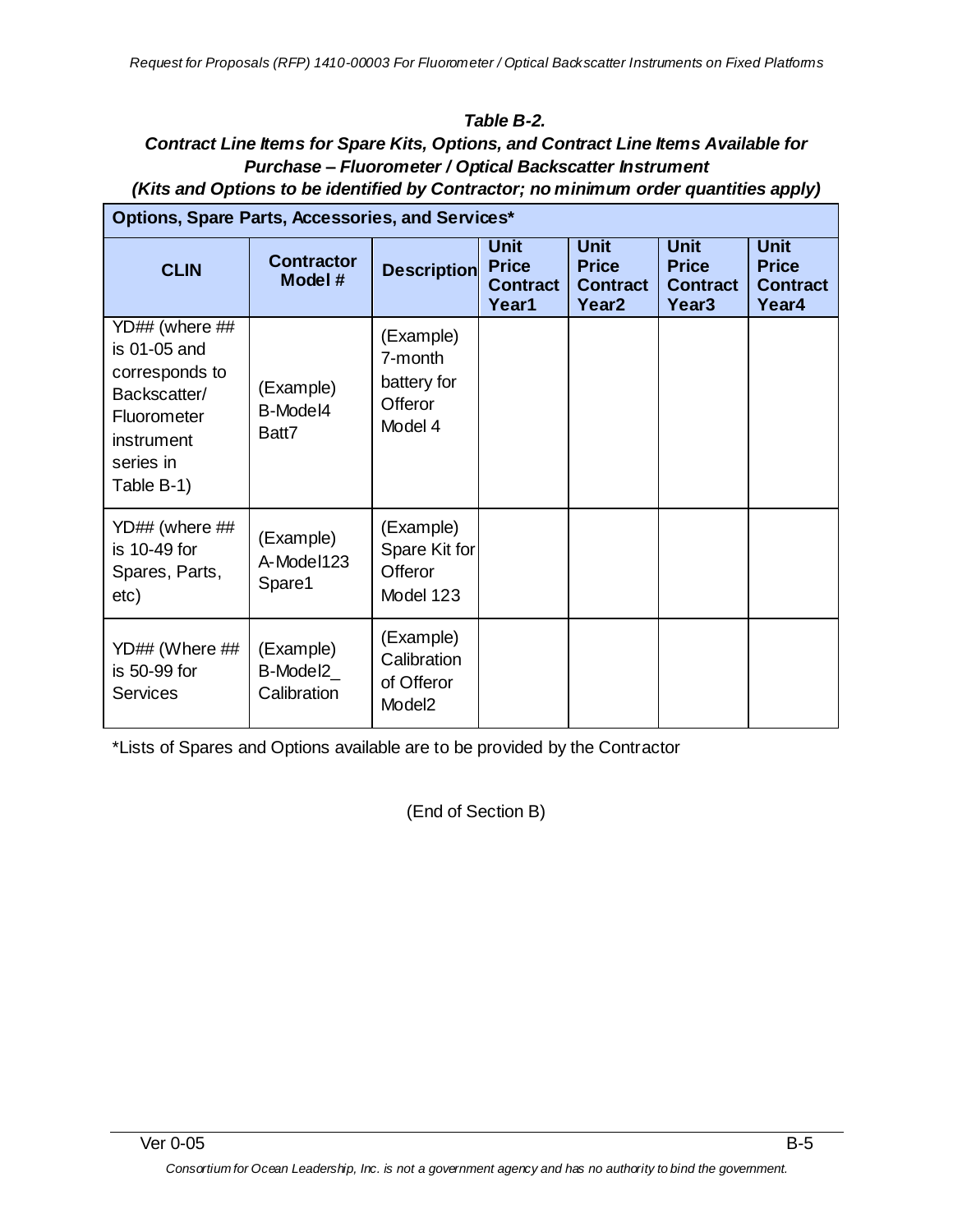## <span id="page-10-0"></span>**Section C. Statement of Work**

### **C.1. General**

#### **C.1.1 Ocean Observatories Initiative (OOI) Overview**

Although the ocean is central to the habitability of our planet, it is largely unexplored. Biological, chemical, physical, and geological processes interact in complex ways in the ocean, at the seafloor, and at the air-sea interface. Our ability to learn more about these processes is severely limited by technical infrastructure. Developing a more fundamental scientific understanding of these relationships requires new and transformational approaches to ocean observation and experimentation.

The Ocean Observatories Initiative (OOI) will lay the foundation for future ocean science observations. OOI will enable powerful new scientific approaches by transforming the ocean community's focus from expedition-based data gathering to persistent, controllable observations from a suite of interconnected sensors. The OOI's networked sensor grid will collect ocean and seafloor data at high sampling rates over years to decades. Researchers will make simultaneous, interdisciplinary measurements to investigate a spectrum of phenomena including episodic, short-lived events (tectonic, volcanic, oceanographic, biological, and meteorological), and more subtle, longer-term changes and emergent phenomena in ocean systems (circulation patterns, climate change, ocean acidity, and ecosystem trends).

The OOI will enable multiple scales of marine observations that are integrated into one observing system via common design elements and an overarching, interactive cyberinfrastructure. Coastal-scale assets of the OOI will expand existing observations off both U.S. coasts, creating focused, configurable observing regions. Regional cabled observing platforms will ‗wire' a single region in the Northeast Pacific Ocean with a high speed optical and high power grid. Global components address planetary-scale changes via moored open-ocean buoys linked to shore via satellite. Through a unifying cyberinfrastructure, researchers will control sampling strategies of experiments deployed on one part of the system in response to remote detection of events by other parts of the system.

A more detailed discussion of the OOI can be found in the OOI Final Network Design available on the OOI website [referenced](http://referenced/) in Section C.1.5.1.

#### **C.1.2 Document Scope and Purpose**

This Statement of Work (SOW) defines the required activities (e.g., meetings, updates to schedule, modifications, action item lists) that the Contractor must perform to support delivery of the Fluorometer / Optical Backscatter Instruments described in this SOW and Attachments referenced in Section J of this RFP. These instruments will be deployed on a variety of fixed platforms, including seafloor packages and moorings, to measure Optical Backscatter, Chlorophyll-a Fluorescence, and CDOM Fluorescence in seawater. Where specifications diverge – typically because of different platforms or locations – these differences comprise a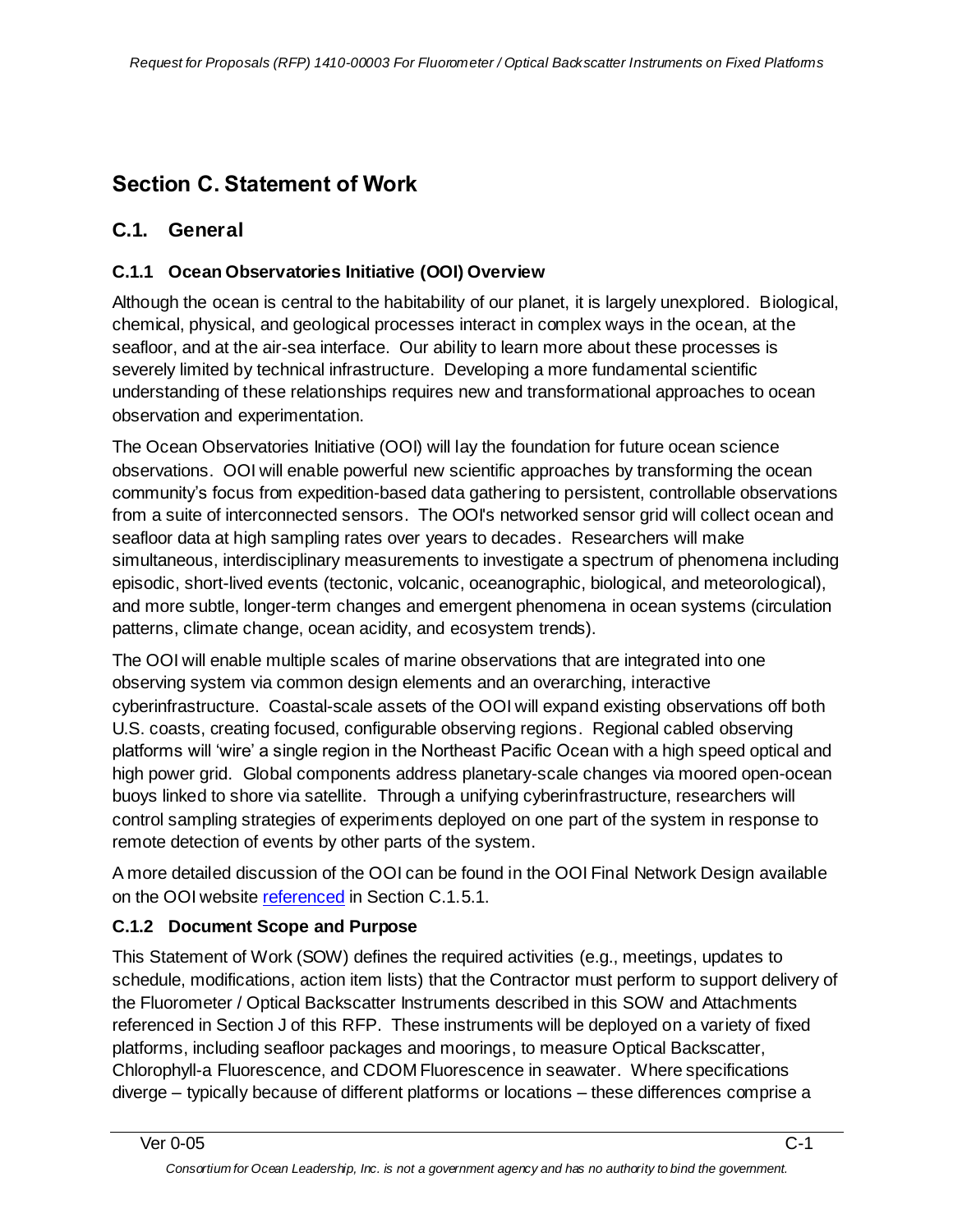―series‖ of the Fluorometer / Optical Backscatter instrument class. The specification values for the Fluorometer / Optical Backscatter Instrument by platform are listed as an appendix in the Fluorometer / Optical Backscatter Instrument specification document, Attachments J-2 of this RFP package.

The Contractor shall furnish all personnel, materials, services, and facilities necessary to perform all requirements set forth in this SOW.

The Fluorometer / Optical Backscatter Instruments should be field replaceable units by the users while at sea and serviceable between deployments in a time-period of 60 days or fewer.

#### **C.1.3 Precedence of Specification Documents**

*Intentionally left blank*

#### **C.1.4 Contract Structure**

This SOW is for an indefinite-quantity contract (IQC) that will be issued by Ocean Leadership. The Contract will consist of a base Contract managed by Ocean Leadership and multiple DOs for Fluorometer / Optical Backscatter Instruments issued by the following Procuring Organizations:

- 1. Woods Hole Oceanographic Institution (WHOI), Woods Hole, MA
- 2. Regents of the University of California, University of California, San Diego (UCSD)
- 3. University of Washington (UW), Seattle, WA
- 4. Consortium for Ocean Leadership (OL), Washington, D.C.

Base Contract activities are defined in Section C.2. Delivery Order (DO) activities are defined in Section C.3. DOs may require spare parts and services, including calibration that the Contractor normally makes available to purchasers of Fluorometer / Optical Backscatter Instruments as listed in Section B of the Contract with their associated prices.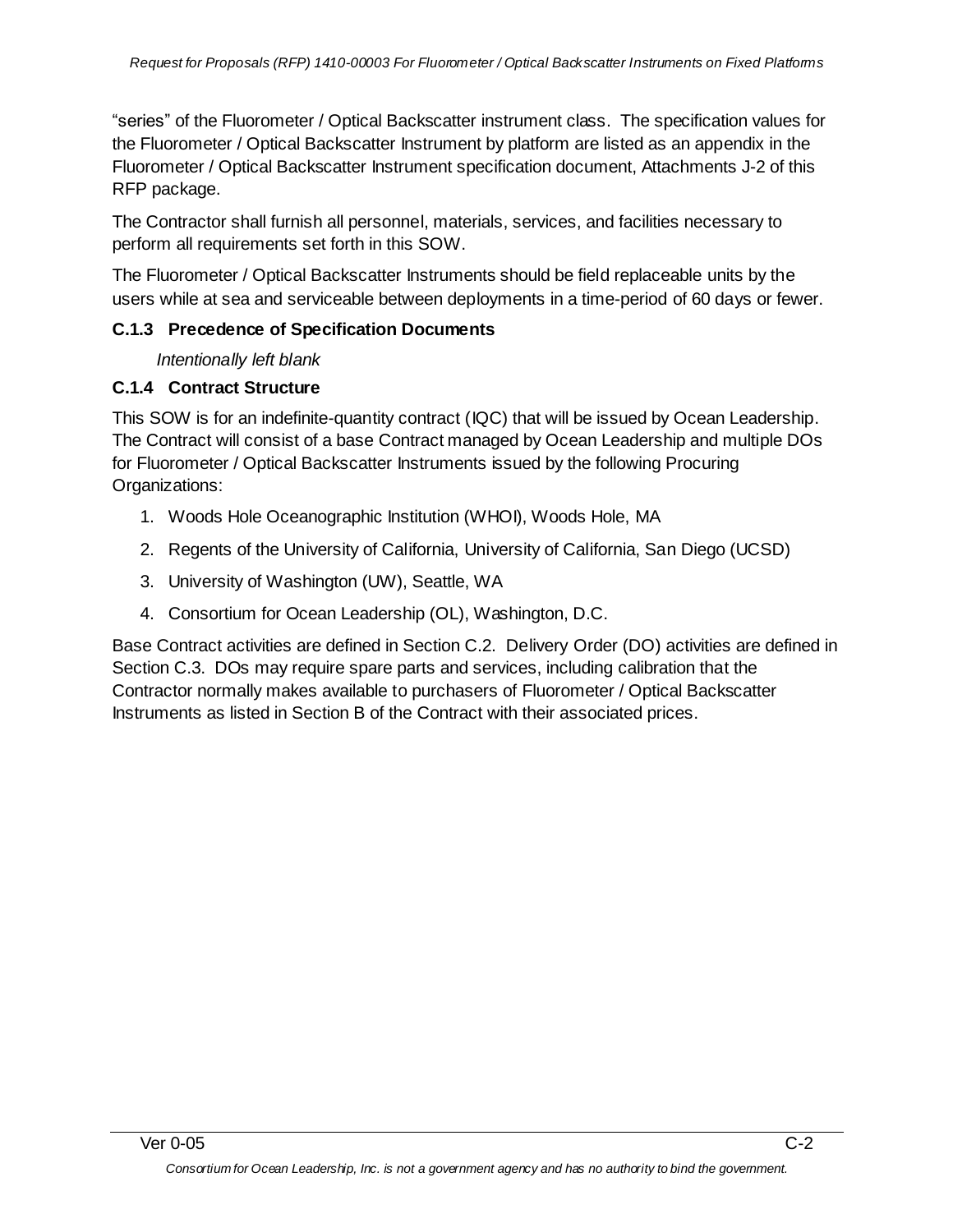### **C.1.5 Documents**

#### *C.1.5.1 Informational*

The documents listed in this section are for informational purposes only and may not have been specifically referenced in this SOW.

| <b>Document ID</b>          | <b>Title</b>                                      |
|-----------------------------|---------------------------------------------------|
| 1101-00000_FND_OOI_ver 2-   | Final Network Design. Washington, DC              |
| 06_Pub.pdf                  | http://www.oceanleadership.org/wp-                |
|                             | content/uploads/2009/02/1101-00000_FND_OOI_ver_2- |
|                             | 06_Pub.pdf                                        |
| 1000-00000 CMP OOI 2010-10- | Configuration Management Plan. Washington, DC.    |
| 05_ver_2-91_Pub.pdf         | http://www.oceanleadership.org/wp-                |
|                             | content/uploads/2009/02/1000-00000 CMP OOI ver 2- |
|                             | 91_Pub.pdf                                        |
| 1100-00000_SEMP_OOI_ver_3-  | <b>Systems Engineering Management Plan.</b>       |
| 12_Pub.pdf                  | Washington, DC.                                   |
|                             | http://www.oceanleadership.org/wp-                |
|                             | content/uploads/2009/02/1100-                     |
|                             | 00000_SEMP_OOI_ver_3-12_Pub.pdf                   |

#### *C.1.5.2 Applicable*

See Section J, Attachments J-1 and J-2.

### **C.2. IQC General Requirements**

The Contractor shall produce ordered Fluorometer / Optical Backscatter Instruments over the lifetime of this Contract as detailed in this SOW and further defined in Attachments J-1 and J-2 (the Common and the Fluorometer / Optical Backscatter Instrument Specifications, respectively) as well as other applicable documents. The Contractor shall ensure that the Fluorometer / Optical Backscatter Instruments perform within the respective environments as prescribed in the specifications.

The Contractor shall deliver Fluorometer / Optical Backscatter Instruments in accordance with the DOs issued. The anticipated delivery schedule is shown in Table C-1.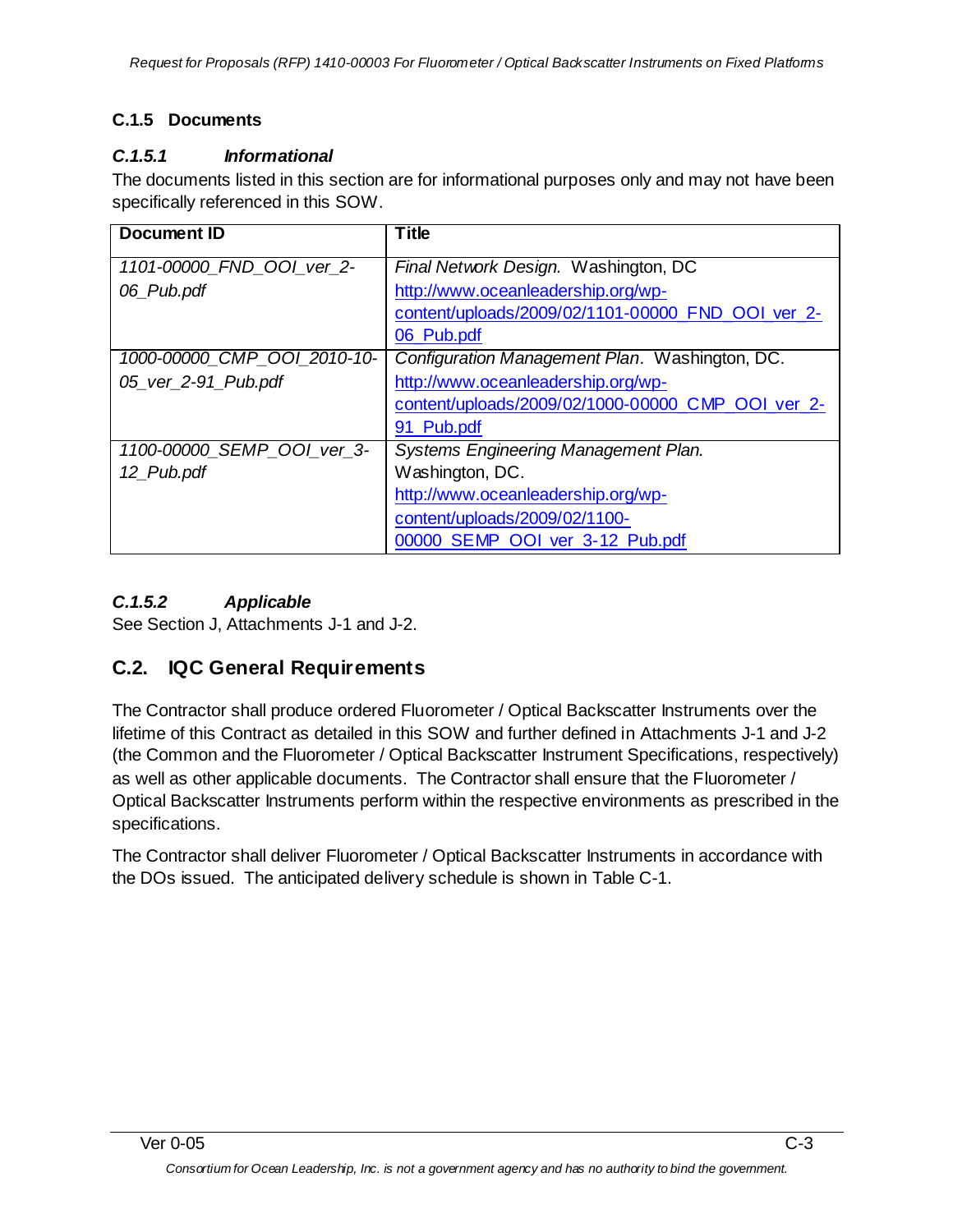| <b>Instrument</b> | 2011     | 2012     | 2013     | Total    |
|-------------------|----------|----------|----------|----------|
| <b>Series</b>     | Quantity | Quantity | Quantity | Quantity |
|                   | 3        |          |          | 5        |
| в                 | 3        | 2        |          | 5        |
| Ć                 | 2        | 2        |          |          |
| D                 | 6        | 12       | 6        | 24       |
| Е                 | 8        | 13       | 5        | 26       |
| Total             | 22       | 31       | 11       | 64       |

| Table C-1                                                             |
|-----------------------------------------------------------------------|
| <b>Bid to Table for Fluorometer / Optical Backscatter Instruments</b> |

See Section J Attachment J-2 for technical descriptions of the different Fluorometer / Optical Backscatter Instrument series.

**Note:** All instruments (i.e., all instrument series) must use the same wavelength for excitation and the same wavelength for measurement of Chlorophyll –a. All instruments (i.e., all instrument series) must use the same wavelength for excitation and the same wavelength for measurement of CDOM.

## **C.2.1 Project Management and Communications**

For the Fluorometer / Optical Backscatter Instruments, the Contractor shall have included a document describing its Project Management and Communications processes and procedures as part of its proposal in accordance with Section L.6 of this RFP. This document shall be the basis for all Contractor Project Management and Communications activities under this Contract.

The Contractor shall deliver updates to the Project Management and Communications document to Ocean Leadership whenever there are any changes to items in the document.

The Contractor shall be responsible for performance of requirements delineated in this SOW in accordance with the Project Management and Communications document, and shall institute appropriate management actions relative to performance of its sub-contractors, if any.

The Contractor shall be available for twice a month phone call meetings not to exceed one (1) hour per call when requested by the Procuring Organization or Ocean Leadership. The Contractor shall document and track any action items generated during such meetings.

## **C.2.2 Configuration Management (CM)**

The Contractor shall follow a documented CM process to manage all changes to the Fluorometer / Optical Backscatter Instruments throughout the production effort. The Contractor shall notify the Ocean Leadership Contracting Officer's Technical Representative (COTR) 90 days prior to any proposed changes in form, fit, or function of Fluorometer / Optical Backscatter Instruments as affected by product upgrades, improvements, or modifications according to practices laid out in the OOI Configuration Management Plan. The Contractor shall notify the Ocean Leadership Director of Contracts and Grants and COTR and the procuring organization COTRs 90 days prior to any planned cessation of production of Fluorometer / Optical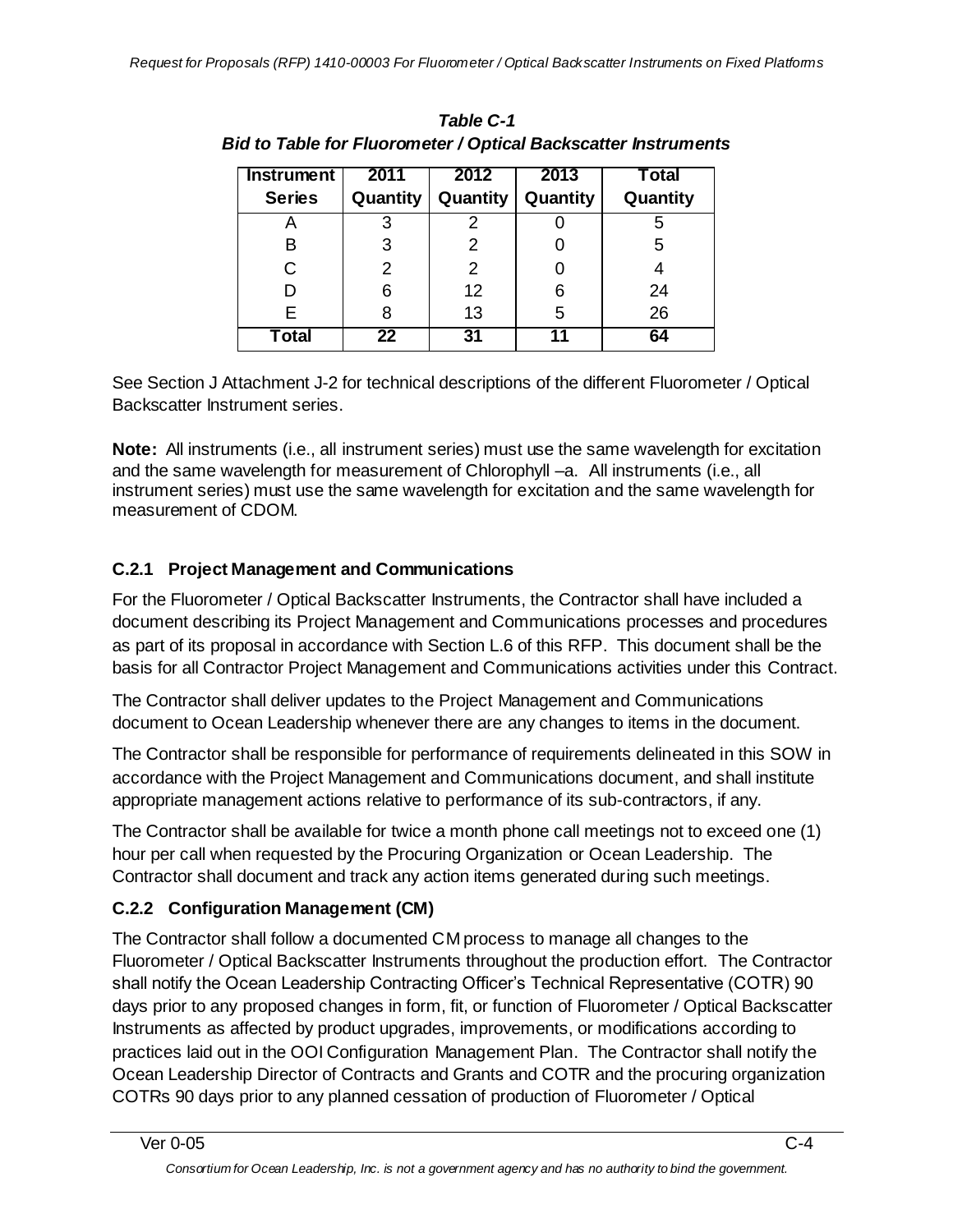Backscatter Instrument hardware or software. The Contractor shall notify the Ocean Leadership and procuring organization COTRs of any changes to the software or to documentation (see Sections C.3.11.2 and C.3.11.3). Any manufacturer-recommended replacement parts, sensors, or instruments must meet or exceed the original specifications as contained in Attachments J-1 and J-2.

#### **C.2.3 Quality Management**

For the Fluorometer / Optical Backscatter Instruments, the Contractor shall have included a copy of its Quality Management Plan as part of its proposal in accordance with Section L.6 of this RFP. The Contractor shall maintain the Quality Management Plan submitted with the proposal and amended at the Kickoff Meeting. The Quality Management Plan should include the following:

- Contractor's existing Quality Assurance or Quality Management Plan
- Discrepancy Reporting System description
- Critical Defects Report Template

After Contract award, the Contractor must provide Ocean Leadership with electronic updates of the plan whenever changes in the plan occur.

#### **C.2.4 Kickoff Meeting**

No more than two weeks after Contract award, the Contractor shall prepare for and present a Kickoff Meeting to Ocean Leadership and other organizations invited by Ocean Leadership to the meeting. This meeting shall be held at the Contractor's facility. The scope of this meeting shall include a review of the contents of the Project Management and Communications document. The Contractor shall also present and discuss any assumptions it has that may affect its ability to successfully perform the Contract. Processes for the Contractor to accept DOs from Procuring Organizations shall be documented and finalized at the Kickoff Meeting and the Contractor shall document them in an update to the Project Management and Communications document.

Contractor Points of Contact (POC) — and Subcontractor POC, if any — shall be available to respond to questions at the Kickoff Meeting. Following the meeting, the Contractor shall prepare the meeting minutes, prepare and post the initial Action Item List, track action items, and post updates to the Action Item List in accordance with the OOI Configuration Management Plan.

Authorization to proceed shall be contingent on Ocean Leadership acceptance of the outcome of the Kickoff Meeting. This acceptance shall be in the form of issued and duly signed official written notification from the Ocean Leadership Director of Contracts and Grants.

#### **C.2.5 Contract Close-Out**

On the business day following the end date of the period of performance (either at the end of the base three-year period or the end of the optional one-year period, whichever governs this Contract), the Contractor shall submit a Final Report. This report shall list the DOs received during the Contract and provide the following information on each DO:

• DO number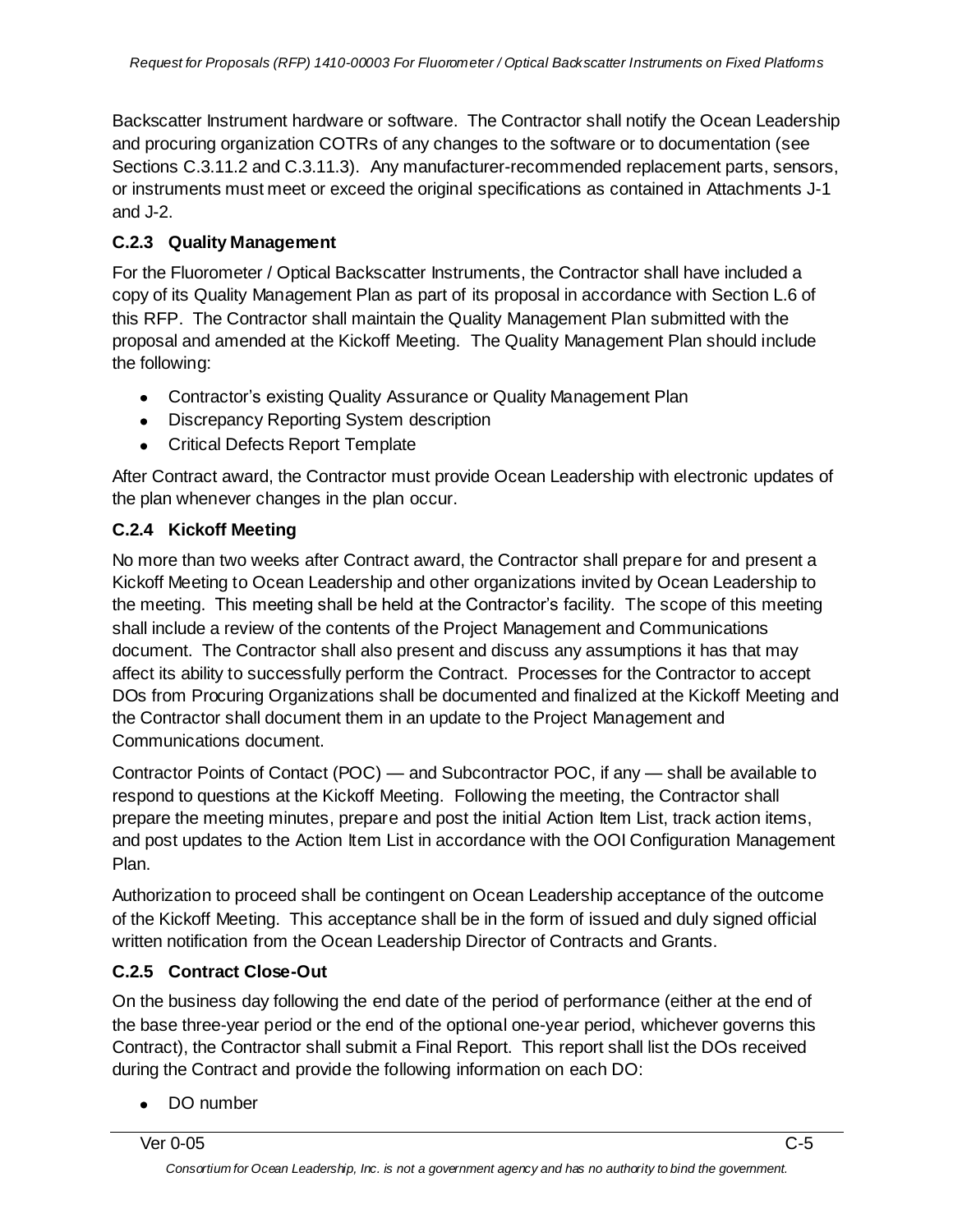- Procuring Organization
- Number of Fluorometer / Optical Backscatter Instruments delivered
- Initial unit price
- Final unit price
- Award date
- Final delivery date
- Date payment received

This report shall be submitted to the Ocean Leadership Director of Contracts and Grants at [jhubler@oceanleadership.org](mailto:jhubler@oceanleadership.org) with a copy to the Contracting Officers (COs) and COTRs named in each DO.

## **C.3. Delivery Order General Requirements**

The following subsections describe activities that shall be carried out for each Delivery Order (DO).

#### **C.3.1 Program Management, Sub-contractor Management, and Communications**

The Contractor shall manage the project in accordance with the Project Management and Communications document (Section C.2.1 and Section L.6.1.4).

#### **C.3.2 Delivery Order Schedule**

The Contractor shall prepare a Delivery Order Schedule upon receipt of each DO. This schedule shall indicate, at a minimum, completion of Contractor testing of Fluorometer / Optical Backscatter Instruments, calibration of Fluorometer / Optical Backscatter Instruments, and their delivery to the Procuring Organization. The Delivery Order Schedule shall be updated at the interval defined in the DO. The Delivery Order Schedule and all updates shall be delivered to the Procuring Organization COTRs and to the Ocean Leadership Director of Contracts and Grants.

The Procuring Organization's Contracting Officer shall be notified of any schedule changes within 24 hours via e-mail.

#### **C.3.3 Procuring Organization Furnished Property**

If Procuring Organization Furnished Property (POFP) is provided to the Contractor, the Contractor shall be responsible for creating and maintaining an inventory of all POFP, preventing damage to all POFP, while being used, moved, handled, disassembled, inspected, repaired, updated/modified, reassembled, and stored. The Contractor shall return all POFP to the Procuring Organization when requested. The Contractor shall repair all damages to POFP that occur while the POFP is in the Contractor's possession, at no cost to the Procuring Organization. Examples of POFP include, but are not limited to, mock-ups for testing, signal testing equipment, and interface testing equipment.

#### **C.3.4 Design, Development and Engineering Support**

The Contractor shall provide all needed science and engineering support services for the design, development, integration, calibration, Contractor testing, and delivery of the Fluorometer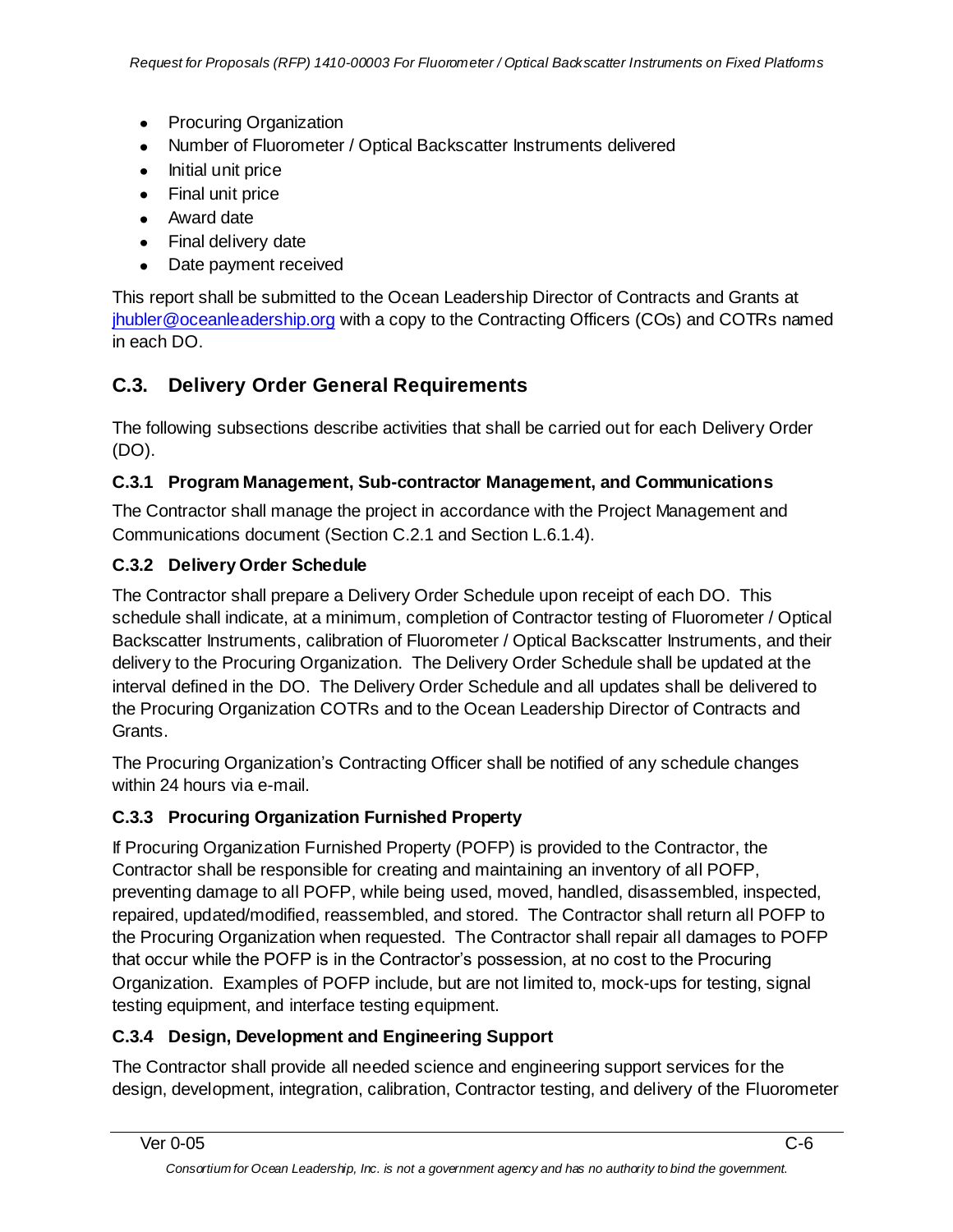/ Optical Backscatter Instruments to the Procuring Organization. Articles used in tests shall be remanufactured to new condition prior to delivery.

#### **C.3.5 Quality Management**

The Contractor shall carry out quality management in accordance with the Quality Management Plan (Section C.2.3) incorporated into this Contract. Instruments shall be manufactured in accordance with the industry best practices. Upon request, Procuring Organization personnel shall be allowed to review evidence that Quality Management is being carried out in accordance with the plan.

Upon request, the Contractor shall make records of Contractor tests and inspections available for review by the Procuring Organization personnel.

#### **C.3.6 Delivery Order Testing Performance**

The Contractor shall carry out testing of its Fluorometer / Optical Backscatter Instruments in accordance with Contractor testing procedures included in its proposal and incorporated into this Contract. Ocean Leadership, the Procuring Organization, or other organizations designated by these entities shall be permitted to witness Contractor testing upon request. The Contractor shall document the results of its testing in test reports. The Contractor shall deliver the test reports to the Procuring Organization per the schedule in the Deliverables and Reports Table in Section C.4. After Contractor testing is satisfactorily completed, and the test report documents delivered, the Procuring Organization will provide written signoff approval to the Contractor to deliver the Fluorometer / Optical Backscatter Instruments. This approval will be from the Contracting Officer or COTR as authorized by the Contracting Officer.

#### **C.3.7 Calibration**

In accordance with Section L.6 of this RFP, the Contractor shall have included, as part of its proposal, a copy of its existing calibration procedures. The Contractor shall calibrate all Fluorometer / Optical Backscatter Instruments in accordance with calibration procedures prior to shipping to the Procuring Organization per the DO.

#### **C.3.8 Fluorometer / Optical Backscatter Instrument Delivery**

After receipt of approval by the Procuring Organization to deliver instruments, the Contractor shall deliver instruments, including installed firmware necessary for the instrument to function, in accordance with the delivery schedule.

The following shall be delivered with the instrument:

- Associated software and software documentation (Sections C.3.11.2 and C.3.11.3)
- Instrument documentation (Section C.3.12)
- Standard spare parts and repair kits

The Procuring Organization may carry out additional acceptance testing on the delivered items.

#### **C.3.9 Shipping and Storage**

Units shall be delivered via commercial carrier to the address specified in the DO. See Section 2.10 of the Common Specifications document (Attachment J-1) for shipping and storage requirements.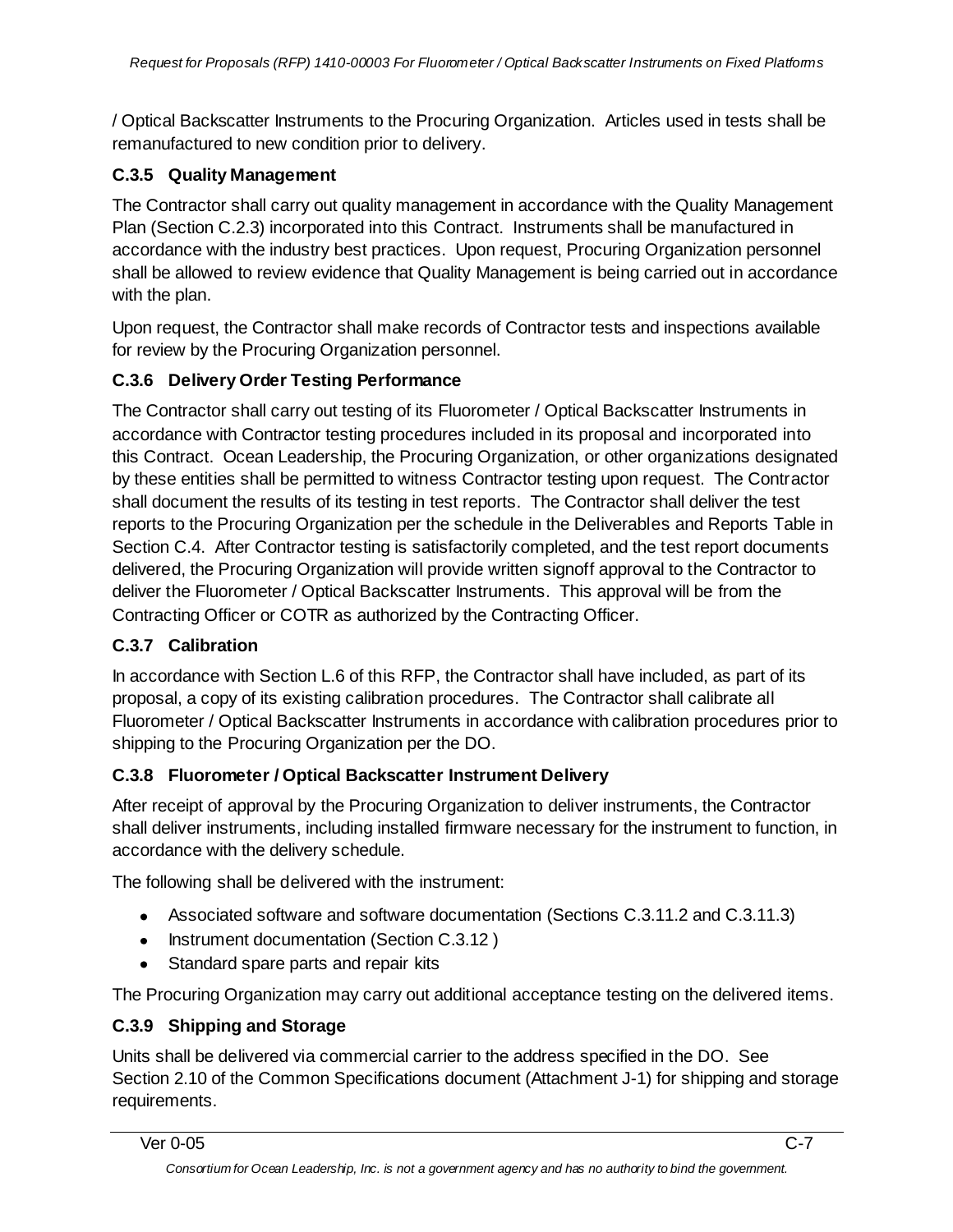Upon receipt of instruments provided under the delivery order, the Procuring Organization will inspect the shipping container and its contents for damage and will verify that the correct numbers of Fluorometer / Optical Backscatter Instruments have been delivered.

#### **C.3.10 Maintenance**

The Contractor shall provide maintenance as required by the DO.

#### **C.3.11 Software**

#### *C.3.11.1 Software Support*

The Contractor shall provide Software Support Services. This support includes, but is not limited to, making software documentation available (Section C.3.11.3).

#### *C.3.11.2 Fluorometer / Optical Backscatter Instrument Software*

The Contractor shall deliver the Fluorometer / Optical Backscatter Instruments with the software necessary to operate them. This software includes, but is not limited to, the following:

- Firmware within the instrument needed for the instrument to function
- Any drivers needed to operate the instrument
- Drivers to access any on board state of health information or other instrument metadata
- If already available: Software to operate the instrument (running on the Input/Output drivers), data format conversion software, analysis software to collect data and display results, software to download embedded metadata, utility software for testing and calibrating the Fluorometer / Optical Backscatter Instrument, scripts for installing any of the above software items

All software code shall be delivered in machine-executable (binary) format along with any associated data, such as configuration data and software libraries that are needed for the software to execute. In addition, the Contractor may deliver compilable/printable source code.

#### *C.3.11.3 Software Documentation*

The Contractor shall make available the following software documentation at the time the Fluorometer / Optical Backscatter Instruments are delivered:

- Software installation instructions for all the software items listed in Section C.3.11.2
- Software user instructions for all the software items listed in Section C.3.11.2
- Software interface documentation that will enable the Procuring Organization to write Input/Output drivers that:
	- o Exercise all command and control functions of the Fluorometer / Optical Backscatter Instruments
	- o Synchronize internal time base or apply accurate time stamps to data.
	- o Extract Fluorometer / Optical Backscatter Instrument data
	- o Extract any available metadata
	- o Ascertain state of health, configuration, and status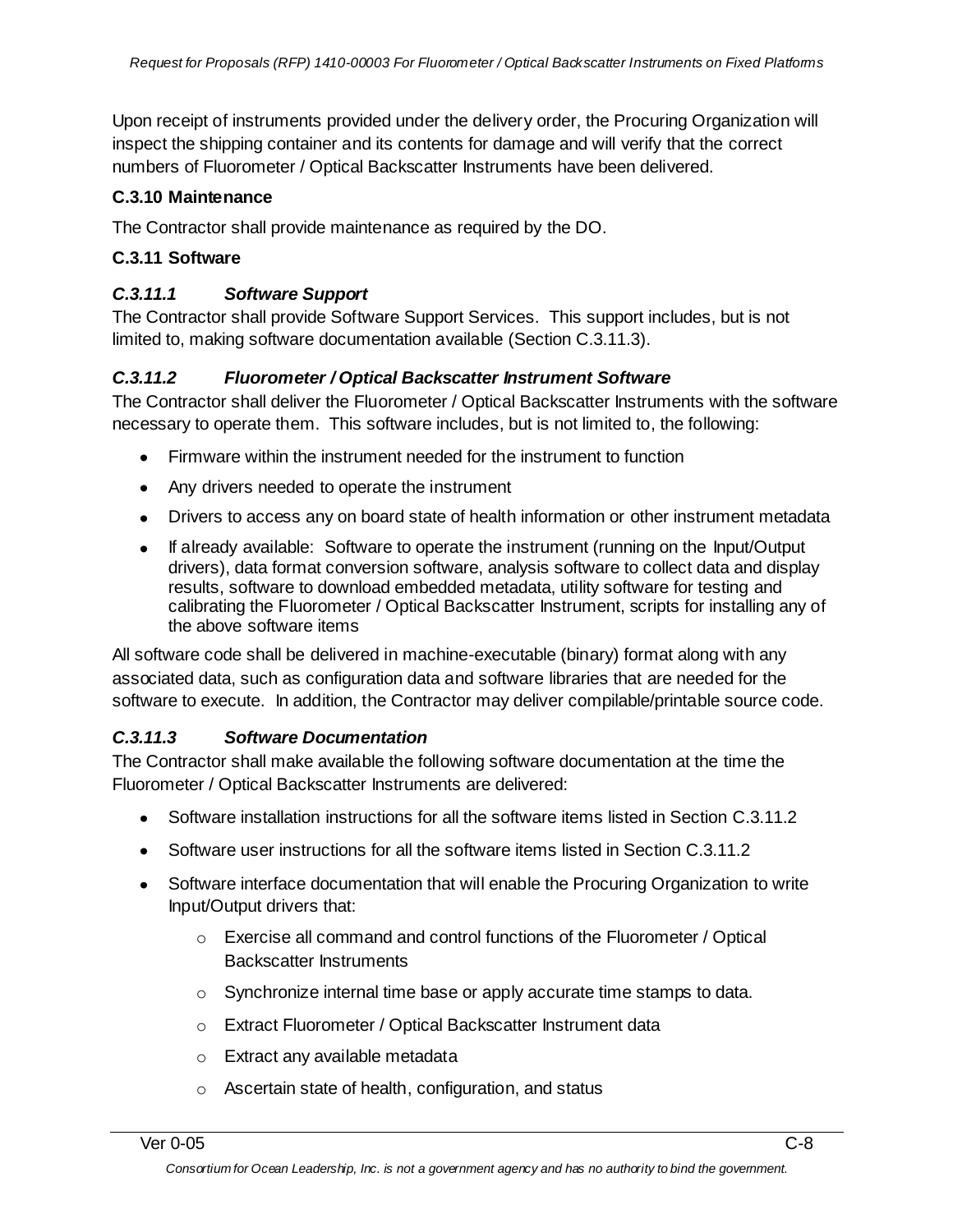Any available source code to interface with the Fluorometer / Optical Backscatter **Instruments** 

In addition, the Contractor may deliver software design documents including descriptions of internal data formats.

All software documentation shall be provided electronically in Adobe Reader (pdf) format or in other mutually agreed upon formats.

#### **C.3.12 Instrument Documentation**

#### *C.3.12.1 Technical Data Package (TDP) and Product Drawings*

The Contractor shall provide Technical Data Packages (TDP) describing the product(s) to be delivered per the Deliverables and Reports Tables in Section C.4. The TDP may consist of all applicable technical data such as drawings and associated lists, circuit diagrams, specifications, standards, performance requirements, quality assurance requirements, and packaging details. The TDP product drawings and associated lists may contain both hardware and software products.

The Contractor shall update, maintain, and deliver, as needed, an electronic copy of the TDP reflecting any modifications to the COTS product made after Contract award. The TDP shall be adequate to support production, integration, engineering, and operation of the Fluorometer / Optical Backscatter Instruments.

#### *C.3.12.2 Additional Documentation*

The Contractor shall make available the following documentation in accordance with the schedule shown in the Deliverables and Reports Table in Section C.4:

- Supported data and communications (interfaces, protocols, data rates, output data formats, etc.)
- Power (internal supply, external interface, etc.)
- Mechanical/physical (size, weight, materials, etc.)
- Platform interfaces relevant to how the instrument is attached to a platform (mechanical, electrical, optical, data, communications, etc.)
- Instrument configuration (parameters, remote control capabilities, upload/download of configuration files, etc.)
- Contractor's calibration and diagnostic capabilities
- Additional available resources (for configuration, maintenance, calibration, diagnostics, etc.), if any
- User, operations, and maintenance instructions(s), including calibration and installation instructions
- Instrument specification sheets
- Identify and provide MSDS for any hazardous materials in the fielded unit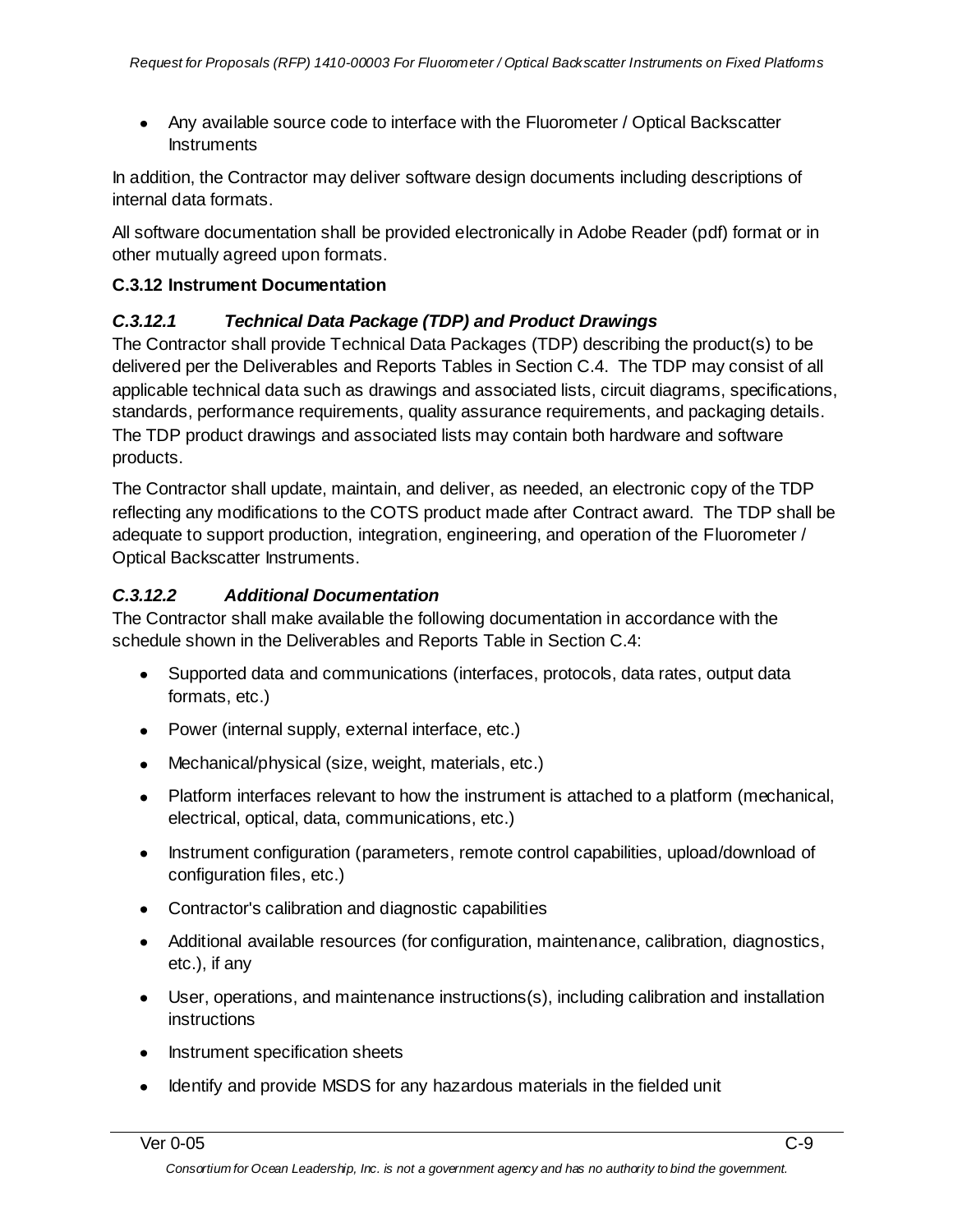- 3-D Model in formats compatible with SolidWorks or AutoCAD, if available
- Listing of any material in contact with seawater
- Estimate of instrument dimensional changes at operational depth
- Other documentation such as any metadata

The Contractor may combine the required documentation into one or more documents to accommodate the format of the Contractor's existing documentation.

## **C.4. Deliverables**

The following table summarizes the deliverables and their due dates. Note that the Contractor may combine one or more deliverables into a single document as it deems appropriate. All documentation deliverables shall be provided electronically in Adobe Reader (pdf) format and MS Office format or another format mutually agreed upon with the Procuring Organization.

| Table C-3 – Deliverables and Reports for the Fluorometer / Optical Backscatter |
|--------------------------------------------------------------------------------|
| <i><b>Instruments</b></i>                                                      |

| <b>SOW</b><br>Paragraph<br><b>Number</b> | <b>Deliverable/Report Name</b>                                                                                             | <b>Due Date</b>                                                                              |
|------------------------------------------|----------------------------------------------------------------------------------------------------------------------------|----------------------------------------------------------------------------------------------|
| <b>IQC Reports</b>                       |                                                                                                                            |                                                                                              |
| C.2.1<br>C.2.4                           | Updates to Project Management and<br><b>Communications Document</b>                                                        | 5 business days after any items<br>described in the document,<br>including POCs, are changed |
| C.2.3                                    | Updates to Quality Management Plan                                                                                         | 5 business days after any items<br>described in the plan are<br>changed                      |
| C.2.4                                    | Kickoff Meeting minutes                                                                                                    | 3 business days after the Kickoff<br>Meeting                                                 |
| C.2.4                                    | Initial Action Item List posted to the<br>appropriate area as described in the OOI<br><b>Configuration Management Plan</b> | 3 business days after the Kickoff<br>Meeting                                                 |
| C.2.4                                    | Action Item List Updates posted to the<br>appropriate area as described in the OOI<br><b>Configuration Management Plan</b> | 3 business days after meetings<br>that result in changes to the list                         |
| C.2.5                                    | <b>Final Report</b>                                                                                                        | Business day following the end<br>date of the period of<br>performance of the Contract       |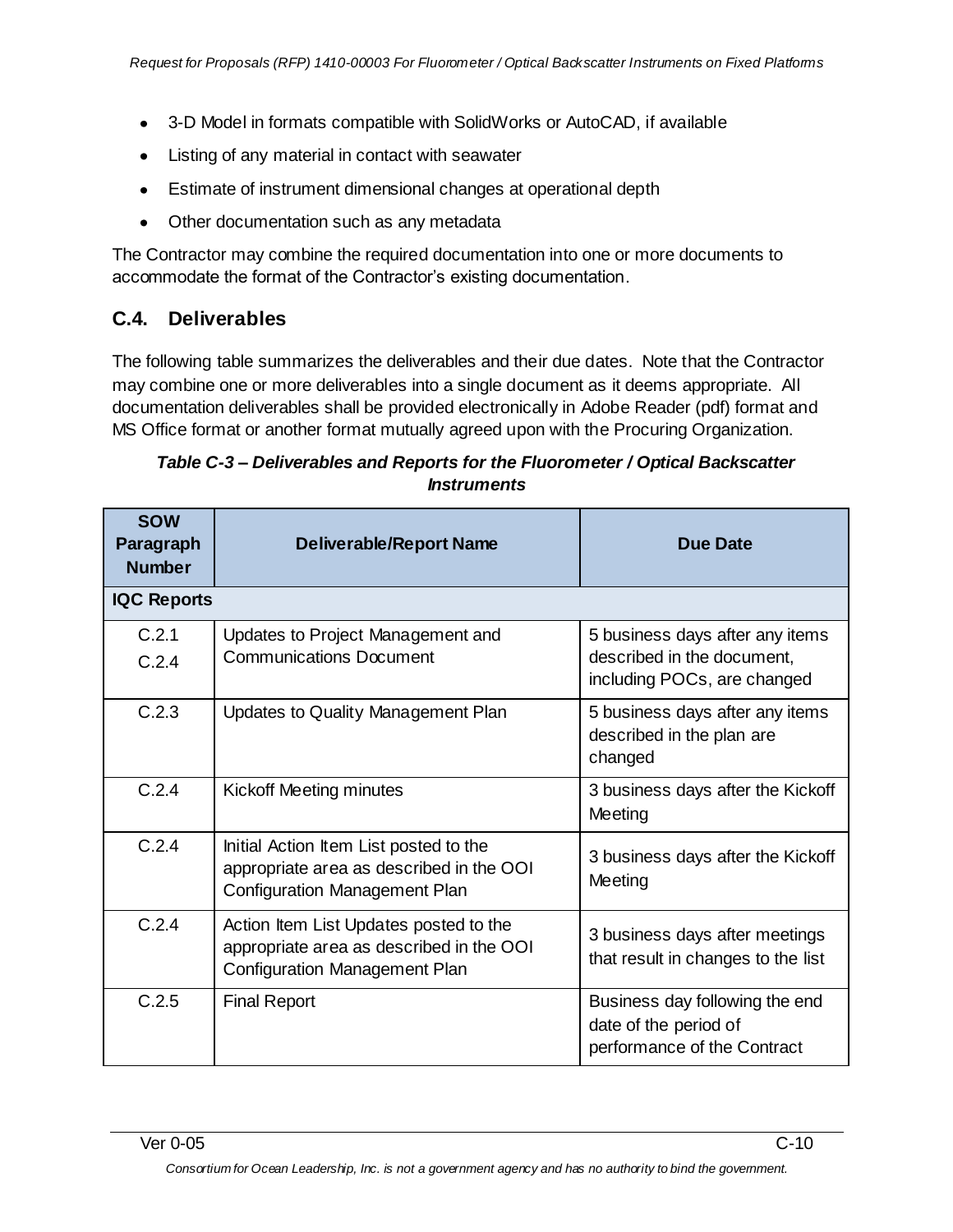| <b>SOW</b><br>Paragraph<br><b>Number</b> | <b>Deliverable/Report Name</b>                                                                                                                                                                                                                                                                                                                                   | <b>Due Date</b>                                                                                             |
|------------------------------------------|------------------------------------------------------------------------------------------------------------------------------------------------------------------------------------------------------------------------------------------------------------------------------------------------------------------------------------------------------------------|-------------------------------------------------------------------------------------------------------------|
|                                          | <b>Deliver Order Deliverables and Reports</b>                                                                                                                                                                                                                                                                                                                    |                                                                                                             |
| C.3.2                                    | <b>Delivery Order Schedule</b>                                                                                                                                                                                                                                                                                                                                   | 5 business days after receipt of<br>the DO                                                                  |
| C.3.2                                    | Updates to the Delivery Order Schedule                                                                                                                                                                                                                                                                                                                           | As specified in the DO                                                                                      |
| C.3.6                                    | <b>Contractor's Test Report</b>                                                                                                                                                                                                                                                                                                                                  | 15 business days after<br>completion of contractor testing                                                  |
| C.3.8                                    | Instruments including installed firmware<br>needed for the instrument to function                                                                                                                                                                                                                                                                                | After receipt of Procuring<br>Organization approval in<br>accordance with Delivery Order<br><b>Schedule</b> |
| C.3.8                                    | Spare parts and repair kits                                                                                                                                                                                                                                                                                                                                      | After receipt of Procuring<br>Organization approval in<br>accordance with Delivery Order<br>Schedule        |
| C.3.11.2                                 | Software Input/Output drivers                                                                                                                                                                                                                                                                                                                                    | Deliver with the Instruments in<br>accordance with the Delivery<br><b>Order Schedule</b>                    |
| C.3.11.2                                 | If available: Software to operate the<br>instrument (running on the Input/Output<br>drivers), data format conversion software,<br>analysis software to collect data and display<br>results, software to download embedded<br>metadata, utility software for testing and<br>calibrating the Instrument, scripts for installing<br>any of the above software items | Deliver with the Instruments in<br>accordance with the Delivery<br>Order Schedule, if available             |
| C.3.11.3                                 | Software installation instructions                                                                                                                                                                                                                                                                                                                               | With the Instruments in<br>accordance with the Delivery<br><b>Order Schedule</b>                            |
| C.3.11.3                                 | Software user instructions                                                                                                                                                                                                                                                                                                                                       | With the Instruments in<br>accordance with the Delivery<br><b>Order Schedule</b>                            |
| C.3.11.3                                 | Software interface documentation                                                                                                                                                                                                                                                                                                                                 | With the Instruments in<br>accordance with the Delivery<br>Schedule                                         |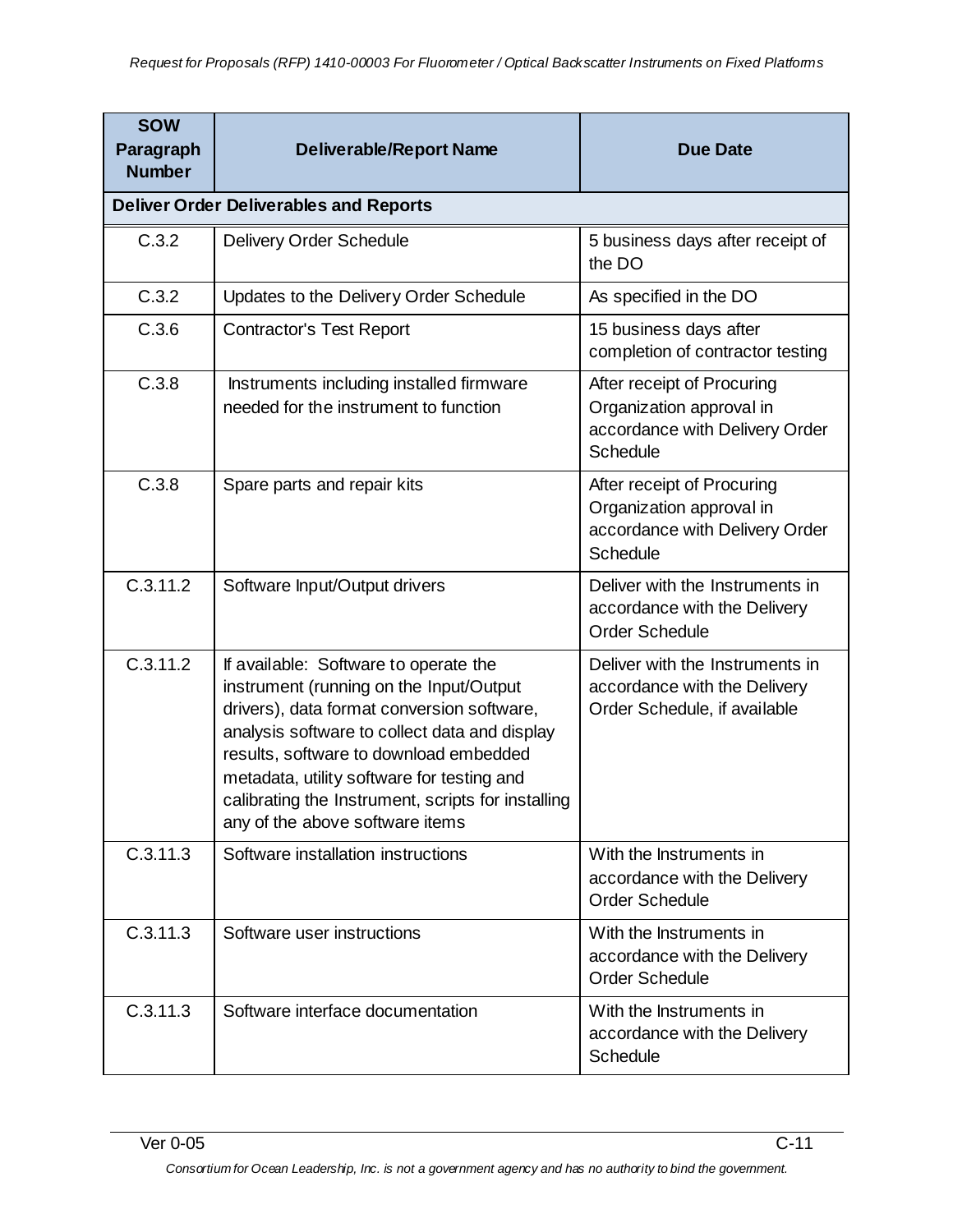| <b>SOW</b><br>Paragraph<br><b>Number</b> | <b>Deliverable/Report Name</b>                                                       | <b>Due Date</b>                                                                   |
|------------------------------------------|--------------------------------------------------------------------------------------|-----------------------------------------------------------------------------------|
| C.3.11.3                                 | If available, example source code to interface<br>with Instruments                   | With the Instruments in<br>accordance with the Delivery<br>Schedule, if available |
| C.3.12.1                                 | <b>Technical Data Package and Product</b><br>Drawings                                | With the Instruments in<br>accordance with the Delivery<br>Schedule               |
| C.3.12.1                                 | Updates to the Technical Data Package and<br><b>Product Drawings</b>                 | 15 business days after any<br>modifications to the product                        |
| C.3.12.2                                 | Supported data and communications<br>documentation                                   | With the Instruments in<br>accordance with the Delivery<br><b>Order Schedule</b>  |
| C.3.12.2                                 | Power documentation                                                                  | With the Instruments in<br>accordance with the Delivery<br>Order Schedule         |
| C.3.12.2                                 | Mechanical/physical documentation                                                    | With the Instruments in<br>accordance with the Delivery<br><b>Order Schedule</b>  |
| C.3.12.2                                 | Documentation on platform interfaces                                                 | With the Instruments in<br>accordance with the Delivery<br><b>Order Schedule</b>  |
| C.3.12.2                                 | Instrument configuration documentation                                               | With the Instruments in<br>accordance with the Delivery<br><b>Order Schedule</b>  |
| C.3.12.2                                 | Calibration and diagnostic capabilities<br>documentation                             | With the Instruments in<br>accordance with the Delivery<br><b>Order Schedule</b>  |
| C.3.12.2                                 | Documentation on additional available<br>resources, if any                           | With the Instruments in<br>accordance with the Delivery<br><b>Order Schedule</b>  |
| C.3.12.2                                 | User, operations, and maintenance<br>instructions including calibration instructions | With the Instruments in<br>accordance with the Delivery<br><b>Order Schedule</b>  |
| C.3.12.2                                 | Instrument specification sheets                                                      | With the Instruments in<br>accordance with the Delivery<br><b>Order Schedule</b>  |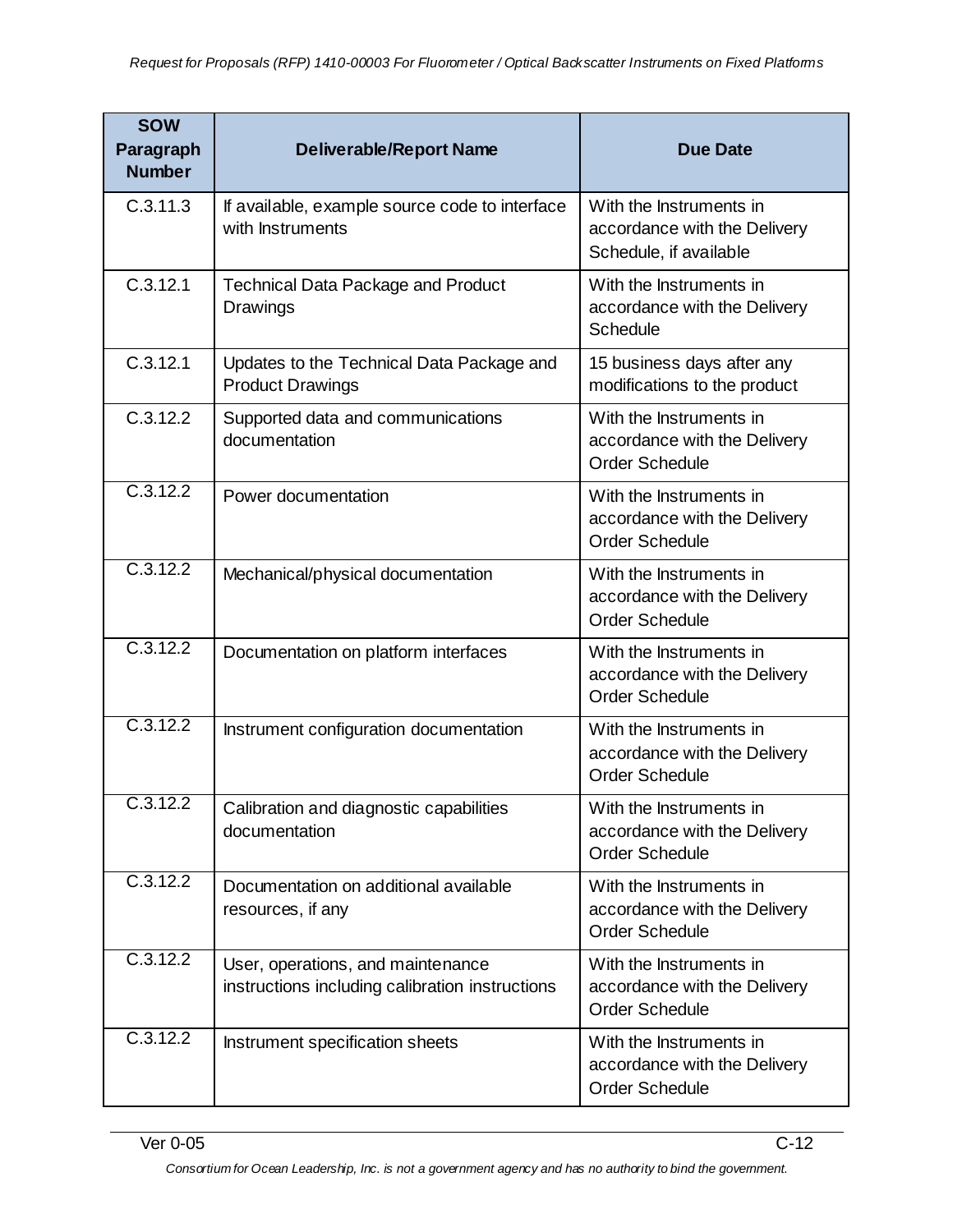| <b>SOW</b><br>Paragraph<br><b>Number</b> | <b>Deliverable/Report Name</b>                                     | Due Date                                                                         |
|------------------------------------------|--------------------------------------------------------------------|----------------------------------------------------------------------------------|
| C.3.12.2                                 | Listing of any material in contact with<br>seawater                | With the Instruments in<br>accordance with the Delivery<br><b>Order Schedule</b> |
| C.3.12.2                                 | Estimate of instrument dimensional changes<br>at operational depth | With the Instruments in<br>accordance with the Delivery<br><b>Order Schedule</b> |
| C.3.12.2                                 | Other documentation such as any metadata                           | With the Instruments in<br>accordance with the Delivery<br><b>Order Schedule</b> |

(End of Section C)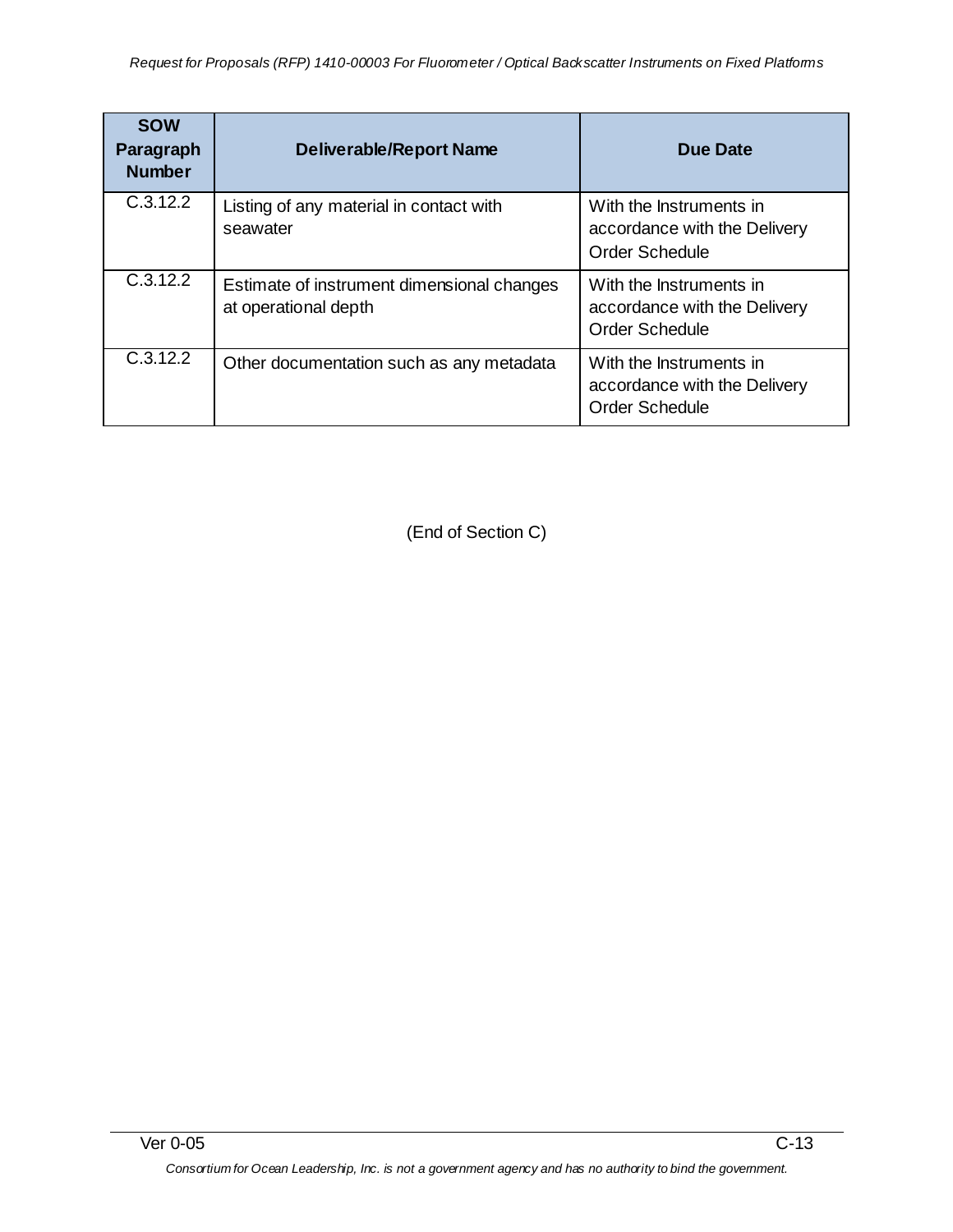## <span id="page-23-0"></span>**Section D. Packaging and Markings**

## **D.1. Packaging and Markings – CLINs YD01 THROUGH YDxx**

Marking and packaging shall be in accordance with Sections D.2 and D.3 below and with Attachment J-1, *1336-00000: Common Specification for Instruments on Fixed Platforms*. Any limitation on shipment modes must be clearly identified and approved by the Ocean Leadership Director of Contracts and Grants.

#### **D.1.1 Packaging and Packing**

Material shall be packed for shipment in such a manner that will ensure acceptance by common carriers and safe delivery at destination. Containers and closures shall comply with the Interstate Commerce Commission regulations, Uniform Freight Classification rules, or regulations of other carriers as applicable to the mode of transportation.

Materials shall be prepared for shipment in such a manner as to protect against deterioration, damage, or loss during shipment from the Contractor to the destination designated by the Procuring Organization in accordance with shipping conditions defined by ASTM D4169 truck assurance level 1. Materials shall be packed such that they are capable of being stored without damage or degradation between -20 and 50°C for periods of up to twelve (12) months.

Data (e.g., manuals, operating instructions, reports, invoices, certifications) shall be prepared for delivery in such a manner as to ensure that the required information is protected against deterioration, damage, or loss during shipment.

## **D.2. Shipping Package Marking**

Instrument transportation cases shall be marked for shipment in such a manner that will ensure acceptance by common carriers and safe delivery at destination. Instrument transportation cases shall have external labels specifying safe handling precautions. The Contract number and DO number shall be placed on or adjacent to all exterior mailing or shipping labels of deliverable items.

## **D.3. Identification Markings of Fluorometer / Optical Backscatter**

### **Instruments**

Delivered End Items – CLINs YD01 through YDxx: Units shall be marked in accordance with Section 2.11 of Attachment J-1, *1336-00000: Common Specification for Instruments on Fixed Platforms*.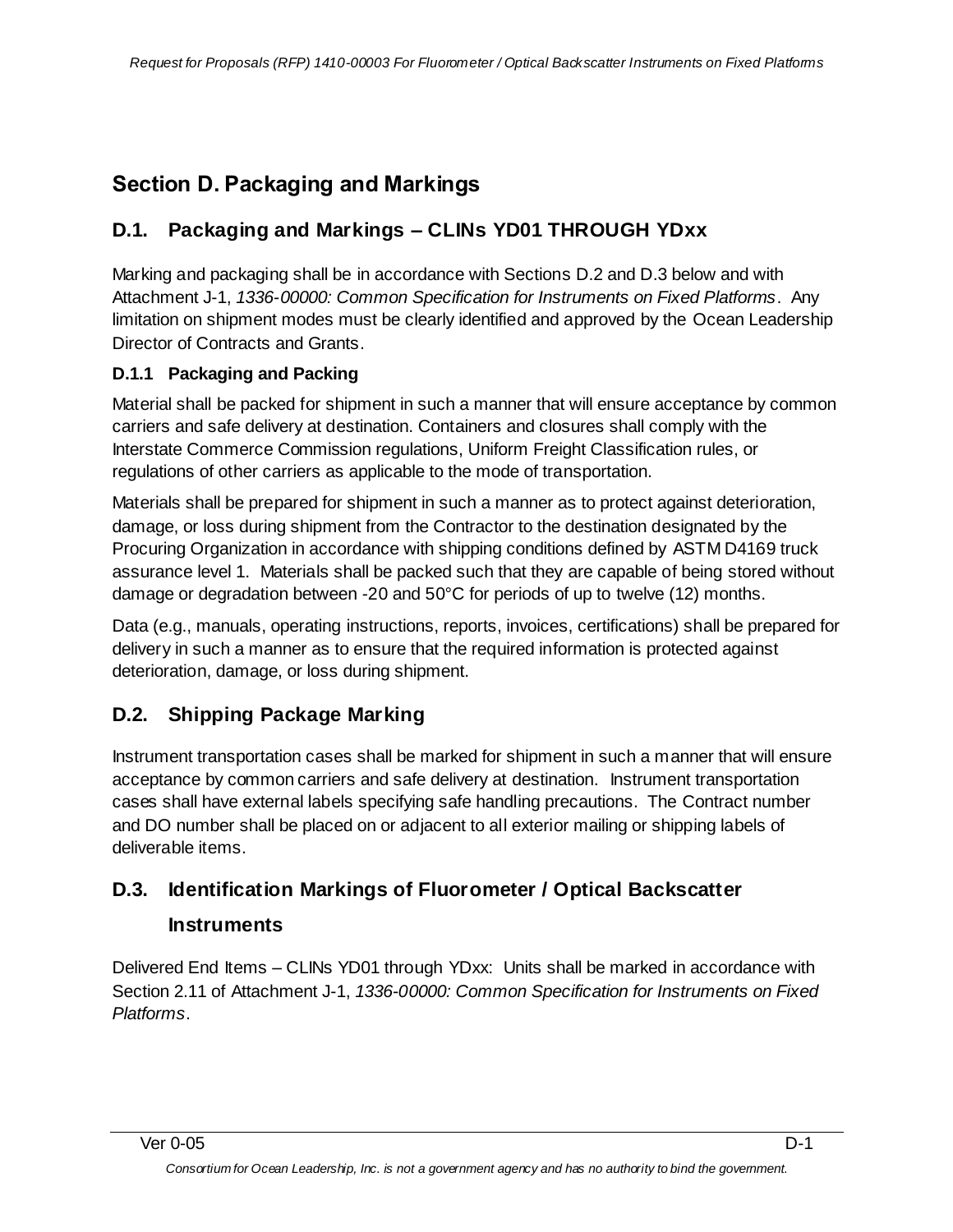## **D.4. Markings of Reports**

All reports delivered by the Contractor shall prominently show on the cover of the report and other documentation, the title, date of issue (and revision number if applicable), and the Contractor's name. Reports shall clearly indicate that they are produced as part of the OOI project. An approval block for internal review and approval shall be included. All reports shall use the file naming conventions specified in sections 1.7 and 1.8 of the Configuration Management Plan refereced in Section C.1.5.1.

(End of Section D)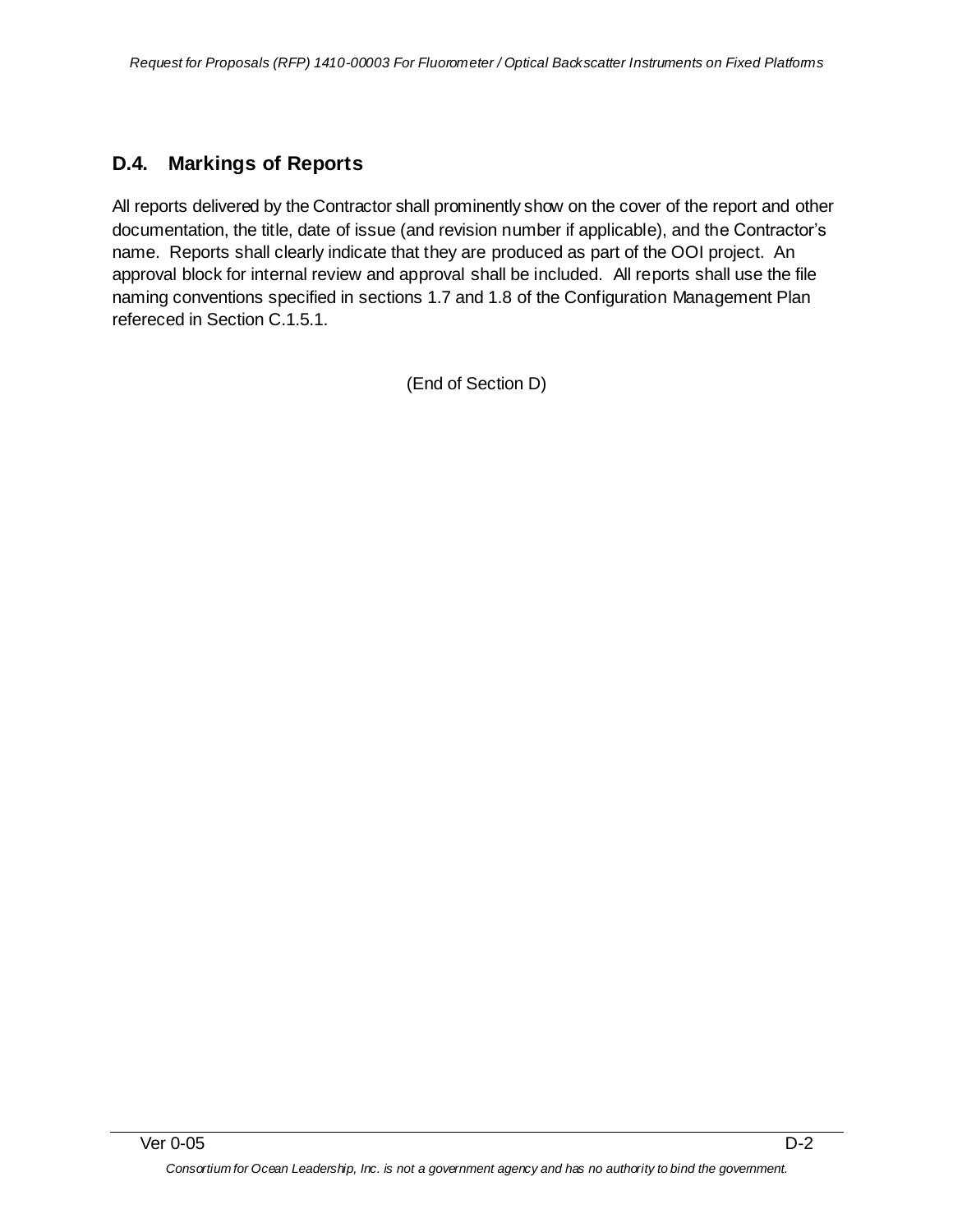## <span id="page-25-0"></span>**Section E. Inspection and Acceptance**

### **E.1. Inspection and Acceptance Terms**

Inspection and acceptance of items, services, reports, and other required deliverables or outputs shall be subject to the performance standards set forth in Section C and Attachments J-1 and J-2 of this solicitation. Inspection and acceptance of all deliverables under this Contract shall be at any or all of the locations stated in Section B.5 unless specified otherwise in a DO.

Inspection and acceptance of all deliverables required hereunder shall be made by the Purchasing Organization COTR designated in Section G, who has been delegated the authority to inspect and accept all services, items, reports, and other required deliverables. Acceptance of services, items, reports, and other deliverables by the COTR shall form the basis for payments to the Contractor.

## **E.2. Contractor Testing**

The Contractor shall follow the standard test procedures included in its proposal and incorporated into this award. OOI representatives must be allowed to witness, upon request, any testing carried out by the Contractor at the Contractor's facility or elsewhere. A copy of the Contractor's test results shall be provided to the Procuring Organization in accordance with Section C of this IQC and the DOs.

## **E.3. Acceptance Testing**

―Completion and acceptance‖ means the stage in the progress of the work as determined by the CO named in the DO and stipulated in writing to the Contractor, wherein all worked required under each DO has been completed in a satisfactory manner, subject to the discovery of defects.

The Procuring Organization may conduct Acceptance Testing. Acceptance Testing will include verification that all requirements stated in Section C and Attachments J-1and J-2 have been satisfied. The Procuring Organization may rely upon test results from Contractor Testing to verify requirements, or may conduct its own tests as it deems appropriate. Acceptance testing may also include evaluation of an instrument's ability to perform correctly as part of an integrated assembly, or under real or simulated environmental conditions.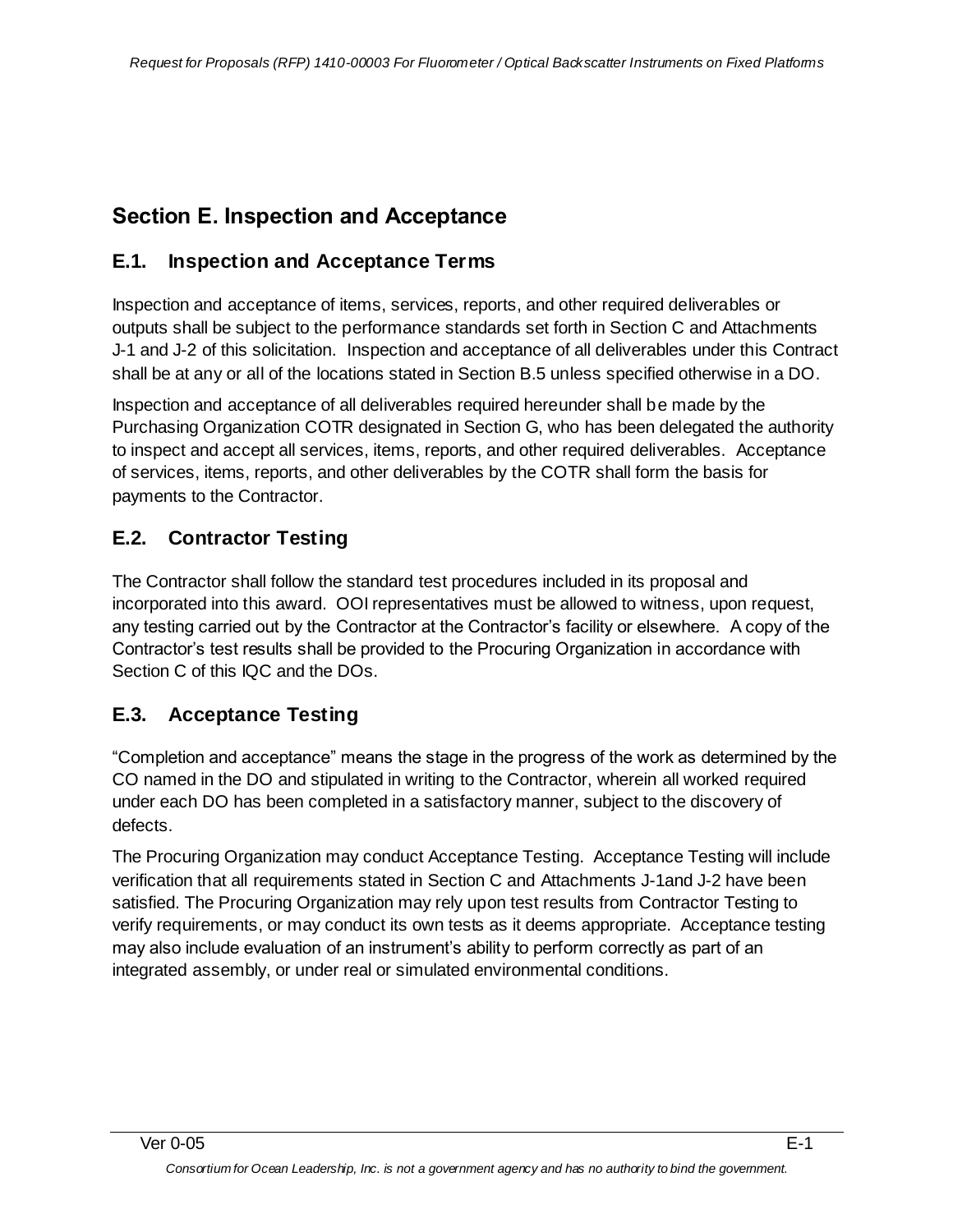## **E.4. Acceptance**

If the CO named in the DO is satisfied that the correct numbers and models of products have been delivered, and that acceptance testing for these products has been completed satisfactorily, the CO shall issue to the Contractor a notice of acceptance and make final payment to the Contractor. Acceptance by the Procuring Organization is contingent upon:

- a. Satisfactory completion of all required tests
- b. A final inspection by the CO named in the DO that all defects discovered during Contractor Testing and Procuring Organization Testing have been corrected, or that the requirement associated with the defect has been waived by the Procuring Organization. Submittal by the Contractor of all documents and other items required by the Contract
- c. Submittal by the Contractor of all documents and other items required upon completion of the work, including a final request for payment

(End of Section E)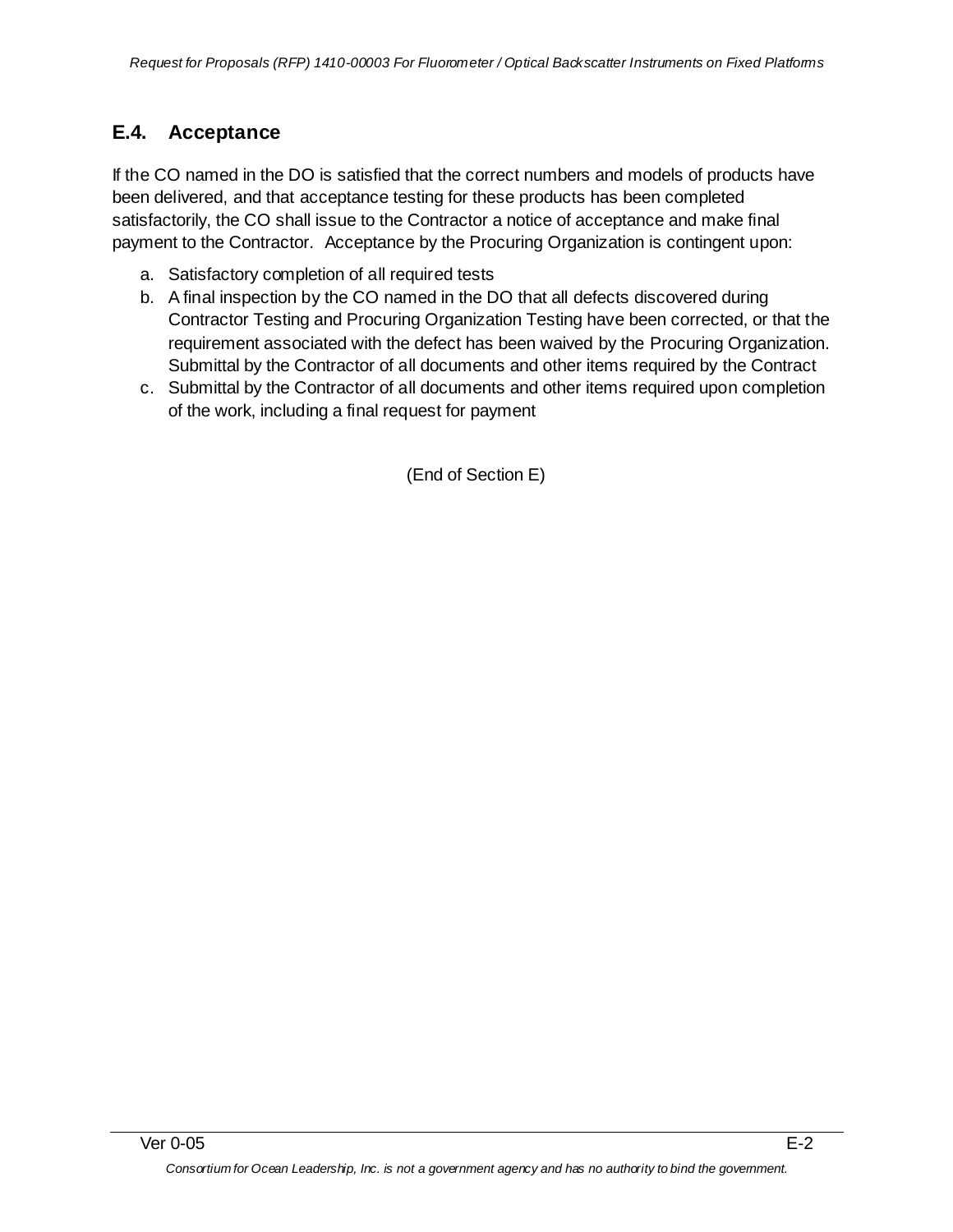## <span id="page-27-0"></span>**Section F. Deliveries or Performance**

### **F.1. Period of Performance**

The Period of Performance (POP) for this Contract is three years from Contract award with one one-year option period, if exercised. The following apply to both the base period and to the option period, if exercised:

- a. All work under this Contract shall be completed by the end of the POP as noted above. The completion date for each CLIN as described in Section B will be specified in each DO issued under this Contract and will not exceed the IQC POP end date. All FFP Fluorometer / Optical Backscatter Instrument hardware orders and deliveries are expected to occur during the first 36 months and as specified in the applicable DO(s).
- b. All priced items/services may be ordered throughout the POP in accordance with pricing established in Section B.
- c. The Contractor shall, not later than sixty (60) days prior to the end of the POP, notify the Ocean Leadership Director of Contracts and Grants of any DOs that will not be completed within the Contract's POP. The notification shall include the Contractor's estimate of the date by which each DO would be completed and balance of payments owed.
- d. The Contractor shall be responsible for helping to ensure that all work under this IQC will be completed within the Contract's POP and shall work with the Procuring Organization to schedule production and delivery of Fluorometer / Optical Backscatter Instruments to meet the Contract's POP end date. The Contractor shall notify the Procuring Organization's COTR at the time a DO is issued of any problems anticipated in meeting the delivery schedule for this DO and shall not accept any DOs that would put the Contractor at risk of non-completion by the end date of the Contract's POP. Only the Ocean Leadership Director of Contracts and Grants has the authority to extend the POP of a DO and the IQC to accommodate work beyond the stated end date. Any work performed by the Contractor on DO tasks after the end date of the POP without such authorization shall be at the sole risk of the Contractor.
- e. Actual delays that are found to be caused by the Contractor's own actions, which result in a calculated schedule delay, will be negotiated on a case-by-case basis and may be cause for consideration to Ocean Leadership.

## **F.2. Schedule of Deliverables**

The Contractor shall provide the deliverables as specified in the DOs.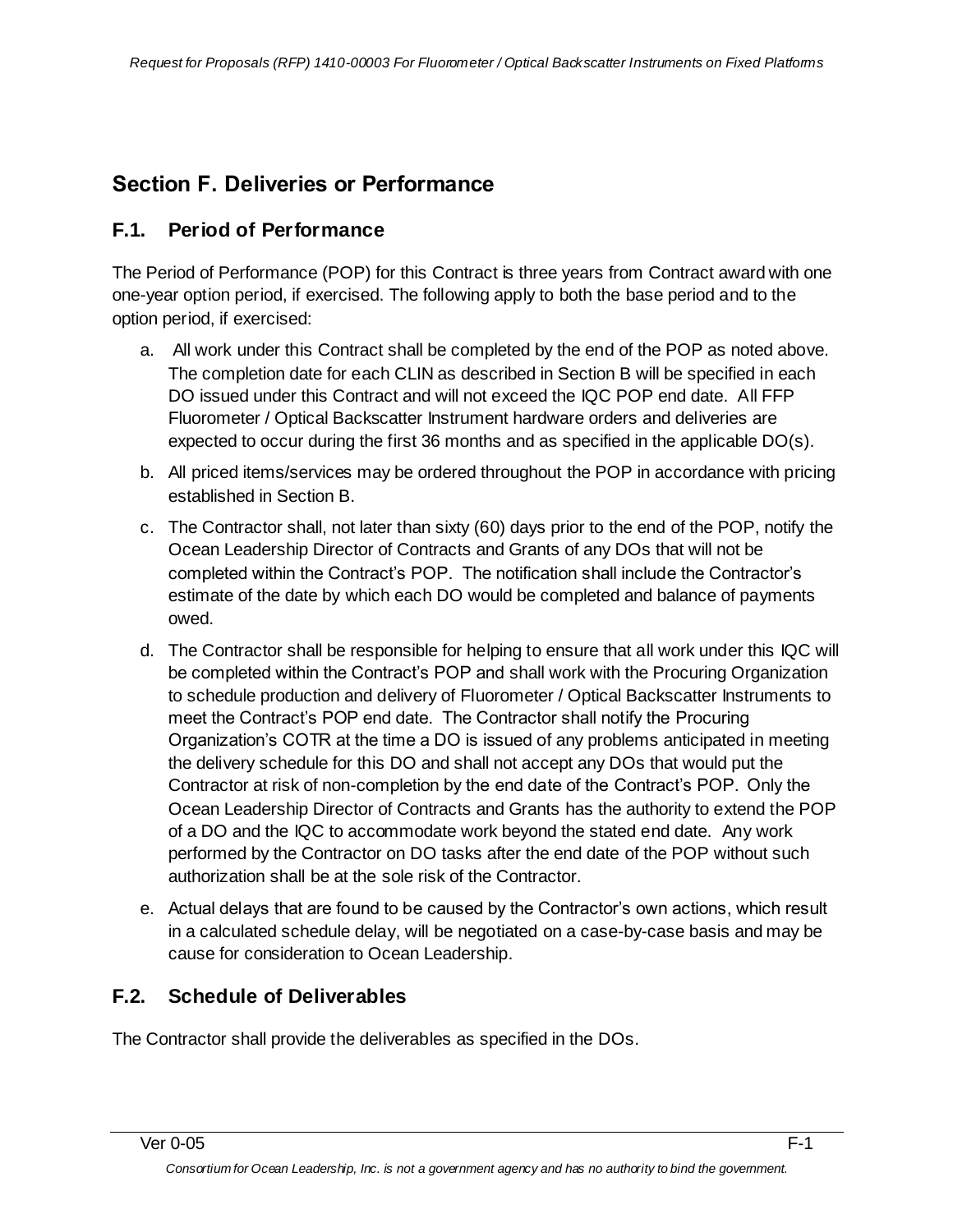## **F.3. Reporting/Deliverable Requirements**

The Contractor shall provide the following IQC Deliverables and Reports:

- a. Deliverables: See tables under Section C.4, Deliverables
- b. Reports: See tables under Section C.4, Deliverables (IQC reports are referenced in rows for SOW Paragraph Numbers 2.1, 2.3, 2.4 and 2.5)

The Contractor shall provide the following DO Deliverables and Reports:

- a. Deliverables: See tables under Section C.4, Deliverables
- b. Reports: As listed in tables under Section C.4, Deliverables, and as specified in each DO.

## **F.4. Public Access to Deliverable Reports**

N/A

## **F.5. Delivery Order Award Content**

The Contractor shall notify the Ocean Leadership Director of Contracts and Grants via e-mail [\(jhubler@oceanleadership.org\)](mailto:jhubler@oceanleadership.org) of the receipt of a DO within one business day of receipt of a DO from a Procuring Organization. One copy of each new DO issued under this IQC must be forwarded to the IQC COTR and Ocean Leadership Director of Contracts and Grants within one week of receipt by the Contractor.

DOs will at a minimum include the following (as appropriate):

- a. Control Log Number and Contract Title
- b. Funding Source
- c. Total Estimated Cost/Ceiling Price
- d. Obligated Amount (which shall constitute the maximum liability on behalf of the Procuring Organization)
- e. Statement of Work, deliverables and results to which the Contractor shall be held
- f. Contract Pricing Table outlining applicable CLINs including ceiling price
- g. Period of Performance
- h. Delivery Schedule
- i. Deliverables, Results, Reports
- j. Procuring Organization Furnished Property
- k. Special Requirements
- l. Other Procuring Organization Terms and Conditions
- m. Payment Office
- n. Delivery Address

(End of Section F)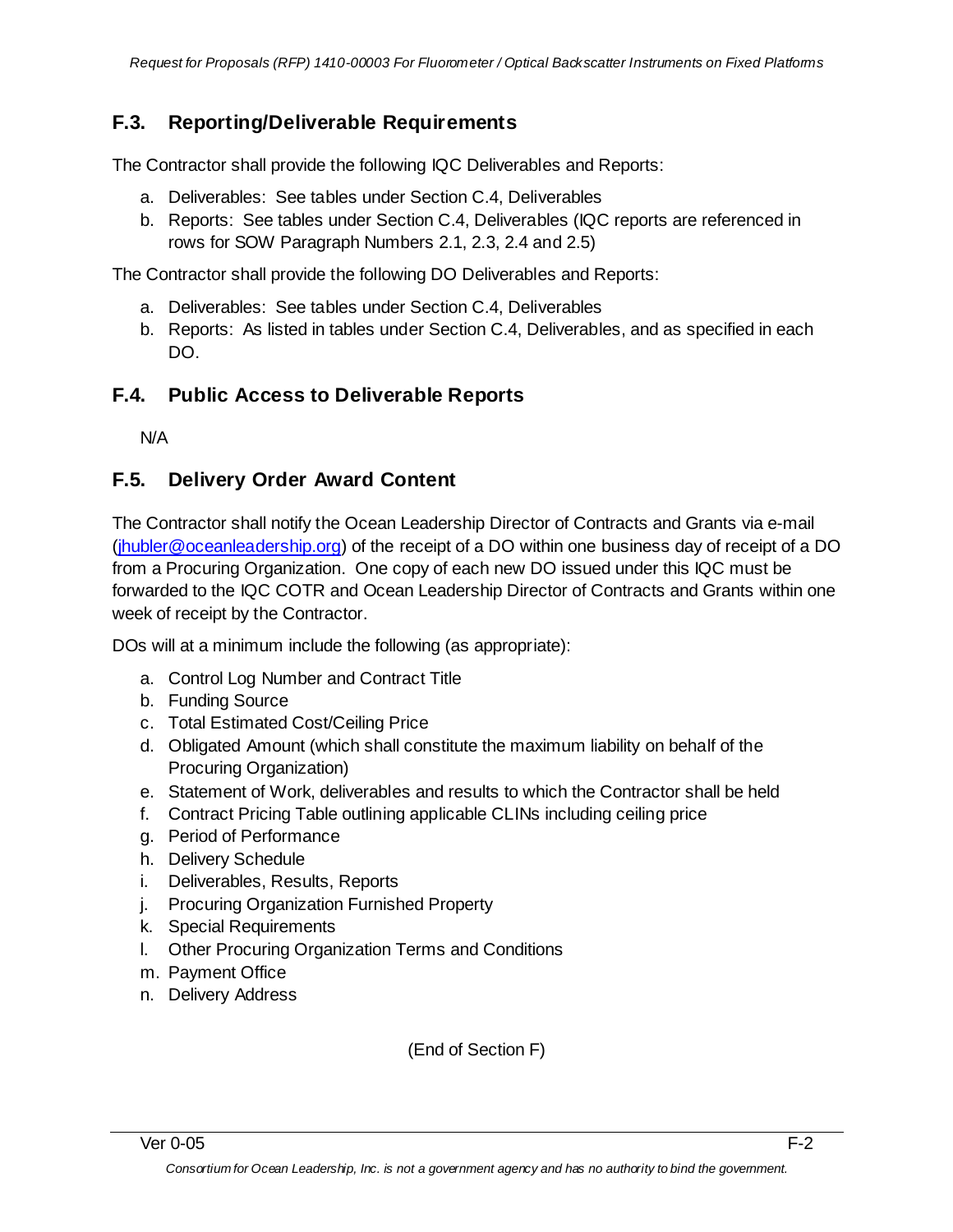## <span id="page-29-0"></span>**Section G. Contract Administration Data**

## **G.1. Ordering**

All supplies and services to be furnished under this Contract shall be ordered by issuance of DOs by the individuals or organizations designated in this Contract. DOs may be issued by any of the Procuring Organizations named in Section E.1. All DOs are subject to the terms and conditions of this Contract. In the event of conflict between a DO and this Contract, the Contract shall control. Orders may be issued by mail, fax, or by Email.

### **G.2. Invoice and Payment Information**

All DO invoices issued and payments made shall be made in accordance with the directions provided in each DO, including percentage of payment authorized at time of DO issuance and balance of payment due at time of DO item acceptance.

## **G.3. Contracting Authority**

a. For the basic IQC:

Jeanine Hubler CFCM Director of Contracts and Grants Consortium for Ocean Leadership, Inc 1201 New York Ave. NW Washington D.C. 20005 [jhubler@oceanleadership.org](mailto:jhubler@oceanleadership.org)

and

Yan Xing Vice President and Chief Financial Officer Consortium for Ocean Leadership, Inc 1201 New York Ave. NW Washington D.C. 20005

b. For DOs:

The Contracting Officer executing the individual DO will retain cognizance of Contract administration for that DO.

c. For the Contractor:

To be completed at award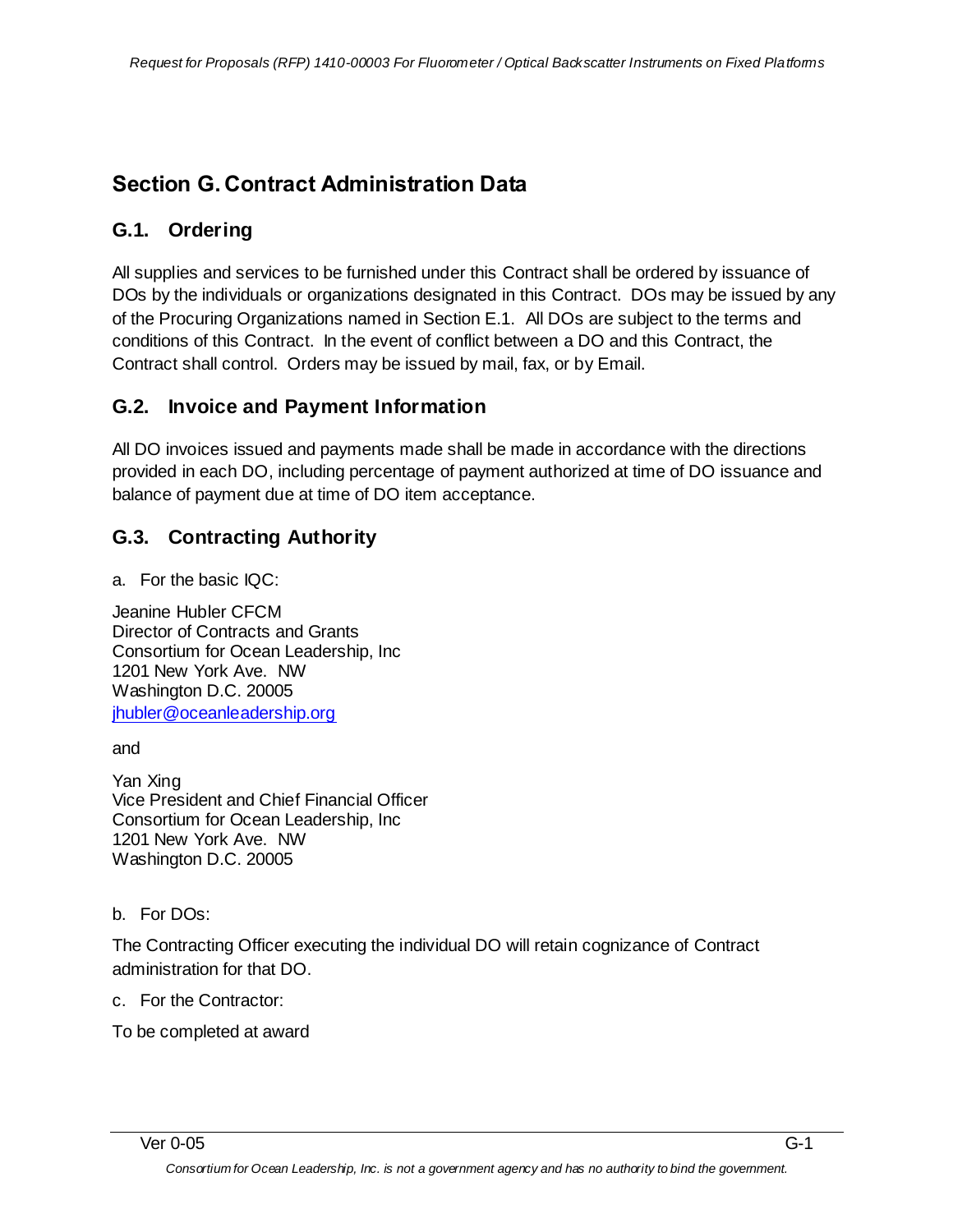### **G.3.1 Contracting Officer Authority**

Administrative Contract change direction includes guidance and approval establishing all understandings and agreements between the Contractor and Ocean Leadership. The sole authority to make any changes on behalf of Ocean Leadership to the work described herein rests with the Ocean Leadership Director of Contracts and Grants and the Ocean Leadership Chief Financial Officer. Direction, guidance, or clarification from the Ocean Leadership Director of Contracts and Grants and the Ocean Leadership Chief Financial Officer is valid only when provided in writing.

Acceptance of direction to make changes to the scope of work defined under this SOW from anyone other than the Ocean Leadership Director of Contracts and Grants or the Ocean Leadership Chief Financial Officer is not to be considered a basis for claim against Ocean Leadership nor does it relieve the Contractor from fulfilling its contractual obligations under this Contract.

#### **G.3.2 Contracting Officer's Technical Representative (COTR)**

a. For the basic IQC:

Anthony Ferlaino OOI Project Manager Consortium for Ocean Leadership, Inc 1201 New York Ave. NW Washington D.C. 20005 [aferlaino@oceanleadership.org](mailto:aferlaino@oceanleadership.org)

#### b. For DOs:

Each DO issued hereunder will indicate a COTR for that particular DO. The COTR will be responsible for DO technical oversight for that DO.

The IQC COTR performs the technical oversight of the Contract and maintains appropriate interface with Contractor personnel.

The COTR is responsible for administering the performance of work under the terms of this Contract. In no event however, will any understanding, agreement, modification, change order, or other matter deviating from the terms of this Contract be effective or binding upon the Parties unless formalized by Contract modification executed by one of two of Ocean Leadership's Contracting Authorities named in Section G.3.1.

The COTR may give technical direction to the Contractor that fills in details, requires pursuit of certain lines of inquiry, or otherwise serves to facilitate Contractor's compliance with this IQC.

To be valid, technical direction by the COTR:

- a. Must be consistent with the general scope of work set forth in this Contract;
- b. May not constitute new assignment of work nor change the expressed terms, conditions, or specifications of this Contract; and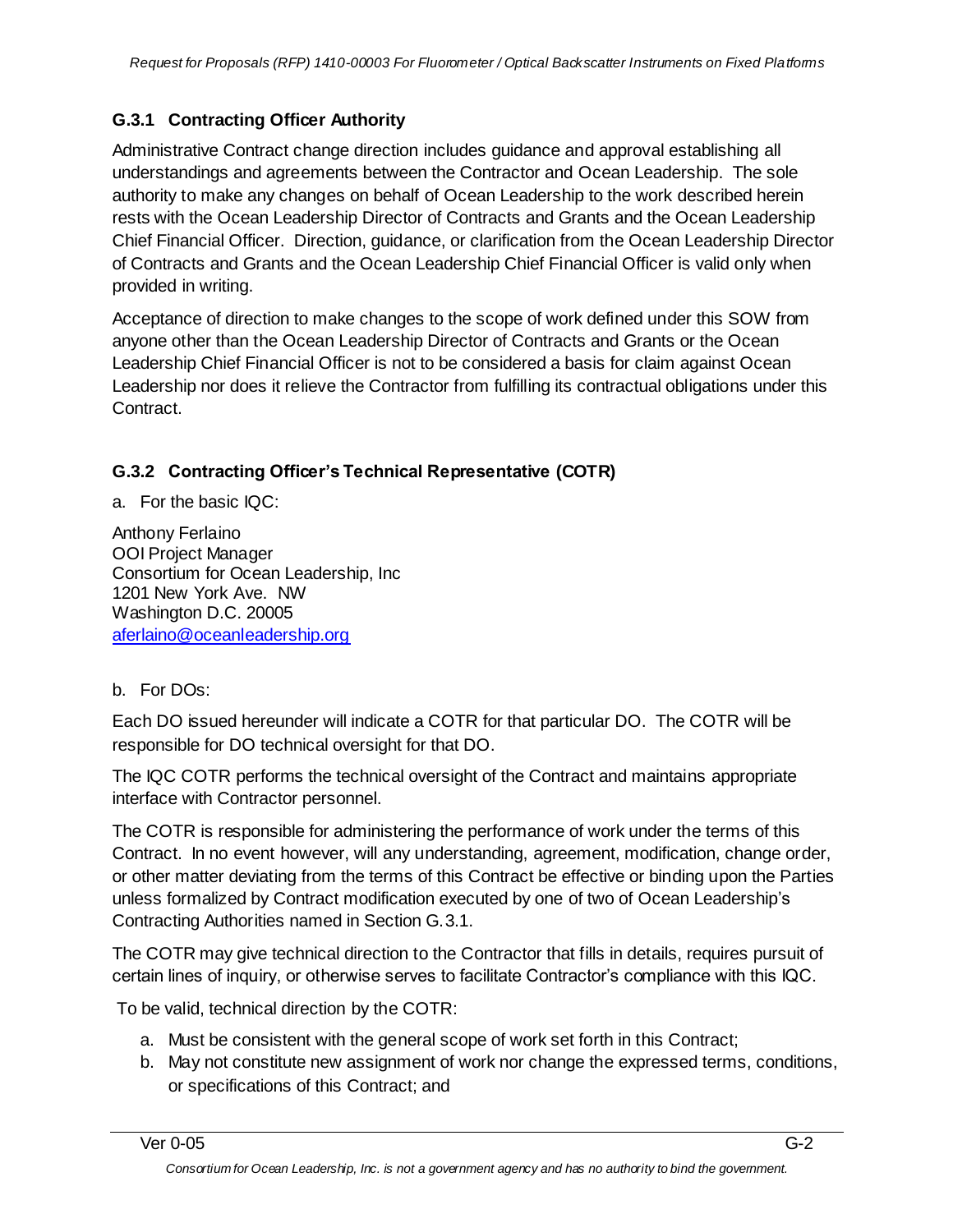c. Shall not constitute a basis for any increase in the Contract estimated cost or extension to the Contract delivery schedule or period of performance.

In the event any COTR technical direction is interpreted by the Contractor to fall outside the scope of Section C, the Contractor shall not implement such direction, but shall notify Ocean Leadership's Director of Contracts and Grants in writing of such interpretation (see Section G.3 for email contact information). Such notice shall:

- a. Include the reasons upon which the Contractor bases its belief that the technical direction for work under a specific DO falls outside the scope of the Contract;
- b. Include the Contractor's best estimate as to the revision needed to the current estimated cost, performance time, delivery schedules, or any other provision under the DO in question that would result from implementing the COTR's direction.

If, after reviewing the information presented, the Ocean Leadership Director of Grants and Contracts considers that such direction is technical direction authorized by this clause for the specific DO in question, the Contractor will be directed to proceed with the implementation of such technical direction.

In the event a determination is made that it is necessary to avoid a delay in performance of the Contract or the DO, Ocean Leadership's Director of Contracts and Grants may direct the Contractor to proceed with the implementation of the technical direction pending receipt of the information cited in above paragraphs d. and e. to be submitted by the Contractor.

## **G.4. Paying Office**

The Contractor must submit invoices to the payment office indicated in each DO.

## **G.5. Contractor's Payment Address**

(To be provided by the Contractor)

(End of Section G)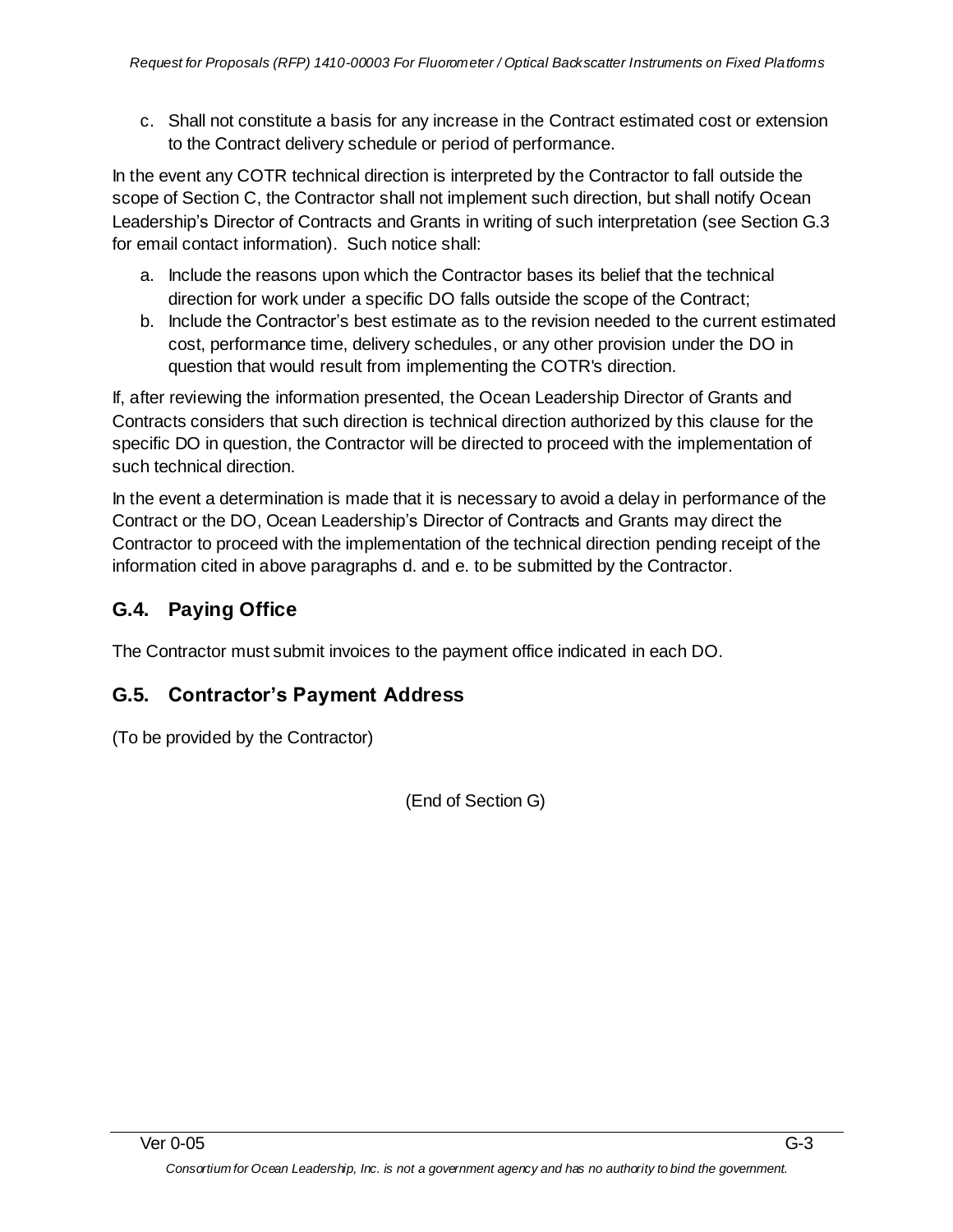## <span id="page-32-0"></span>**Section H. Special Contract Requirements**

## **H.1. Indemnification**

Contractor shall indemnify, defend, and hold harmless Ocean Leadership and the other Procuring Organizations, and their respective members, directors, trustees, officers, and employees, against any and all claims, suits, legal actions, expenses, loss, and damage of any kind to person or property, arising out of or resulting from the use of the goods delivered under this Contract, including but not limited to litigation costs and attorneys' fees.

## **H.2. Arbitration**

Any dispute, controversy, or claim arising out of or relating to this Contract or breach thereof which cannot be amicably settled between Ocean Leadership and the Contractor shall be finally settled by arbitration at the election of either party in accordance with the Rules of the American Arbitration Association by one or more arbitrators appointed in accordance with the said rules. The arbitration shall take place in the District of Columbia. The arbitration award shall be final and binding on the parties, shall be in lieu of any other remedy, and judgment upon the award rendered by the arbitrator(s) may be entered in any court having jurisdiction thereof. The arbitrator may, in his/her discretion, award to the prevailing party its expenses, including attorneys' fees, incurred in connection with the arbitration.

Any dispute, controversy, or claim arising out of or relating to a specific DO or breach thereof which cannot be amicably settled between the Procuring Organization and the Contractor shall be finally settled by arbitration at the election of either party in accordance with the Rules of the American Arbitration Association by one or more arbitrators appointed in accordance with the said rules. The arbitration shall take place in and be governed by specific state law governing the Procuring Organization. The resulting award shall be final and binding on the parties, shall be in lieu of any other remedy, and judgment upon the award rendered by the arbitrator(s) may be entered in any court having jurisdiction thereof.

## **H.3. Limitation of Damages**

Under no circumstances shall Ocean Leadership and/or the Procuring Organization be liable to the Contractor for any consequential damages, lost profits, delay damages, or other forms of damages beyond payment of units/services ordered.

## **H.4. Liability**

None of the following—the NSF, Ocean Leadership, or any of the Procuring Organizations named in Section E.1—can assume any liability for accidents, illnesses, injuries, or claims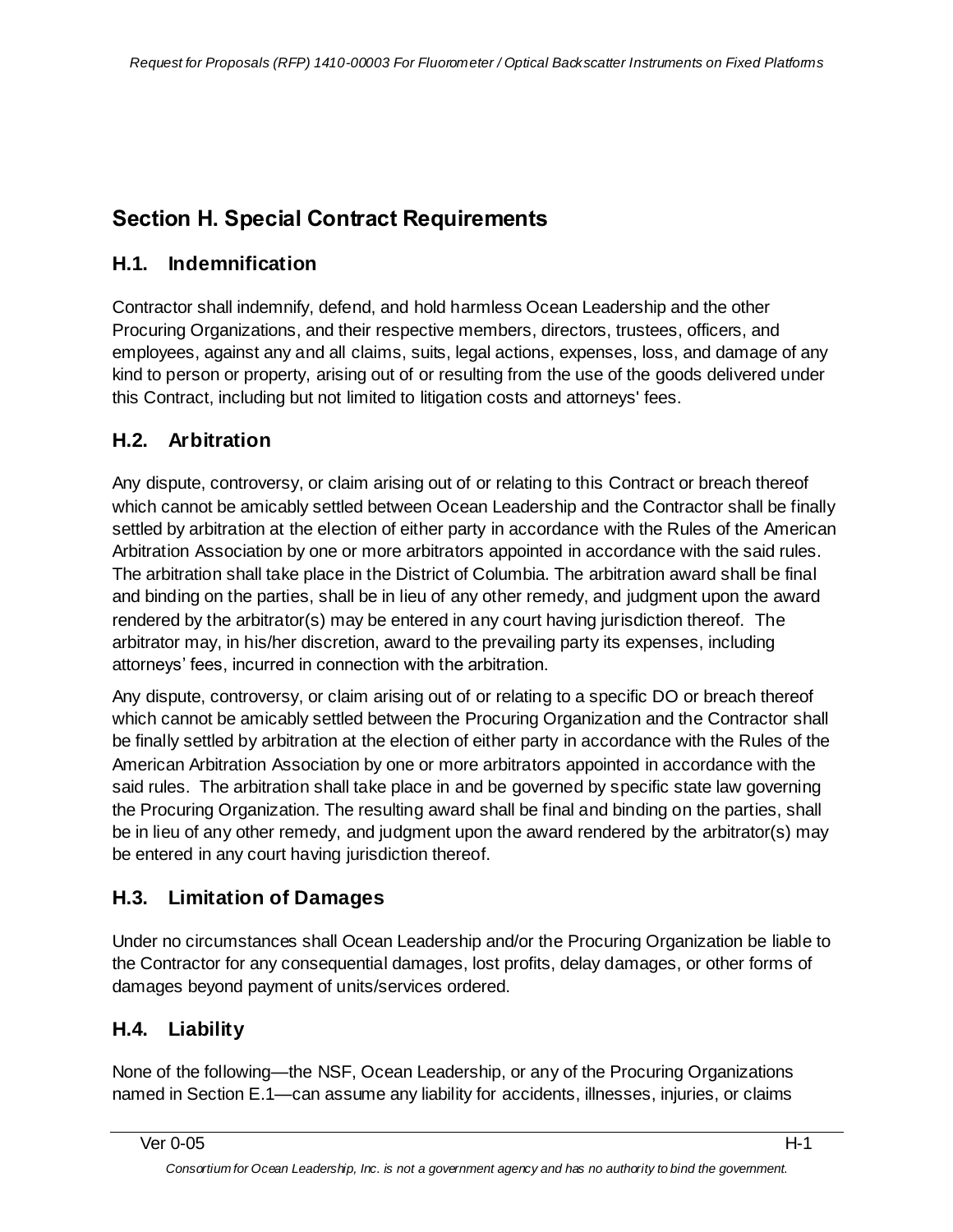arising out of, or related to, any activities supported by this Contract or for unauthorized use of patented or copyrighted materials. The Contractor is advised to take such steps as may be deemed necessary to insure or protect itself, its employees, and its property.

## **H.5. Liability Insurance**

The Contractor shall be responsible for securing all necessary and applicable insurance coverage.

## **H.6. Suits/Claims Against Contractor**

Contractor shall give Ocean Leadership's Director of Contracts and Grants immediate notice in writing of any action or suit filed and prompt notice of any claim made against the Contractor which in the opinion of the Contractor may result in litigation.

## **H.7. Notice and Assistance Regarding Patent and Copyright Infringement**

- 1. The Contractor shall report to the Ocean Leadership's Director of Contracts and Grants, promptly and in reasonable written detail, each notice or claim of patent or copyright infringement based on the performance of this Contract of which the Contractor has knowledge.
- 2. In the event of any claim or suit against Ocean Leadership and/or a Procuring Organization on account of any alleged patent or copyright infringement arising out of the performance of this Contract or out of the use of any supplies furnished or work or services performed under this Contract, the Contractor shall furnish to Ocean Leadership, when requested by the Director of Contracts and Grants, all evidence and information in the Contractor's possession pertaining to such claim or suit.
- 3. The Contractor shall include the substance of this clause, including this paragraph (c), in all subcontracts that are expected to exceed \$150,000.
- 4. The Contractor shall indemnify Ocean Leadership and the Procuring Organizations and its officers, employees and agents against liability, including costs, for actual or alleged direct or contributory infringement of, or inducement to infringe, any United States or foreign patent, trademark or copyright, arising out of the performance of this Contract, provided the Contractor is reasonably notified of such claims and proceedings.

## **H.8. Provisions Regarding use of Data and Information**

#### **H.8.1 Limitations on Use**

All of the Fluorometer / Optical Backscatter Instrument observational data acquired by Ocean Leadership, Procuring Organizations, and organizations designated by these entities under the Contract shall be available for unrestricted dissemination and use in connection with the operation and use of the Fluorometer / Optical Backscatter Instruments by Ocean Leadership, NSF, any and all of the Procuring Organizations, and the licensees or assigns of the foregoing. To the extent Contractor anticipates that it will be necessary to disclose proprietary Fluorometer / Optical Backscatter Instrument equipment or system information proprietary data pursuant to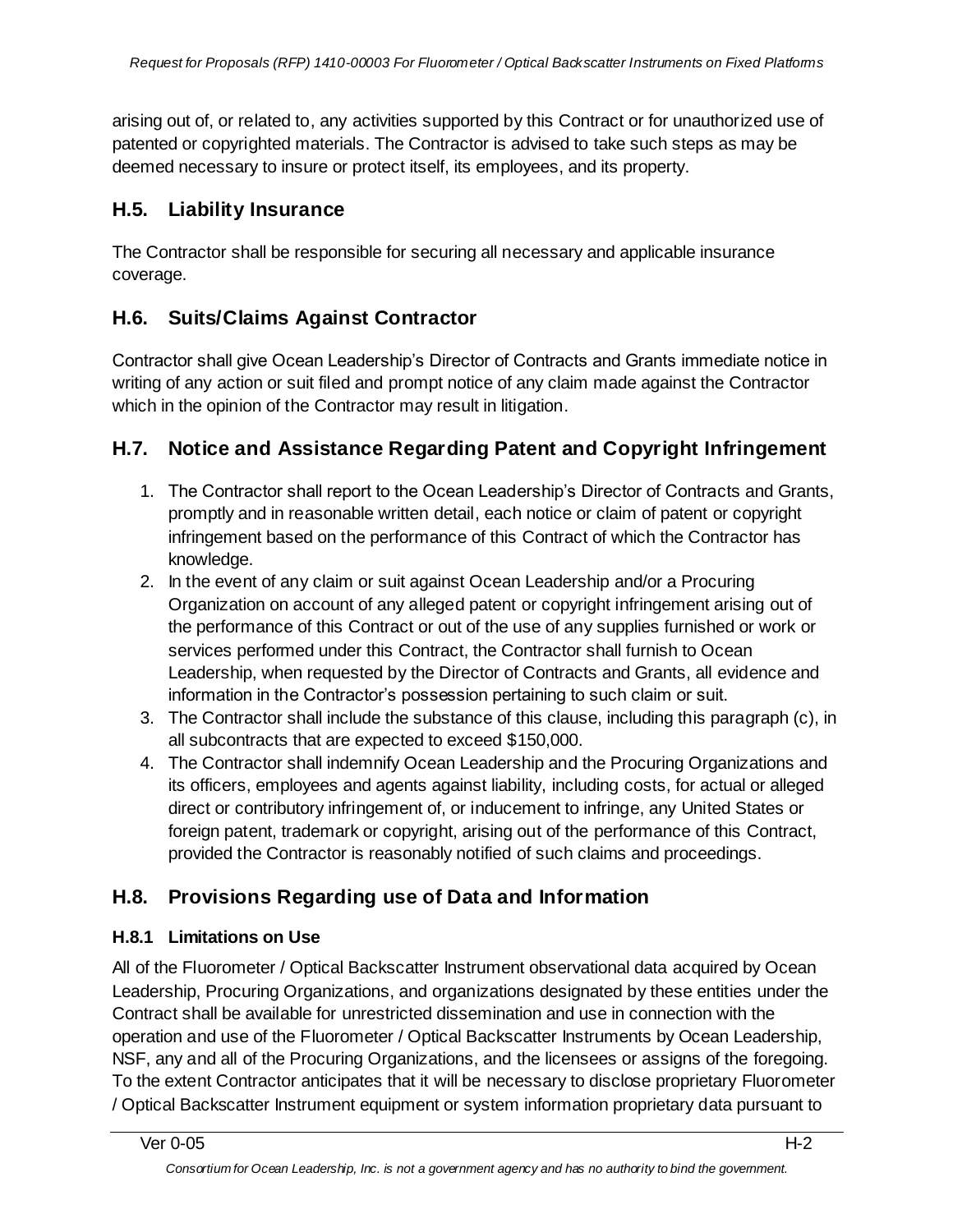non-disclosure restrictions, the nature of such data must be specifically identified in the Contract or DO, along with the reason for the imposition of non-disclosure restrictions, and the proposed terms and conditions of any proposed non-disclosure restrictions.

The parties shall not use, disclose or reproduce proprietary data that bears a restrictive legend, other than as required in the performance of this Contract. This obligation shall not apply to information which (a) was in the receiving party's possession prior to receipt of the disclosed information; (b) is or becomes a matter of public knowledge through no fault of the receiving party; (c) is received from a third party without a duty of confidentiality; (d) is independently developed by the receiving party; (e) is disclosed under operation of law, provided that the disclosing party is provided reasonable notice and opportunity to contest the need for such disclosure, or to seek a protective order therefore.

The Contractor shall provide the Ocean Leadership COTR with a copy of any proposed publication resulting from work performed pursuant to this Contract at least thirty (30) days prior to submission for publication. Ocean Leadership shall have twenty (20) business days to review and nothing herein shall preclude the use of any data independently acquired by the Contractor without such limitations or prohibit an agreement at no cost to Ocean Leadership between the Contractor and the data owner which provides for greater rights to the Contractor.

#### **H.8.2 Rights in Data Necessary for the Procurement, Operation, and Management of the OOI**

In addition to the rights detailed under Section I.2.1 of this solicitation, the following shall apply:

- 1. The Contractor grants to Ocean Leadership and the NSF in perpetuity the right to use all data delivered under the Contract, without charge or additional expense (except for whatever reasonable costs are incurred by Contractor to reproduce the data) as necessary for the design, fabrication, integration, installation, operation, and management of the OOI. This includes the right to make such data available to any party interested in competing for any subsequent award to operate and manage the OOI and any awardees the NSF selects as a result of these competitions. If Contractor includes any third-party data used under license (including, without limitation, any third-party software and documentation related thereto) in the deliverables, it shall identify such data in the Contract together with a warranty that it has the right to grant and does grant to Ocean Leadership the irrevocable, non-exclusive, perpetual, worldwide, fully paid license, with rights to utilize such data, including, without limitation, software, tools, or other technology and all associated intellectual property rights that may be embedded in or associated with the deliverables without restriction, in the operation and use of the Fluorometer / Optical Backscatter Instruments, together with the right to assign and/or sublicense such rights without restriction including, without limitation, to NSF, the Procuring Organizations, and/or any other successor awardee operating and managing the OOI.
- 2. The types and kinds of data deemed necessary for the design, fabrication, integration, installation, operation, and management of the OOI includes, but is not limited to:
	- a. Maintenance guides and histories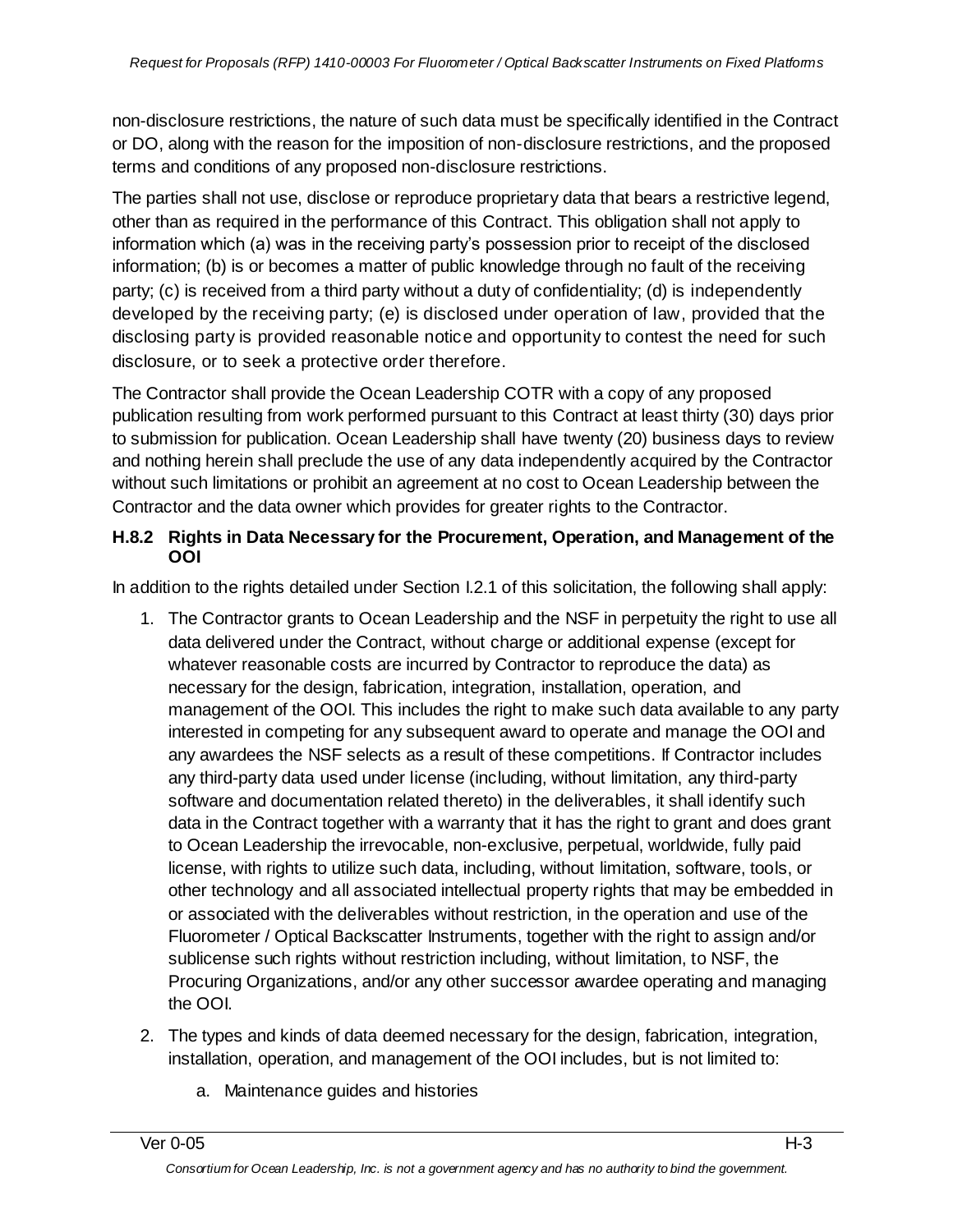- b. Operating manuals and similar plans
- c. User manuals and similar documents
- d. Facility and instrument drawings (including design, shop and as-built drawings), designs, and specifications
- e. Schematics
- f. Warranty data
- g. Schedules
- h. Software
- i. Inventories
- j. Document indexes
- k. Contracts, Lower Tier Awards, and vendor agreements (these items will be assessed by Ocean Leadership and the Contractor for the presence of any proprietary data prior to their release to a third party)
- l. Operations reports

Rights acquired by Ocean Leadership and the NSF under this Section H.8.2 do not include rights to any data first produced solely for scientific research purchases. Licenses to use data not first produced under this Contract, including, without limitation, any third-party software, shall be identified in the Contract, and Contractor shall grant to Ocean Leadership an irrevocable, non-exclusive, perpetual, worldwide, fully paid-up license to utilize all such data, including any and all software, tools or other technology that may be embedded in the Fluorometer / Optical Backscatter Instruments or otherwise provided to Ocean Leadership in connection with the Fluorometer / Optical Backscatter Instruments, without restriction in the operation and use of the Fluorometer / Optical Backscatter Instruments. Ocean Leadership may assign or sublicense any or all of its rights to operate the Fluorometer / Optical Backscatter Instruments, including, without limitation, to any successor awardee operating and managing the OOI. For the avoidance of doubt, neither Contractor nor its licensors shall have any rights in or to data generated by or through the use of Fluorometer / Optical Backscatter Instruments by Ocean Leadership, NSF, the Procuring Organizations, or the licensees or assigns of any of them.

Flow-down Requirements:

The requirements of Section H.8 will apply to all DOs issued under this IQC. The Contractor shall ensure that the requirements of Section H.8 flow down to all subcontractors, if any, to this Contract.

### **H.9. Procurement Standards**

- 1. The Contractor (including commercial organizations) is responsible for compliance with the Procurement Standards identified in 2 CFR §§215.40 through .48. The Contractor is responsible for ensuring that the appropriate NSF conditions from the award to Ocean Leadership are made a part of any Contract or other arrangement whose award amount exceeds the simplified acquisition threshold (currently \$100,000).
- 2. The Contractor shall:
	- a. Make all agreements, contracts, or other commitments, regardless of value, in its own name and shall not bind or purport to bind the Government, NSF, Ocean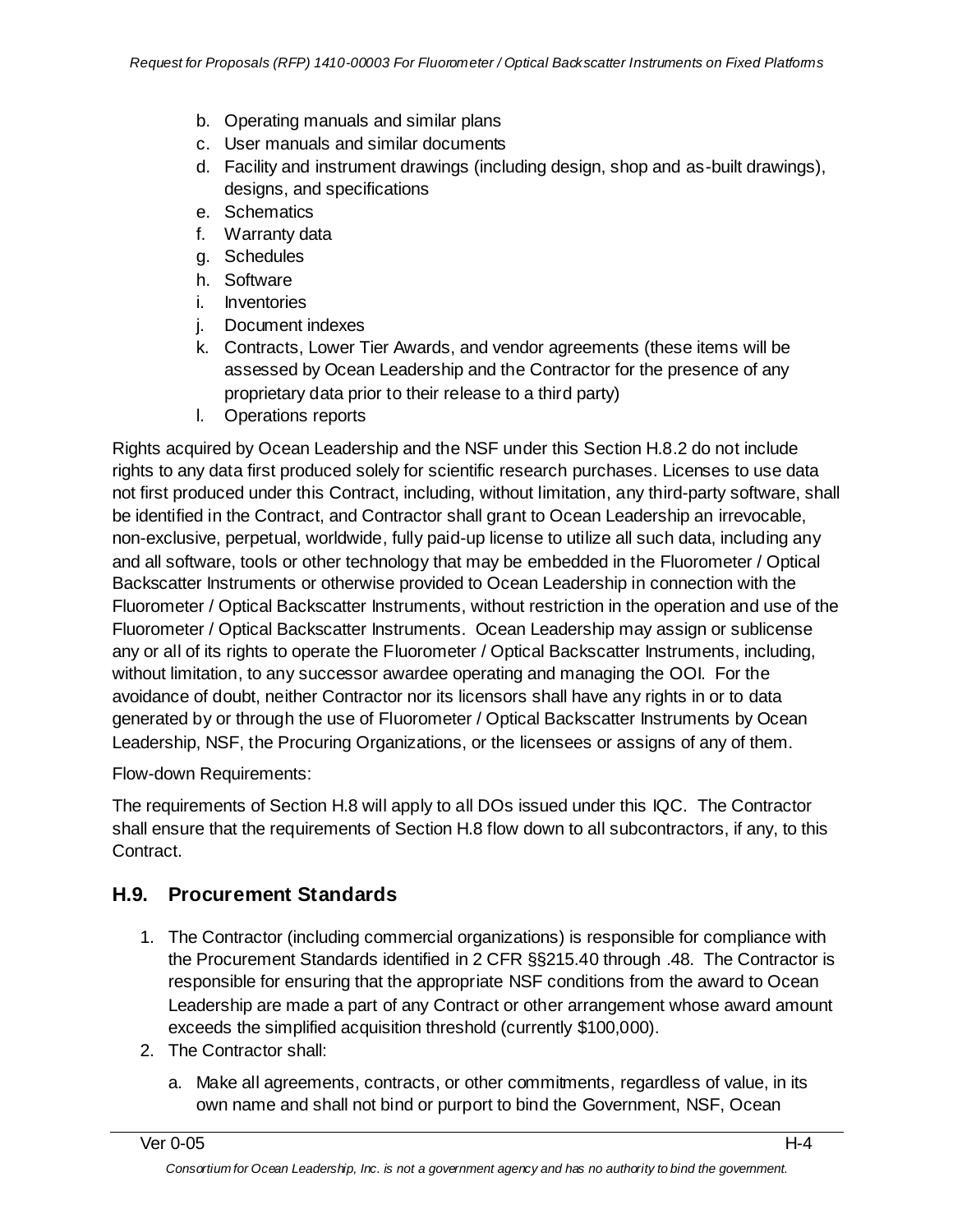Leadership, and/or any Procuring Organization as named in Section E.1 of this Contract;

- b. Agree to administer/monitor all such agreements, contracts, or other commitments it enters into and supports with NSF funds in accordance with the applicable federal cost principles and the applicable federal administrative requirements;
- c. Remain responsible for maintaining the necessary documentation on all such agreements, contracts or other commitments and making it available to Ocean Leadership and/or any of the Procuring Organizations named in Section E.1 upon request.

# **H.10. Contract Monitoring**

In monitoring the Contractor's performance, Ocean Leadership is primarily interested in progress toward successful completion of each DO along with the financial status of the Contract. During the course of performance of the resulting Contract, Ocean Leadership (and authorized representatives including NSF representatives) and including representatives from each ordering institution (IO/Procuring Organization) shall have the right, at all reasonable times, to make site visits to inspect or review the progress of work or the management control systems of the Contractor. The Contractor shall provide all reasonable facilities and assistance for the safety and convenience of the representatives in the performance of their duties, to include witnessing any Contractor tests conducted on the Fluorometer / Optical Backscatter Instruments being delivered to OOI under this IQC or any DO. Such access shall include, but not be limited to, the right to inspect the Contractor's financial accounts or records that pertain to this Contract.

# **H.11. Acknowledgement of NSF Support**

Advance notification of any public relations activities related to this Contract shall be provided by the Contractor to the Ocean Leadership COTR and the relevant DO-issuing COTR, as applicable. NSF reserves the right to review and/or co-issue any press releases issued by the Contractor and any Sub-Contractors. The Contractor and Sub-Contractors shall provide advance and prior notification of any press or Congressional events or public relations activities related to this Contract to the Ocean Leadership COTR and the relevant DO-issuing COTR.

# **H.12. Notice of Labor Disputes**

If the Contractor has knowledge that any actual or potential labor dispute is delaying or threatens to delay the timely performance of this Contract or any DO, the Contractor shall immediately give notice, including all relevant information, to the Ocean Leadership Director of Contracts and Grants.

The Contractor agrees to insert the substance of this clause (H.12) in any subcontract to which a labor dispute may delay the timely performance of the Contract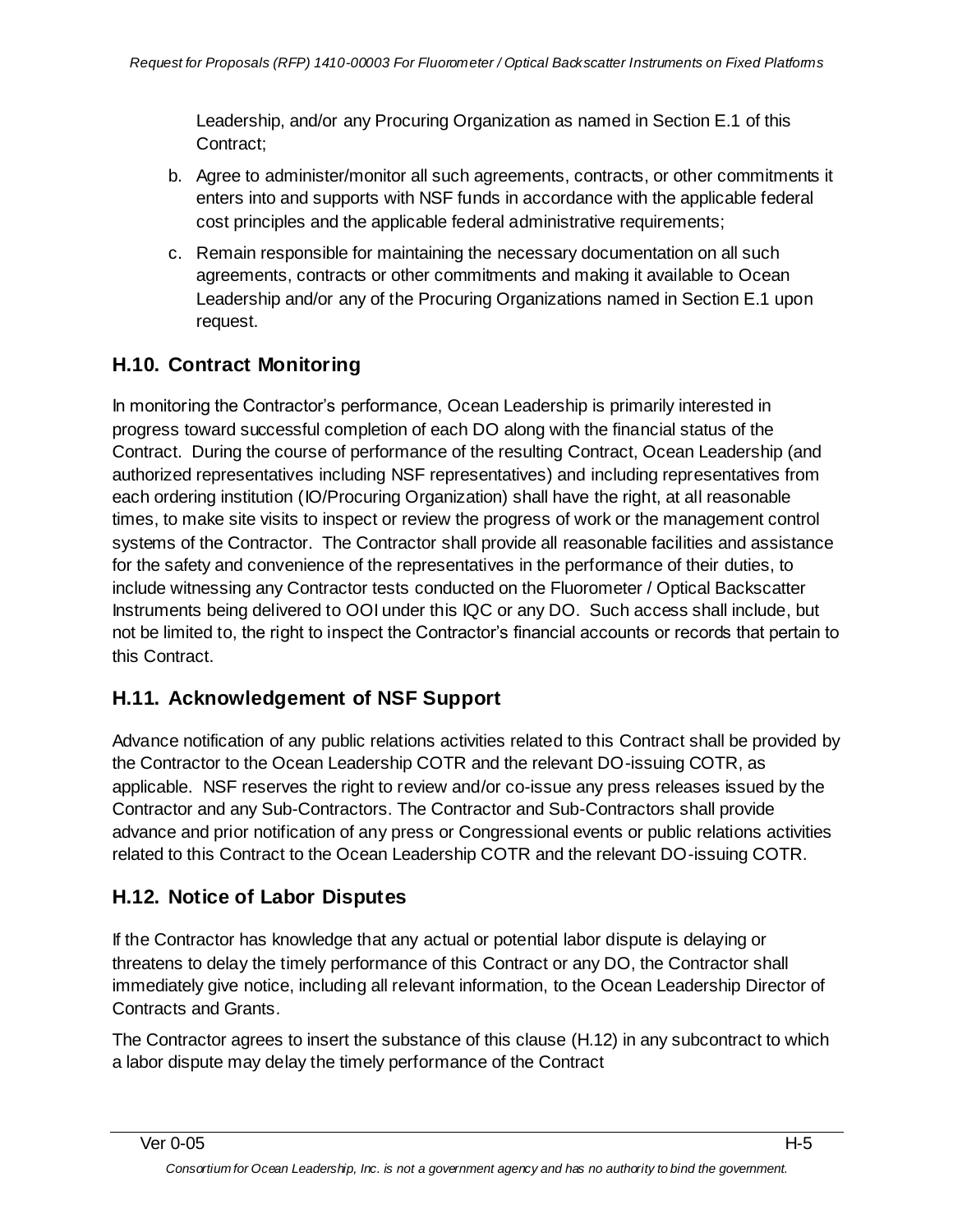## **H.13. Change-Over and Phase-Out**

Contractor recognizes that Ocean Leadership may direct the assignment of this Contract and/or its Sub-Contractors to other organizations. The Contractor agrees to use its best efforts to effect an orderly and efficient transition from Contractor and/or Sub-Contractors to any assignee in the event of any such assignment.

## **H.14. Right to Procure from Other Sources**

Ocean Leadership under the terms of this IQC, retains the right to procure the same or similar goods and services from other sources during the period of this Contract.

## **H.15. Taxes/Duties**

Contractor must avail itself of any tax exemptions for which any activities supported by Federal funds may qualify, including any applicable exemptions from state or local sales and use taxes on the purchase of goods and services made with NSF award funds and/or by non-profit organizations.

## **H.16. Permits and Responsibilities**

The Contractor shall, without additional expense to Ocean Leadership and/or the Procuring Organization, be responsible for obtaining any necessary licenses and permits, and for complying with any Federal, State, and municipal laws, codes, and regulations applicable to the performance of the work. The Contractor shall also be responsible for all damages to persons or property that occur as a result of the Contractor's fault or negligence. The Contractor shall also be responsible for all materials delivered and work performed until completion and Procuring Organization acceptance of the entire work.

## **H.17. F.O.B. Destination**

- 1. The term "f.o.b. destination," as used in this clause, means
	- a. Free of expense to Ocean Leadership or another Procuring Organization, on board the carrier's conveyance, at a specified delivery point where the consignee's facility (plant, warehouse, store, lot, or other location to which shipment can be made) is located; and
	- b. Supplies shall be delivered to the destination consignee's wharf (if destination is a port city and supplies are for export), warehouse unloading platform, or receiving dock, at the expense of the Contractor. Ocean Leadership shall not be liable for any delivery, storage, demurrage, accessorial, or other charges involved before the actual delivery (or "constructive placement" as defined in carrier tariffs) of the supplies to the destination, unless such charges are caused by an act or order of Ocean Leadership acting in its contractual capacity. If rail carrier is used, supplies shall be delivered to the specified unloading platform of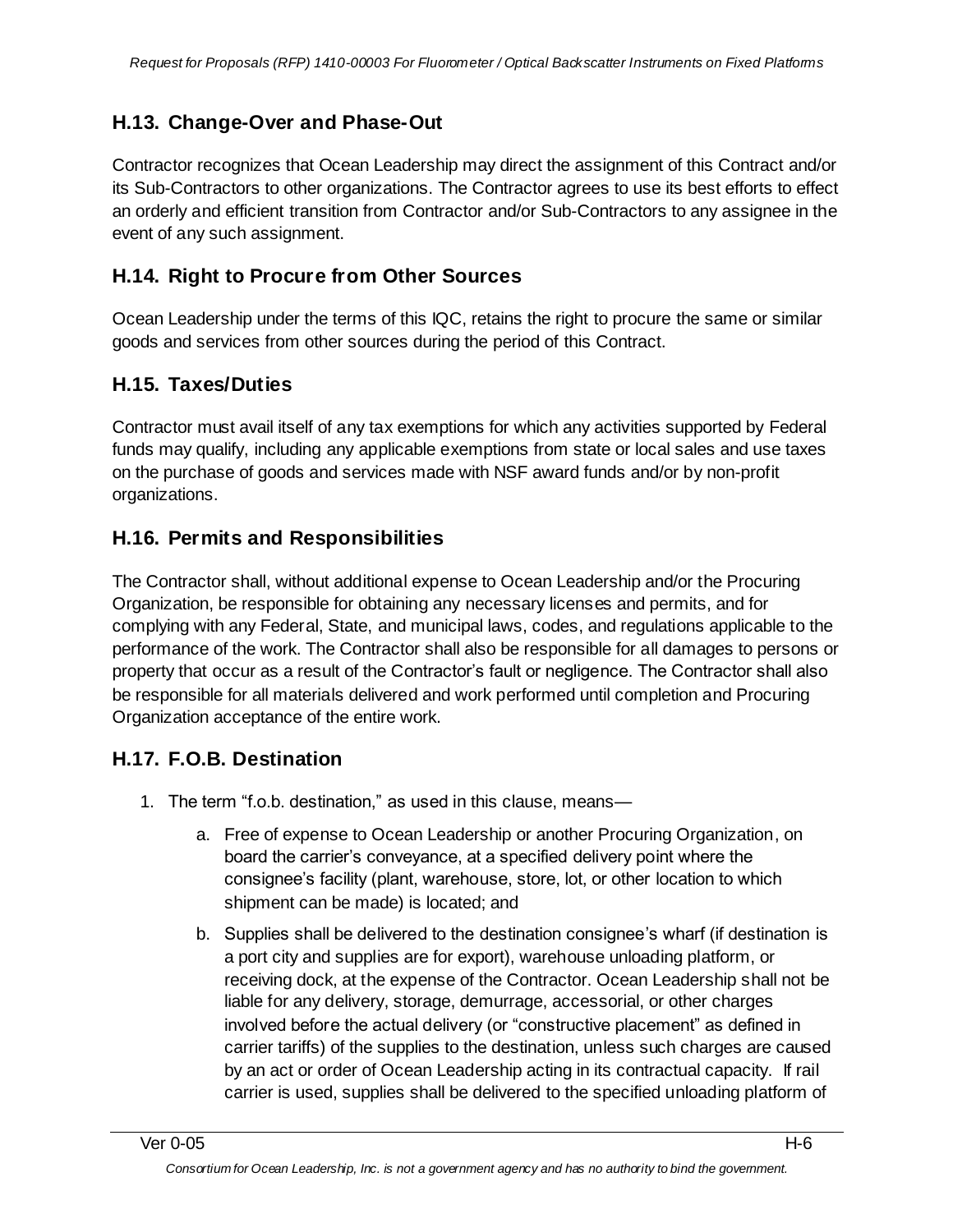the consignee. If motor carrier (including "piggyback") is used, supplies shall be delivered to truck tailgate at the unloading platform of the consignee, except when the supplies delivered meet the requirements of Item 568 of the National Motor Freight Classification for "heavy or bulky freight." When supplies meeting the requirements of the referenced Item 568 are delivered, unloading (including movement to the tailgate) shall be performed by the consignee, with assistance from the truck driver, if requested. If the Contractor uses rail carrier or freight forwarded for less than carload shipments, the Contractor shall ensure that the carrier will furnish tailgate delivery, when required, if transfer to truck is required to complete delivery to consignee.

- 2. The Contractor shall
	- a. Pack and mark the shipment to comply with Contract specifications; or
	- b. In the absence of specifications, prepare the shipment in conformance with carrier requirements;
	- c. Prepare and distribute commercial bills of lading;
	- d. Deliver the shipment in good order and condition to the point of delivery specified in the Contract;
	- e. Be responsible for any loss of and/or damage to the goods occurring before receipt of the shipment by the consignee at the delivery point specified in the Contract;
	- f. Furnish a delivery schedule and designate the mode of delivering carrier; and
	- g. Pay and bear all charges to the specified point of delivery.

## **H.18. Warranties and Acceptance under Performance Specifications or Design Criteria**

## (a) *Definitions.*

―Acceptance‖ means the act of an authorized representative of the Procuring Organization by which the Procuring Organization assumes for itself, or as an agent of another, ownership of existing and identified supplies, or approves specific services rendered, as partial or complete performance of the Contract.

―Defect‖ means any condition or characteristic in any supplies or services furnished by the Contractor under the Contract that is not in compliance with the requirements of the Contract.

―Supplies‖ means the end items furnished by the Contractor and related services required under this Contract. Except when this Contract includes the clause entitled Warranty of Data, supplies also mean "data."

*(b) Contractor's obligations.*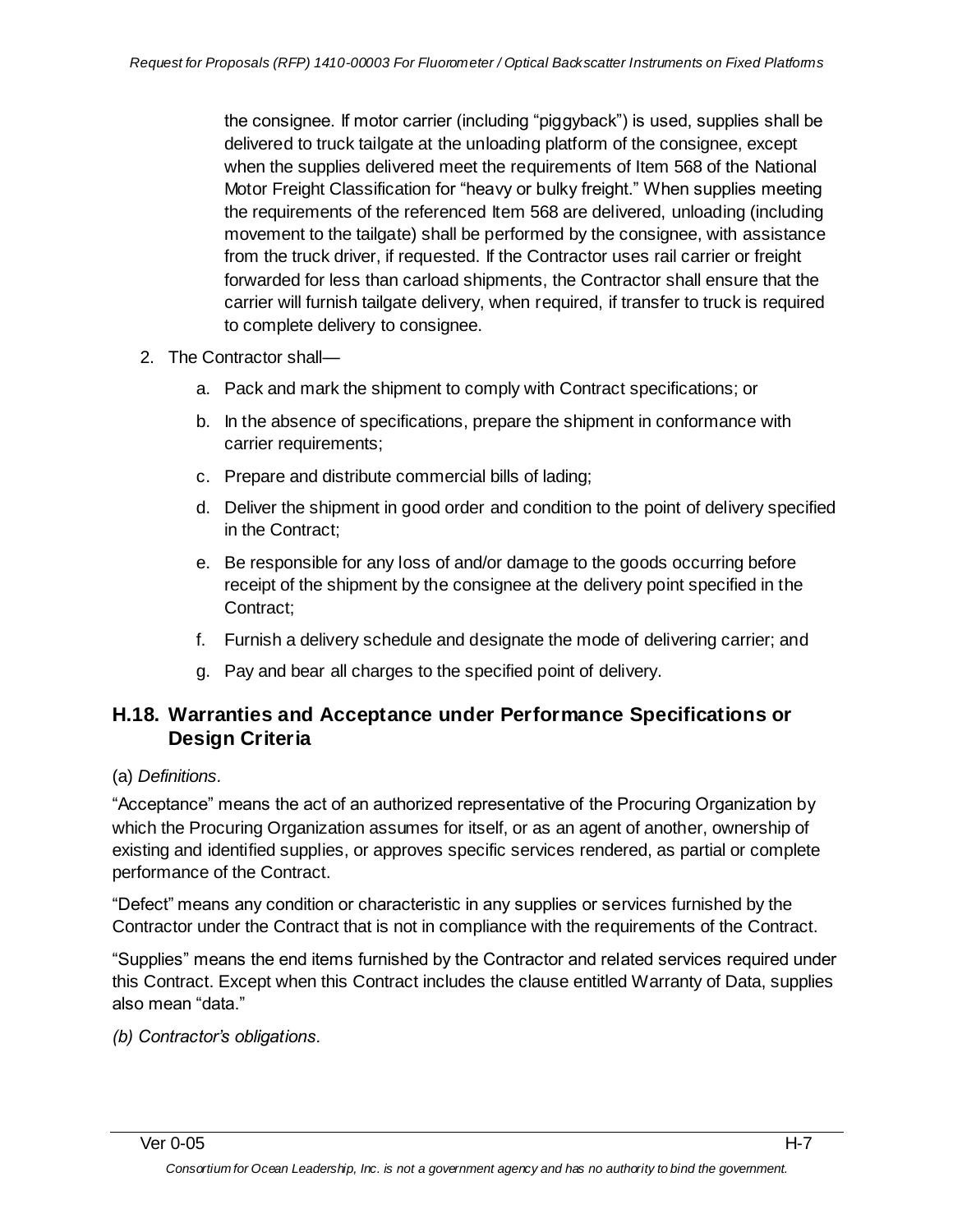(1) The Contractor's warranties under this clause shall apply only to those defects discovered by either the Procuring Organization or the Contractor within 60 days following deployment. Note that deployment may take place up to 12 months following acceptance.

(2) If the Contractor becomes aware at any time before acceptance by the Procuring Organization (whether before or after tender to the Procuring Organization) that a defect exists in any supplies or services, the Contractor shall—

(i) Promptly correct the defect; or (ii) Promptly notify the Contracting Officer, in writing, of the defect, using the same procedures prescribed in paragraph (b)(3) of this clause.

(3) If the Procuring Organization's CO determines that a defect exists in any of the supplies or services accepted by the Procuring Organization under this Contract, the Contracting Officer shall promptly notify the Contractor of the defect, in writing, within 30 days after discovery of the defect. Upon timely notification of the existence of a defect, or if the Contractor independently discovers a defect in accepted supplies or services, the Contractor shall submit to the Contracting Officer, in writing, within 30 days a recommendation for corrective actions, together with supporting information in sufficient detail for the Contracting Officer to determine what corrective action, if any, shall be undertaken.

(4) The Contractor shall promptly comply with any timely written direction from the Contracting Officer to correct or partially correct a defect, at no increase in the Contract price.

(5) The Contractor shall also prepare and furnish to the Contracting Officer data and reports applicable to any correction required under this clause (including revision and updating of all other affected data called for under this Contract) at no increase in the Contract price.

(6) In the event of timely notice of a decision not to correct or only to partially correct, the Contractor shall submit a technical and cost proposal within 30 days to amend the Contract to permit acceptance of the affected supplies or services in accordance with the revised requirement, and an equitable reduction in the Contract price shall promptly be negotiated by the parties and be reflected in a supplemental agreement to this Contract.

(7) Any supplies or parts thereof corrected or furnished in replacement and any services reperformed shall also be subject to the conditions of this clause to the same extent as supplies or services initially accepted. The warranty, with respect to these supplies, parts, or services, shall be equal in duration to that set forth in paragraph (b)(1) of this clause, and shall run from the date of delivery of the corrected or replaced supplies.

(8) If the Procuring Organization returns supplies to the Contractor for correction or replacement under this clause, the Contractor shall be liable for transportation charges up to an amount equal to the cost of transportation by the usual commercial method of shipment from the place of delivery specified in this Contract (irrespective of the f.o.b. point or the point of acceptance) to the Contractor's plant and return to the place of delivery specified in this Contract. The Contractor shall also bear the responsibility for the supplies while in transit.

(9) All implied warranties of merchantability and "fitness for a particular purpose" are excluded from any obligation under this Contract.

(c) *Remedies available to the Procuring Organization.*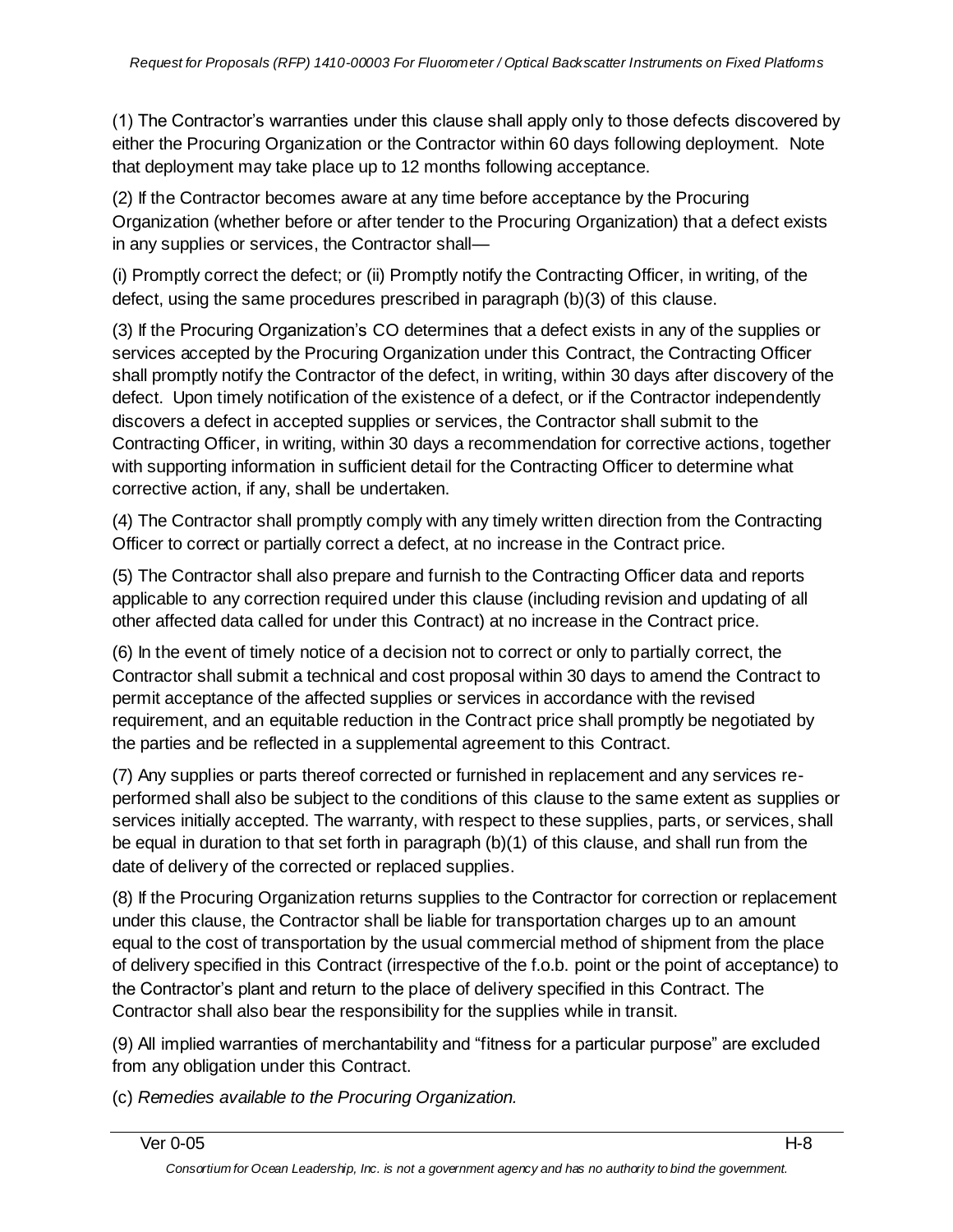(1) The rights and remedies of the Procuring Organization provided in this clause—

(i) Shall not be affected in any way by any terms or conditions of this Contract concerning the conclusiveness of inspection and acceptance; and (ii) Are in addition to, and do not limit, any rights afforded to the Procuring Organization by any other clause of this Contract.

(2) Within 30 days after receipt of the Contractor's recommendations for corrective action and adequate supporting information, the Procuring Organization's Contracting Officer, using sole discretion, shall give the Contractor written notice not to correct any defect, or to correct or partially correct any defect within a reasonable time at the manufacturer's facility.

(3) In no event shall the Procuring Organization be responsible for any extension or delays in the scheduled deliveries or periods of performance under this Contract as a result of the Contractor's obligations to correct defects, nor shall there be any adjustment of the delivery schedule or period of performance as a result of the correction of defects unless provided by a supplemental agreement with adequate consideration.

(4) This clause shall not be construed as obligating the Procuring Organization to increase the Contract price.

(5)(i) The Procuring Organization's Contracting Officer shall give the Contractor a written notice specifying any failure or refusal of the Contractor to—

(A) Present a detailed recommendation for corrective action as required by paragraph (b)(3) of this clause;

(B) Correct defects as directed under paragraph (b)(4) of this clause; or

(C) Prepare and furnish data and reports as required by paragraph (b)(5) of this clause.

(ii) The notice shall specify a period of time following receipt of the notice by the Contractor in which the Contractor must remedy the failure or refusal specified in the notice.

(6) If the Contractor does not comply timely with the Procuring Organization's Contracting Officer's written notice in paragraph (c)(5)(i) of this clause, the Contracting Officer may by Contract or otherwise—

(i) Obtain detailed recommendations for corrective action and either—

(A) Correct the supplies or services at Contractor's expense; or

(B) Replace the supplies or services at Contractor's expense, and if the Contractor fails to furnish timely disposition instructions, the Procuring Organization's Contracting Officer may dispose of the nonconforming supplies for the Contractor's account in a reasonable manner, in which case the Procuring Organization is entitled to reimbursement from the Contractor, or from the proceeds, for the reasonable expenses of care and disposition, as well as for excess costs incurred or to be incurred;

(ii) Obtain applicable data and reports; and (iii) Charge the Contractor for the costs incurred by the Procuring Organization.

(End of Section H)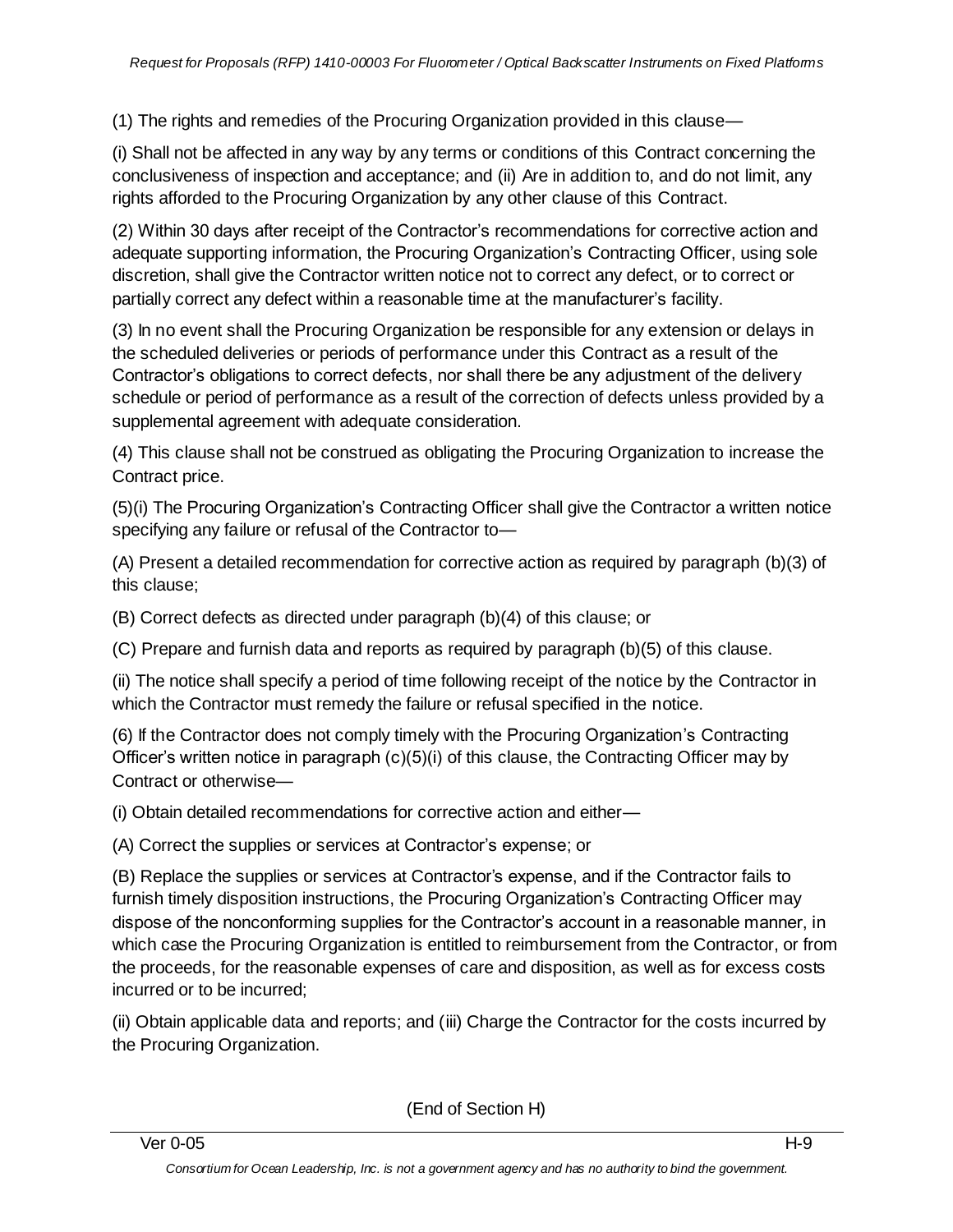# **Section I. Contract Clauses**

## **I.1. General Information**

DOs under this Contract will be funded with either American Recovery and Reinvestment Act (ARRA)—see Section I.3 below, Major Research Equipment and Facilities Construction (MREFC), and/or Operations and Maintenance (O&M) funds. Each DO will specify the respective funding source. Funds shall be used solely for those activities designated under a specific funding source and may NOT be reprogrammed or reallocated for the performance and payments of other activities under this Contract.

## **I.2. National Science Foundation (NSF) Cooperative Agreement Flow-Down Terms and Conditions**

This effort is funded under a cooperative agreement between the Consortium for Ocean Leadership and the National Science Foundation. Ocean Leadership is responsible for complying with the conditions below and ensuring that the Contractor also complies with them.

The following NSF Terms and Conditions shall apply to this Contract:

Articles: 21, 23, 26, 27, 30, 34, 37, 38 and 46, in the *NSF Cooperative Agreement Financial & Administrative Terms & Conditions, (CA-FATC)*, October 1, 2010, as amended over time, shall apply. The full text of the current CA-FATC can be found online at: http://www.nsf.gov/pubs/gc1/cafatc\_oct10.pdf.

The CA FATC articles listed in full text below are incorporated herein and are made a part of this Contract, except that the clauses shall be appropriately interpreted to reflect the identities of the instant parties, i.e. substitute:

- a. "Director of Contracts and Grants" for "Grants Officer" or "Grants and Agreements Officer" or "Contracting Officer";
- b. "Ocean Leadership Director of OOI" for "Principal Investigator" or "Project Director"
- c. "Prime Contractor" or "Ocean Leadership" or "Implementing Organization (IO)" or "Procuring Organization" for "Government" or "NSF
- d. "Subcontractor", "Contractor" for "Awardee", "Grantee", or "Recipient"
- e. "Contract" for "Award" or "Grantee"
- f. "Director, OOI" for "NSF Deputy Director"

## **I.2.1 CA-FATC, Article 21, Copyrightable Material**

## *a. Definition*

Subject writing means any material that:

1. Is or may be copyrightable under Title 17 of the U.S.C.; and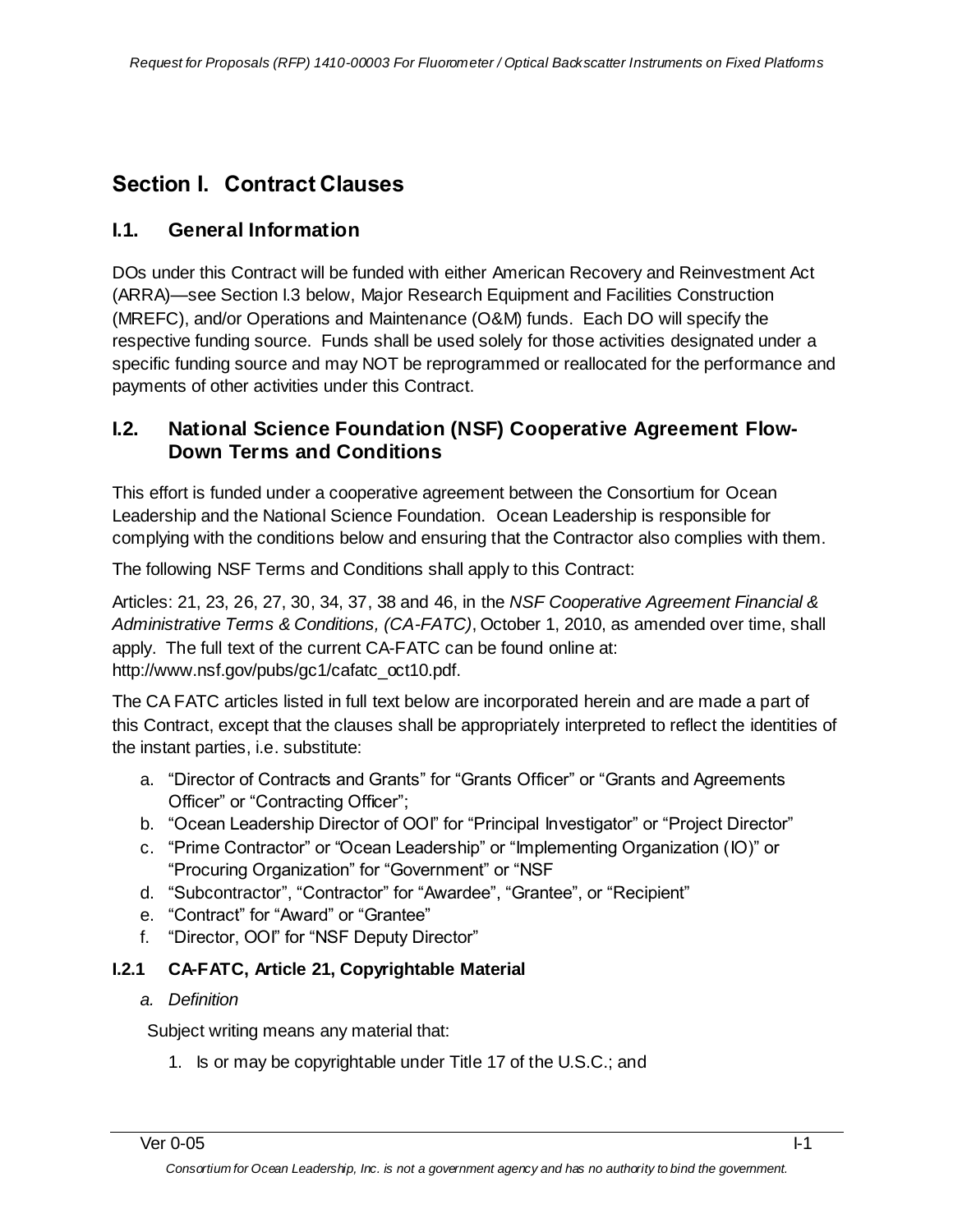2. Is produced by the awardee or its employees in the performance of work under this award. Subject writings include such items as reports, books, journal articles, software, databases, sound recordings, videotapes, and videodiscs.

### *b. Copyright Ownership, Government License*

Except as otherwise specified in the award or by this paragraph, the awardee may own or permit others to own copyright in all subject writings. The awardee agrees that if it or anyone else does own copyright in a subject writing, the Federal government will have a nonexclusive, nontransferable, irrevocable, royalty-free license to exercise or have exercised for or on behalf of the U.S. throughout the world all the exclusive rights provided by copyright. Such license, however, will not include the right to sell copies or phonorecords of the copyrighted works to the public.

### *c. Awards Affected by International Agreements*

If the award indicates it is subject to an identified international agreement or treaty, NSF can direct the awardee to convey to any foreign participant or otherwise dispose of such rights to subject writings as are required to comply with that agreement or treaty.

### *d. Awardee Action to Protect Government Interests*

The awardee agrees to acquire, through written agreement or an employment relationship, the ability to comply with the requirements of the preceding paragraphs and, in particular, to acquire the ability to convey rights in a Subject writing to a foreign participant if directed by NSF under the previous paragraph. The awardee further agrees that any transfer of copyright or any other rights to a subject writing, by it or anyone whom it has allowed to own such rights, will be made subject to the requirements of this article.

## **I.2.2 CA-FATC, Article 23, Publications**

### *a. Acknowledgment of Support*

The awardee is responsible for assuring that an acknowledgment of NSF support:

- 1. is made in any publication (including World Wide Web sites) of any material based on or developed under this project, in the following terms: "This material is based upon work supported by the National Science Foundation under Grant No. (NSF grant number)."
- 2. is orally acknowledged during all news media interviews, including popular media such as radio, television and news magazines.

### *b. News Releases*

The awardee is strongly encouraged to consult with and notify the NSF Program Officer or his/her designee prior to issuing news releases concerning NSF-supported activities.

### *c. Disclaimer*

The awardee is responsible for assuring that every publication of material (including World Wide Web pages) based on or developed under this award, except scientific articles or papers appearing in scientific, technical or professional journals, contains the following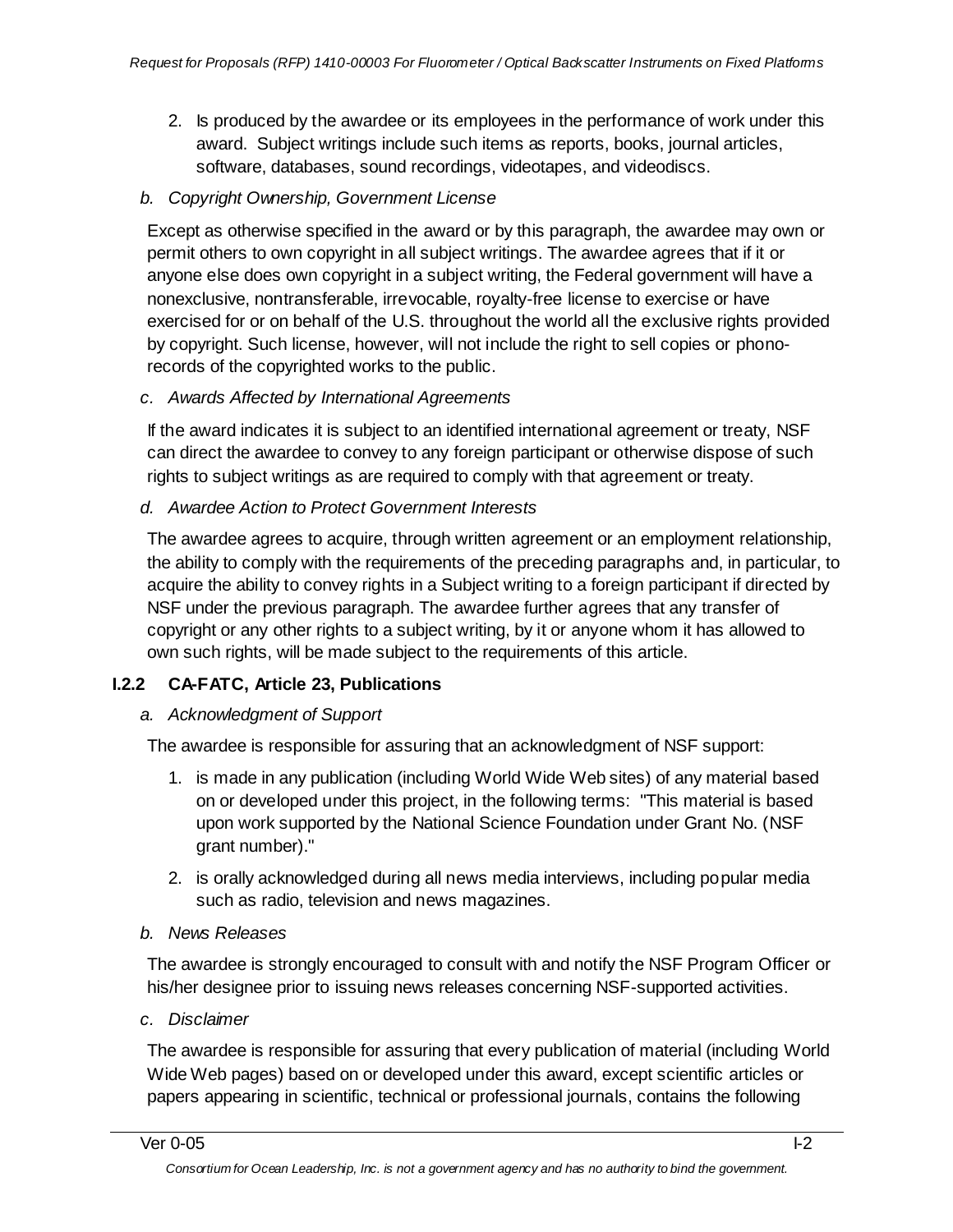disclaimer: "Any opinions, findings, and conclusions or recommendations expressed in this material are those of the author(s) and do not necessarily reflect the views of the National Science Foundation."

### *d. Copies for NSF*

The awardee is responsible for assuring that the cognizant NSF Program Officer is provided access to, either electronically or in paper form, a copy of every publication of material based on or developed under this award, clearly labeled with the award number and other appropriate identifying information, promptly after publication.

#### *e. Metric System*

All reports and publications resulting from this NSF award are encouraged to use the metric system of weights and measures.

### **I.2.3 CA-FATC, Article 26, Audit and Records**

- a. Financial records, supporting documents, statistical records, and other records pertinent to this award shall be retained by the awardee for a period of three years from submission of the final project and expenditure reports specified in Articles 15 and 16.
	- 1. Records that relate to audits, appeals, litigation or the settlement of claims arising out of the performance of the project shall be retained until such audits, appeals, litigation or claims have been disposed of.
	- 2. Records relating to projects subject to special project income provisions shall be retained until three years from the end of the awardee's fiscal year in which the award requirement for reporting income expires.
- b. Unless court action or audit proceedings have been initiated, the awardee may substitute microfilm copies of original records.
- c. The Director of the National Science Foundation and the Comptroller General of the U.S., or any of their duly authorized representatives, shall have access to any pertinent books, documents, papers, and records of the awardee organization and of the performing organization, if different, to make audits, examinations, excerpts and transcripts. Further, any negotiated Contract in excess of the simplified acquisition threshold (currently \$100,000) made by the awardee shall include a provision to the effect that the awardee, the Director of the National Science Foundation, the Comptroller General of the U.S., or any of their duly authorized representatives, shall have access to pertinent records for similar purposes.
- d. In order to avoid duplicate record keeping, NSF may make special arrangements with the awardee to retain any records that are needed for joint use. NSF may request transfer to its custody of records not needed by the awardee when it determines that the records possess long-term retention value. When the records are transferred to, or maintained by NSF, the three-year retention requirement is not applicable to the awardee. In the rare event that this provision is exercised, NSF will negotiate a mutually agreeable arrangement with the awardee regarding reimbursement of costs.
- e. Awardees that are States, Local Governments or Non-Profit Organizations, shall arrange for the conduct of audits as required by OMS Circular A-133 *"Audits of States, Local*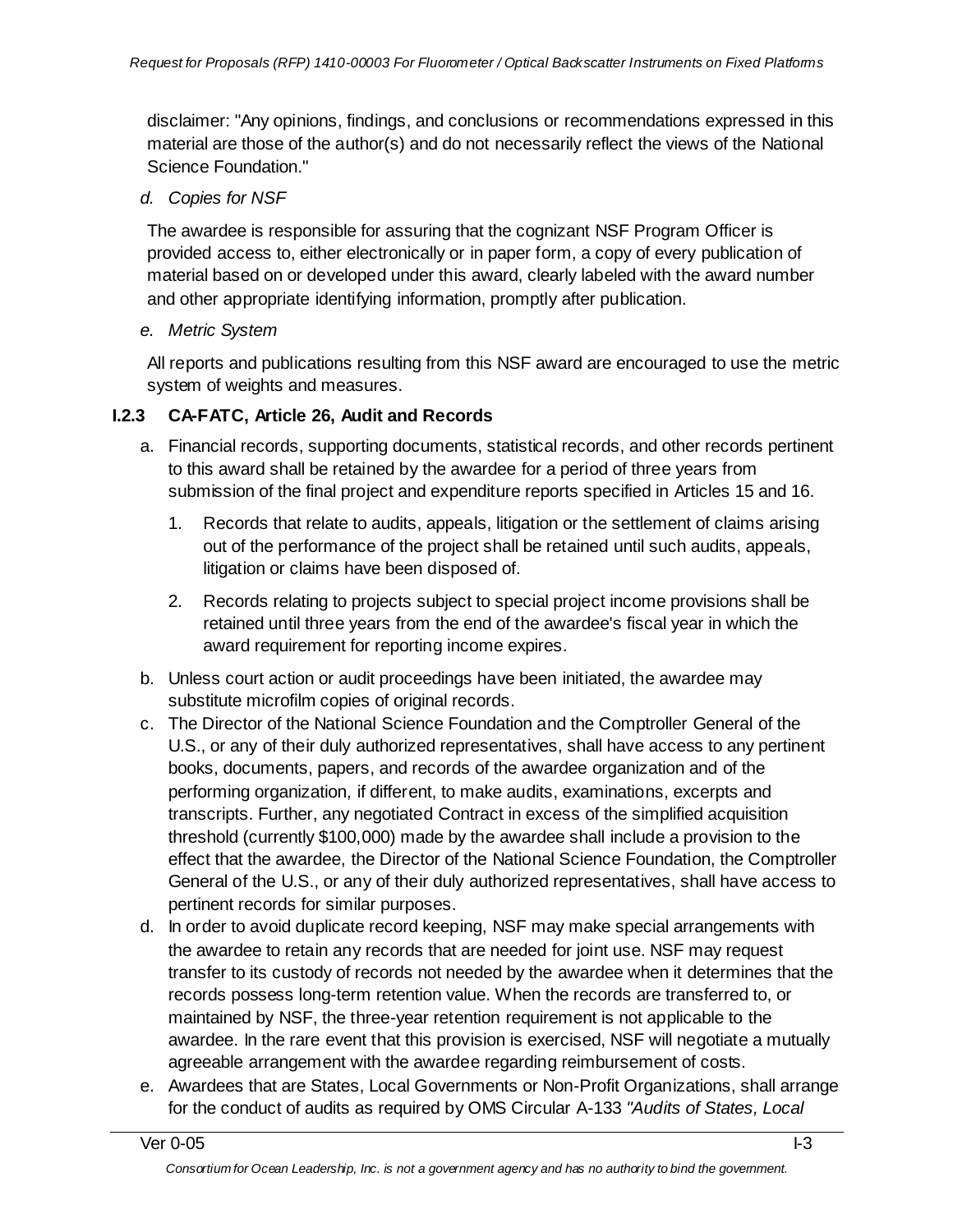*Governments, and Non-Profit Organizations"* (including colleges and universities.) They shall provide copies of the reports of these audits to the cognizant Federal audit agency. Any Federal Audit of this project deemed necessary by NSF shall build upon the results of such audit(s).

## **I.2.4 CA-FATC, Article 27, Site Visits**

NSF, through authorized representatives, has the right, at all reasonable times, to make site visits to review project accomplishments and management control systems and to provide such technical assistance as may be required. If any site visit is made by NSF on the premises of the awardee or a Contractor under an award, the awardee shall provide and shall require its Contractors to provide all reasonable facilities and assistance for the safety and convenience of the Government representatives in the performance of their duties. All site visits and evaluations shall be performed in such a manner that will not unduly delay the work.

## **I.2.5 CA-FATC, Article 30, Nondiscrimination**

- a. The award is subject to the provisions of Title VI of the Civil Rights Act of 1964 [42 U.S.C. § 2000d], Title IX of the Education Amendments of 1972 [20 USC §§ 1681 et seq.], the Rehabilitation Act of 1973 [29 U.S.C. § 794], the Age Discrimination Act of 1975 [42 U.S.C. §§ 6101 et seq], and all regulations and policies issued by NSF pursuant to these statutes. Specifically, in accordance with these statutes, regulations, and policies, no person on the basis of race, color, national origin, sex, disability, or age shall be excluded from participation in, be denied the benefits of, or otherwise be subjected to discrimination under the award.
- b. By electronically signing a proposal, the Authorized Organizational Representative is providing the requisite Certification of Compliance with National Science Foundation Nondiscrimination Regulations and Policies. This Nondiscrimination Certification sets forth the nondiscrimination obligations with which all awardees must comply. These obligations also apply to subrecipients, subawardees, and subcontractors under the award. The awardee, therefore, shall obtain the NSF Nondiscrimination Certification from each organization that applies to be or serves as a subrecipient, subgrantee or subcontractor under the award (for other than the provision of commercially available supplies, materials, equipment or general support services) prior to entering into the subaward arrangement.

## **I.2.6 CA-FATC, Article 34, Clean Air and Water**

(Applicable only if the award exceeds \$100,000, or a facility to be used has been the subject of a conviction under the Clean Air Act [42 U.S.C. § 7413(c)(1)] or the Clean Water Act [33 U.S.C. § 1319(c)] and is listed by the Environmental Protection Agency (EPA), or the award is not otherwise exempt.)

The awardee agrees as follows:

a. To comply with all the requirements of Section 114 of the Clean Air Act [42 U.S.C. §7414] and Section 308 of the Clean Water Act [33 U.S.C. § 1318], respectively, relating to inspection, monitoring, entry, reports and information, as well as other requirements specified in Section 114 and Section 308 of the Clean Air Act and the Clean Water Act,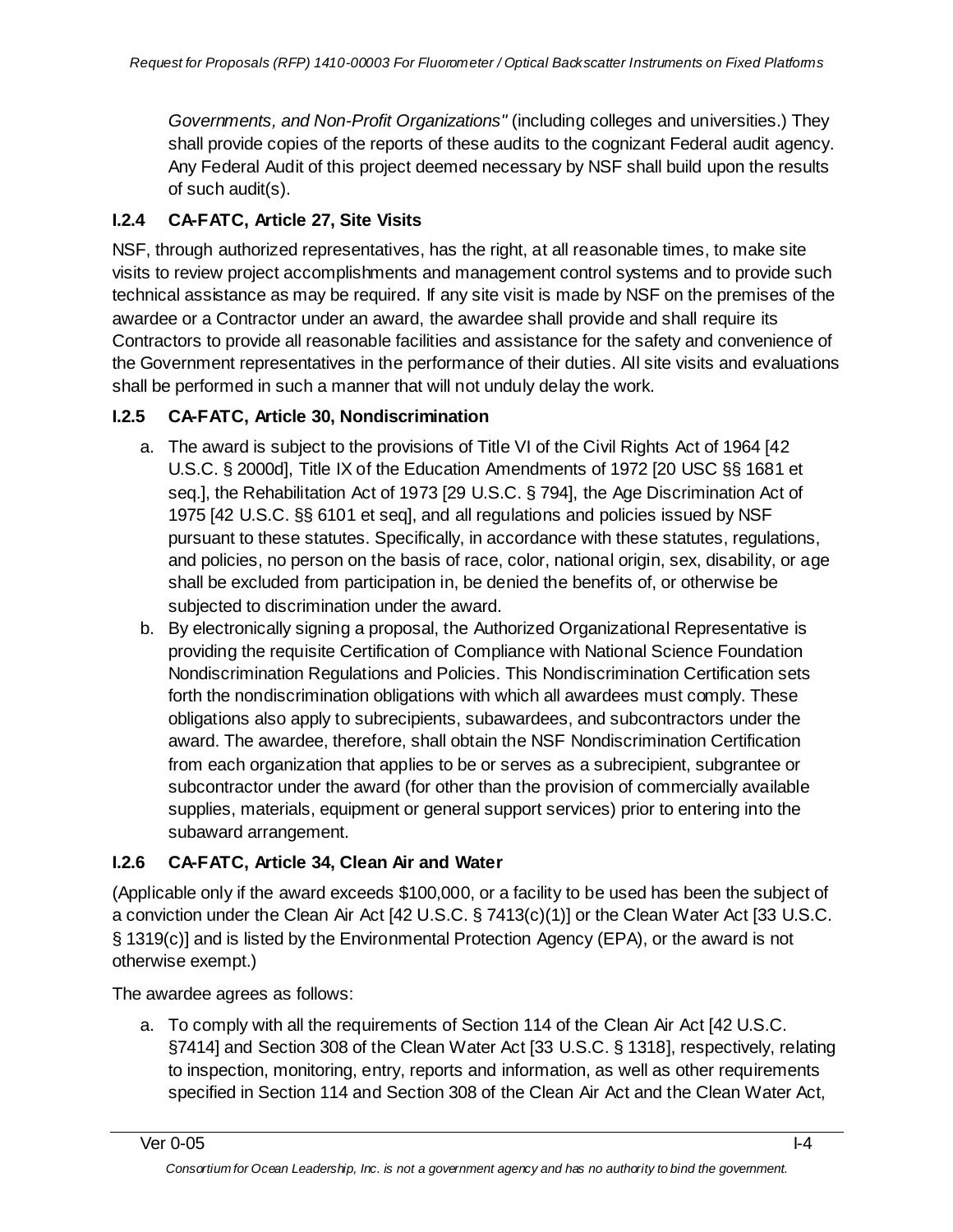respectively, and all regulations and guidelines issued thereunder before the award of the cooperative agreement.

- b. That no portion of the work required by the award will be performed in a facility listed on the Environmental Protection Agency List of Violating Facilities on the date that the award was awarded unless and until EPA eliminates the name of such facility or facilities from such listing.
- c. To use its best efforts to comply with clean air standards and clean water standards at the facility in which the award is being performed.
- d. To insert the substance of the provisions of this article into any nonexempt subcontract.

## **I.2.7 CA-FATC, Article 37, State Sales and Use Taxes**

Awardees are reminded that each set of cost principles cited in Article 12b limits the allowability of taxes to those the organization is required to pay. Awardees must avail themselves of any tax exemptions for which any activities supported by Federal funds may qualify, including any applicable exemptions from state or local sales and use taxes on the purchase of goods and services made with NSF award funds.

## **I.2.8 CA-FATC, Article 38, Debarment and Suspension**

Recipients shall fully comply with the requirements stipulated in Subpart C of 45 CFR Part 620, entitled *"Responsibilities of Participants Regarding Transactions."* The recipient is responsible for ensuring that any lower tier covered transaction, as described in Subpart B of 45 CFR Part 620, entitled *"Covered Transactions,"* includes a term or condition requiring compliance with Subpart C. The recipient also is responsible for further requiring the inclusion of a similar term or condition in any subsequent lower tier covered transaction. The recipient acknowledges that failing to disclose the information required under 45 CFR § 620.335 may result in the termination of the award, or pursuance of other available remedies, including suspension and debarment. Recipients may access the Excluded Parties List System at http://epls.arnet.gov.

## **I.2.9 CA-FATC, Article 46, Sense of the Congress on the Use of Funds**

Recent Acts making appropriations to NSF provide "It is the sense of the Congress, that, to the greatest extent practical, all equipment and products purchased with funds made available in this Act should be American-made" and require the Foundation to notify awardees of that statement."

# **I.3. American Recovery and Reinvestment Act of 2009**

Activities funded under the American Recovery and Reinvestment Act of 2009 (ARRA) (Public Law 111-5) are subject to the ARRA Terms and Conditions, dated May 2009, and as amended under time are available at the NSF website at:

http://www.nsf.gov/pubs/policydocs/arra/arratc\_509.pdf. Specific articles applicable to work under DOs will be specified in each DO—see I.1 above. Current reporting requirements are specified at http://www.nsf.gov/pubs/policydocs/arra/arradatamodel\_10410.pdf.

a. The parties acknowledge that ARRA requires that certain agreements funded under that Act are required to contain Davis-Bacon Act (DBA) wage determinations for hourly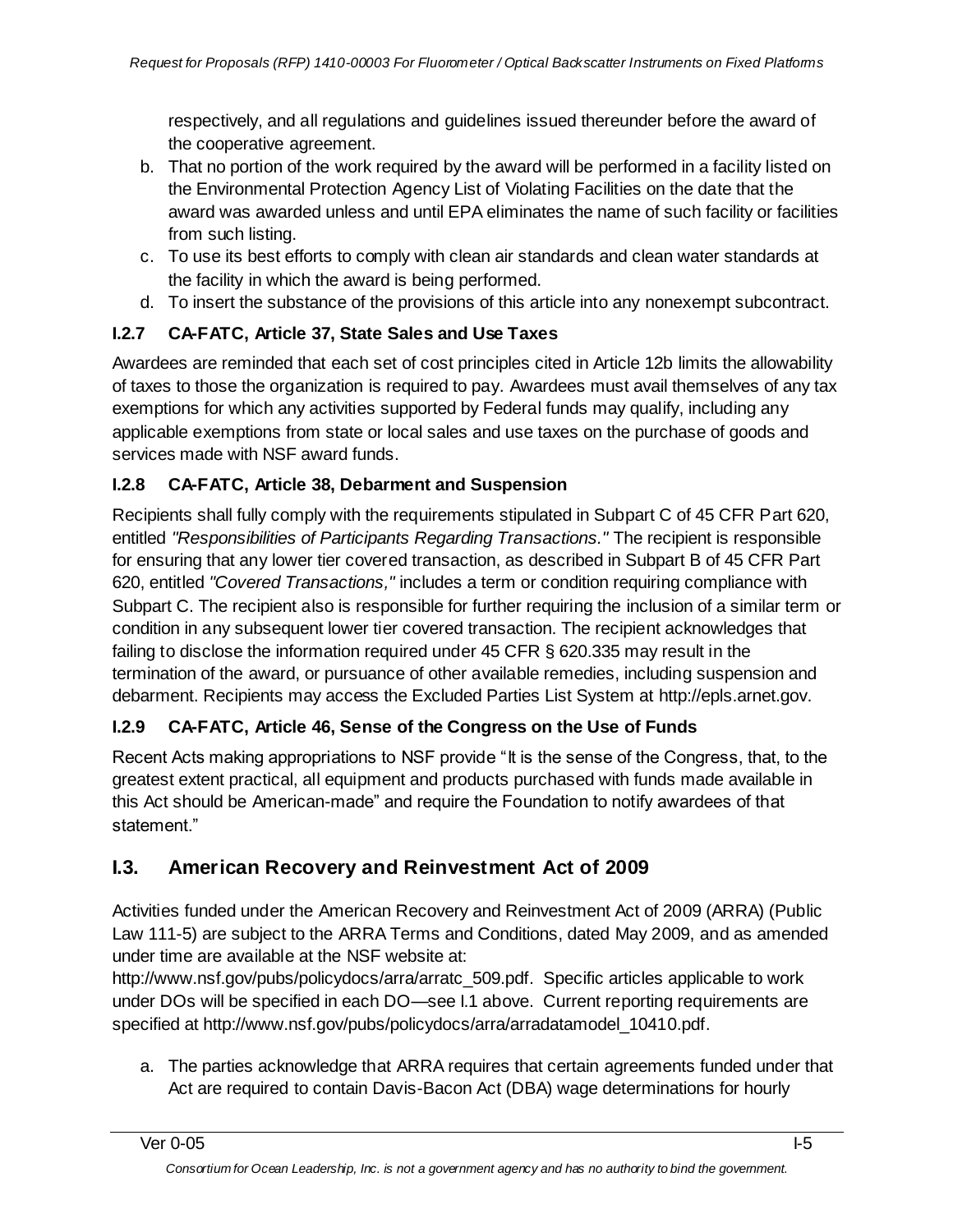laborers and mechanics performing construction work, in accordance with the rules and procedures of the Department of Labor.

- b. It is anticipated that given the nature of this project (design, fabrication, integration, and/or installation), any construction-related work will be only incidental to the main work of this IQC. The Contractor nevertheless agrees that it will, regarding any construction work that is substantial and segregable from the main work of this project, apply DBA requirements to such work, and will at that time submit relevant data to the Ocean Leadership Director of Contracts and Grants and the issuing DO CO and will request an appropriate wage determination. See, 48 C.F.R. 22.402, Applicability.
- c. For purposes of this clause and all matters relating to DBA requirements, DBA-related terms shall have the meanings assigned to them by the Department of Labor.

The requirements of the Buy American Act under ARRA Section 1605 do not apply to this Contract. However, Article 46 of the CA-FATC remains in effect requiring that "to the greatest extent practicable" all equipment and products purchased with NSF funds should be Americanmade.

## **I.4. Other Clauses**

In the below clauses, the term "Procuring Organization" refers to any and all of those institutions named in Section E.1 of this solicitation.

## **I.4.1 Indefinite Quantity Contract**

- a. This is an indefinite-quantity Contract (IQC) for any ordered supplies or services specified, and effective for the period stated. The quantities of supplies and services specified in this solicitation are estimates only and neither Ocean Leadership nor any other Procuring Organization shall be obligated to purchase any supplies or services from Contractor beyond the minimum order amount.
- b. Delivery or performance shall be made only as authorized by orders issued in accordance with Section F of this RFP. The Contractor shall furnish to the Procuring Organizations, when and if ordered, the supplies or services estimated in Section B of this solicitation and specified in each DO up to and including the quantity designated in Section B as the "maximum." The Procuring Organizations, as a group, will order at least the quantity of supplies or services designated in Section B as the "minimum."
- c. There is no limit on the number of orders that may be issued. Ocean Leadership or any of the Procuring Organizations may issue orders requiring delivery to multiple destinations or performance at multiple locations.
- d. Any order issued during the effective period of this Contract shall be completed within the authorized period of performance of the Contract.

## **I.4.2 Order of Precedence**

Any inconsistency in this solicitation or Contract shall be resolved by giving precedence in the following order:

- a. The schedule (excluding the specifications)
- b. Representations and other instructions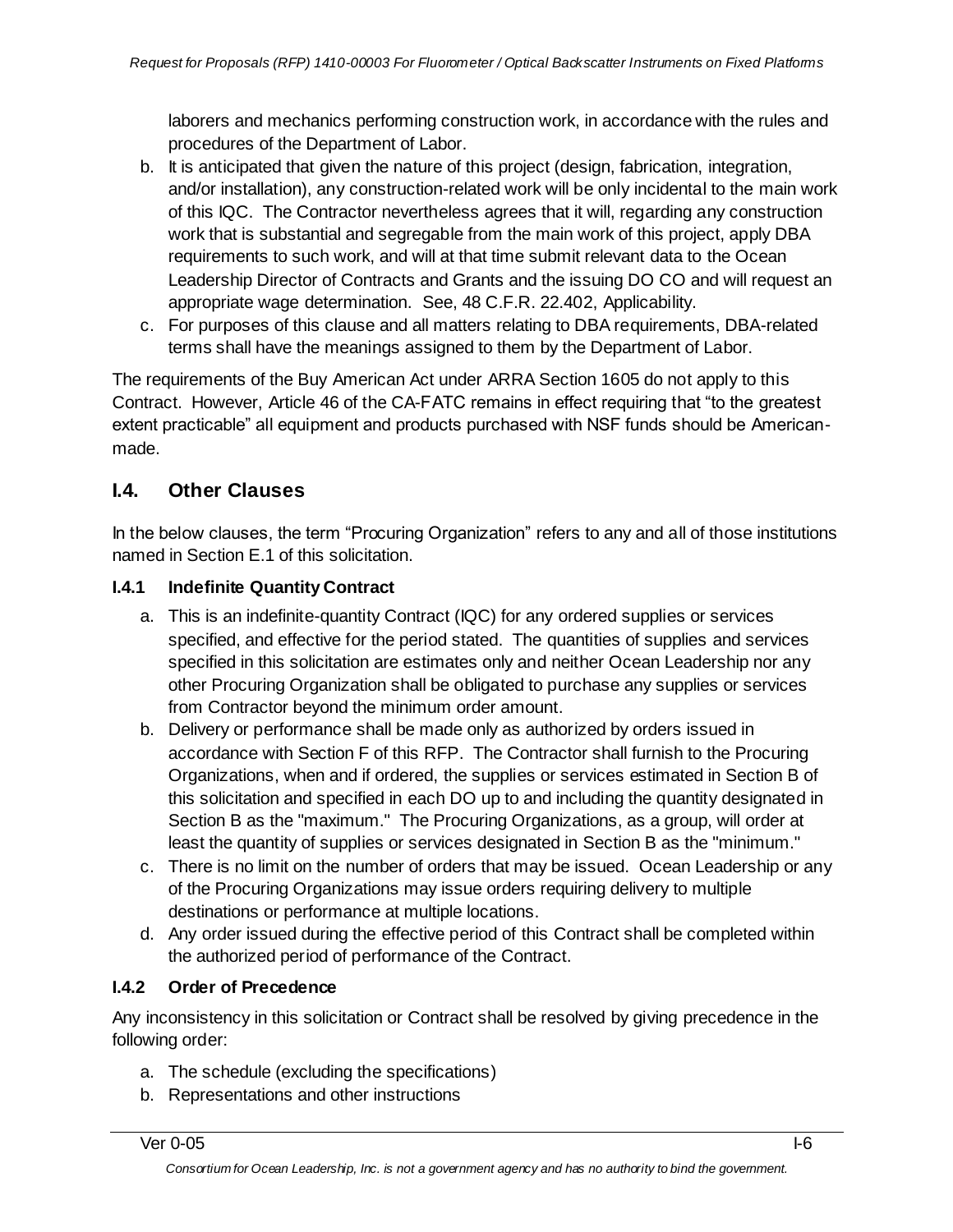- c. Contract clauses
- d. Other documents, exhibits, and attachments
- e. The specifications

## **I.4.3 Availability of Funds**

Funds are not presently available for the entirety of the expected maximum ceiling for this Contract. Ocean Leadership's obligation under this Contract is contingent upon the availability of appropriated funds from which payment for Contract purposes can be made. No legal liability on the part of Ocean Leadership and/or a Procuring Organization for any payment beyond the minimum Contract order stipulated in Section B.3 of the RFP may arise until funds are made available to the Ocean Leadership Director of Contracts and Grants for this Contract and until the Contractor receives notice of such availability, to be confirmed in writing by the Ocean Leadership Director of Contracts and Grants.

### **I.4.4 Fixed Price – Changes**

- a. The Ocean Leadership Director of Contracts and Grants may at any time, by written order, and without notice to the sureties, if any, make changes within the general scope of this Contract in any one or more of the following:
	- 1. Drawings, designs, or specifications when the supplies to be furnished are to be specially manufactured for Ocean Leadership in accordance with any provided drawings, designs, or specifications
	- 2. Method of shipment or packing
	- 3. Place of inspection, delivery, or acceptance
- b. If any such change causes an increase or decrease in the cost of, or time required for, performing this Contract, whether or not changed by the order, the Ocean Leadership Director of Contracts and Grants shall make an equitable adjustment in—
	- 1. The Contract price, the time of performance, or both; and
	- 2. Other affected terms of the Contract, and shall modify the Contract accordingly.
- c. The Contractor must assert its right to an adjustment under this clause within 30 days from the date of receipt of the written order. However, if the Ocean Leadership Director of Contracts and Grants decides that the facts justify it, the Ocean Leadership Director of Contracts and Grants may receive and act upon a proposal submitted before final payment of the Contract.
- d. If the Contractor's proposal includes the cost of property made obsolete or excess by the change, the Ocean Leadership Director of Contracts and Grants shall have the right to prescribe the manner of the disposition of the property.
- e. Failure to agree to any adjustment shall be a dispute subject to Arbitration. However, nothing in this clause shall excuse the Contractor from proceeding with the Contract as changed.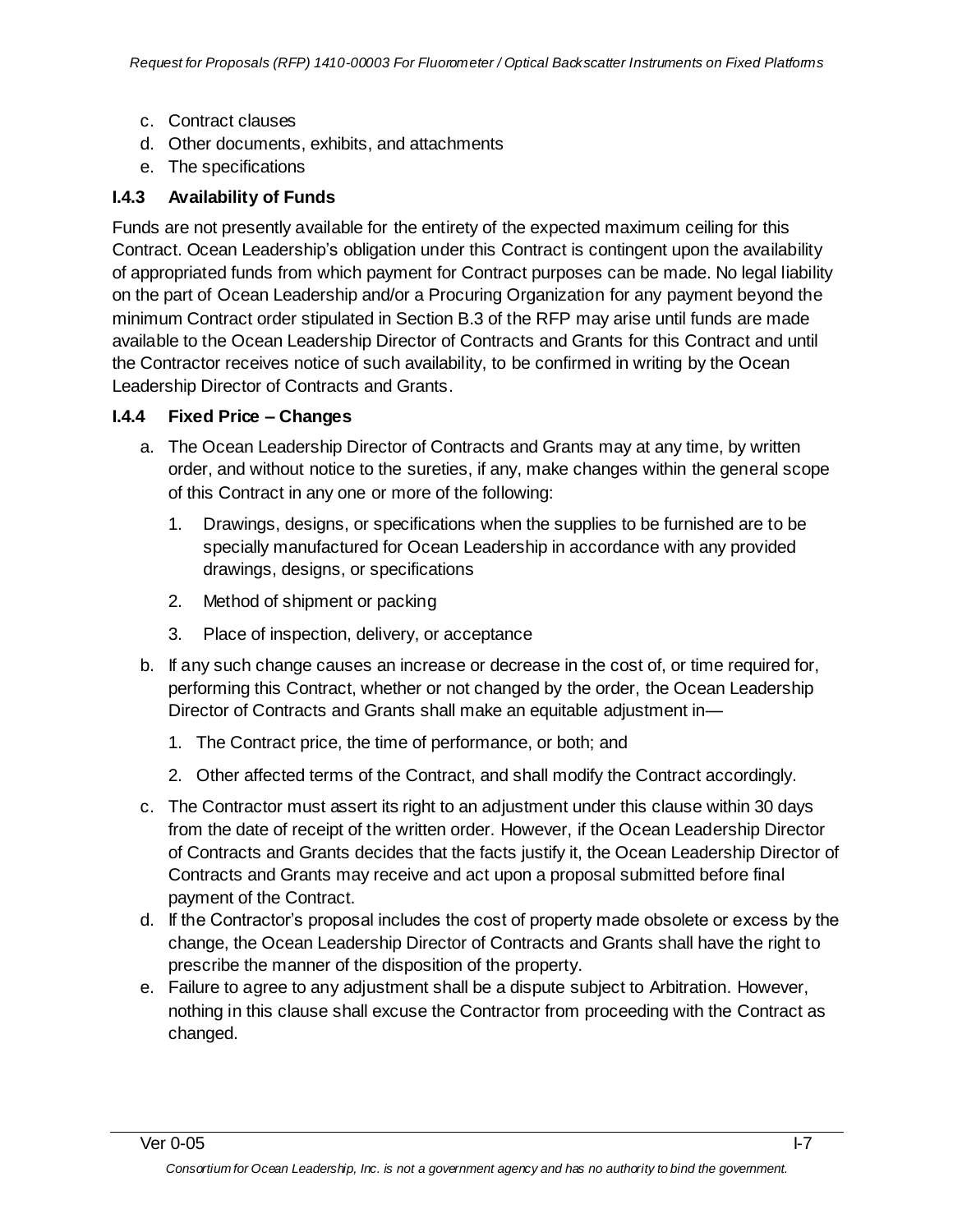## **I.4.5 Price Reduction for Defective Cost or Pricing Data**

If any price, including profit or fee, negotiated in connection with this Contract was increased by any significant amount because the Contractor or a subcontractor furnished cost or pricing data that were not complete, accurate, and current as certified in its Certificate of Current Cost or Pricing Data, the price shall be reduced accordingly and the Contract shall be modified to reflect the reduction.

The parties agree that none of the following shall constitute a valid defense to a price adjustment required by the foregoing paragraph:

- (1) that the Contractor was in such a superior bargaining position that the defective data did not affect the price negotiated.
- (2) that Ocean Leadership should have on its own discovered the defect in data.
- (3) that the Contract was based upon total pricing for the goods, and that therefore defects in individual cost categories would not have affected the total unit prices.

If any reduction in the Contract price under this clause reduces the price of items for which payment was made prior to the date of the modification reducing the price, the Contractor shall be liable to and shall refund to Ocean Leadership the amount of such overpayment(s) within twenty days of Contract modification, with simple interest from the date(s) of overpayment(s) at 5% per annum. If the Contractor knowingly submitted data that were incomplete, inaccurate or not current, then Contractor shall pay to Ocean Leadership an amount equal to twice the overpayment(s).

## **I.4.6 Responsibility for Supplies**

- a. Title to supplies furnished under this Contract shall pass to the Procuring Organization upon formal acceptance, regardless of when or where the Procuring Organization takes physical possession.
- b. Risk of loss of or damage to supplies shall remain with the Contractor until, and shall pass to the Procuring Organization upon, acceptance by the Procuring Organization or delivery of the supplies to the Procuring Organization at the destination specified in the DO, whichever is later, since transportation is f.o.b. destination.
- c. Paragraph (b) of this clause shall not apply to supplies that so fail to conform to Contract requirements as to give a right of rejection. The risk of loss of or damage to such nonconforming supplies remains with the Contractor until cure or acceptance. After cure or acceptance, paragraph (b) of this clause shall apply.
- d. Under paragraph (b) of this clause, the Contractor shall not be liable for loss of or damage to supplies caused by the negligence of officers, agents, or employees of the Procuring Organization acting within the scope of their employment.

## **I.4.7 Termination**

### **Termination for Convenience**

a. Ocean Leadership may at any time terminate performance of work under this Contract in whole or, from time to time, in part. The Ocean Leadership Director of Contracts and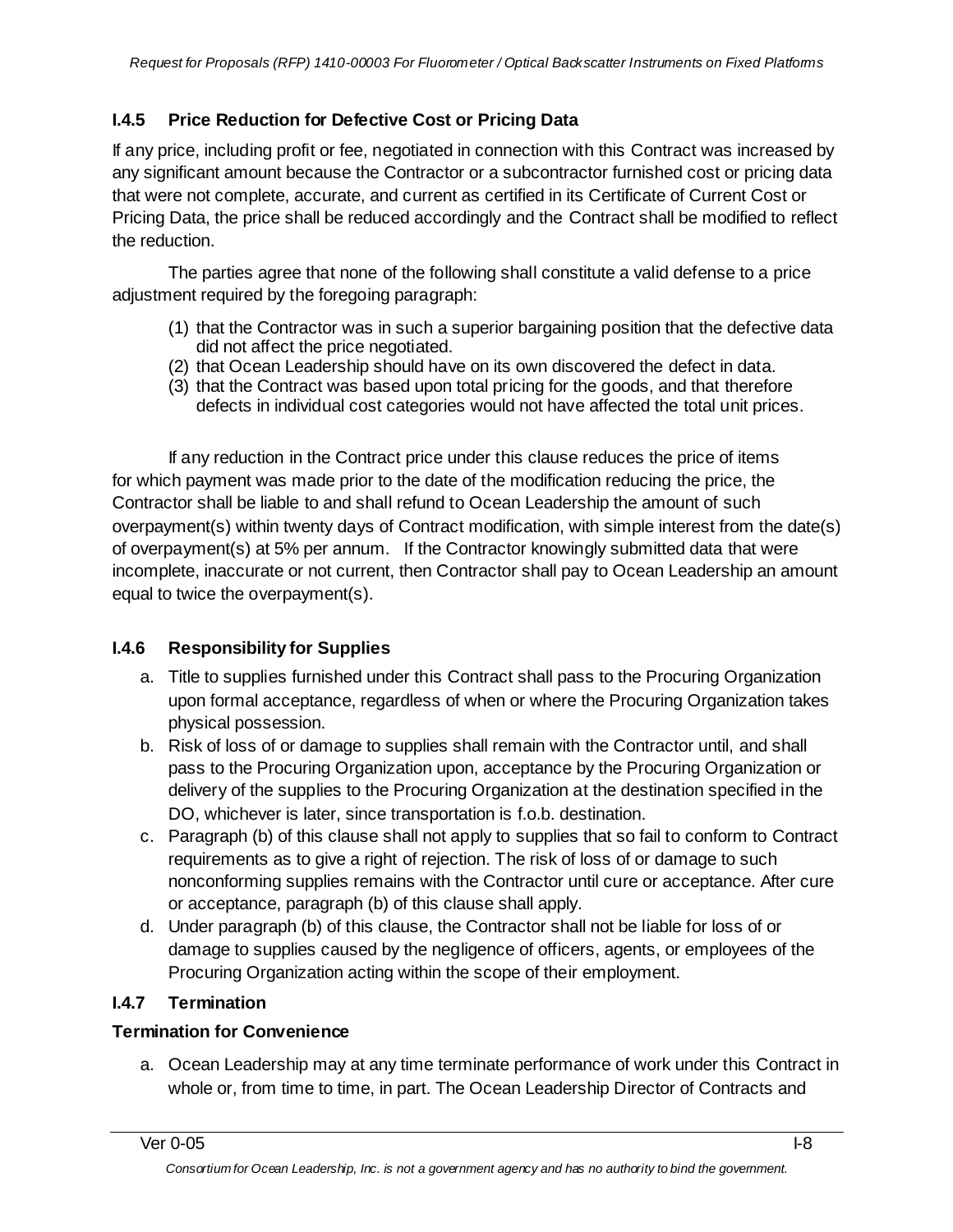Grants shall terminate by delivering to the Contractor a Notice of Termination specifying the extent of termination and the effective date.

- b. After receipt of a Notice of Termination, and except as directed by the Ocean Leadership Director of Contracts and Grants, the Contractor shall immediately proceed with the following obligations, regardless of any delay in determining or adjusting any amounts due under this clause:
	- 1. Stop work as specified in the notice.
	- 2. Place no further subcontracts or orders (referred to as subcontracts in this clause) for materials, services, or facilities, except as necessary to complete the continued portion of the Contract.
	- 3. Terminate all subcontracts to the extent they relate to the work terminated.
	- 4. Assign to Ocean Leadership, as directed by the Ocean Leadership Director of Contracts and Grants, all right, title, and interest of the Contractor under the subcontracts terminated, in which case Ocean Leadership shall have the right to settle or to pay any termination settlement proposal arising out of those terminations.
	- 5. With approval or ratification to the extent required by the Director of Contracts and Grants, settle all outstanding liabilities and termination settlement proposals arising from the termination of subcontracts; the approval or ratification will be final for purposes of this clause.

### **Termination for Default**

- a. 1. Ocean Leadership may, subject to paragraphs (c) and (d) of this clause, by written notice of default to the Contractor, terminate this Contract in whole or in part if the Contractor fails to—
	- (i) Deliver the supplies or to perform the services within the time specified in this Contract or any extension;
	- (ii) Make progress, so as to endanger performance of this Contract (but see paragraph a.2 of this clause); or
	- (iii) Perform any of the other provisions of this Contract (but see paragraph a.2 of this clause).
	- 2. Ocean Leadership's right to terminate this Contract under subdivisions a.1(ii) and a.1(iii) of this clause, may be exercised if the Contractor does not cure such failure within 10 days (or more if authorized in writing by the Ocean Leadership Director of Contracts and Grants) after receipt of the written notice from the Ocean Leadership Director of Contracts and Grants specifying the failure.
- b. If Ocean Leadership terminates this Contract in whole or in part, it may acquire, under the terms and in the manner the Ocean Leadership Director of Contracts and Grants considers appropriate, supplies or services similar to those terminated, and the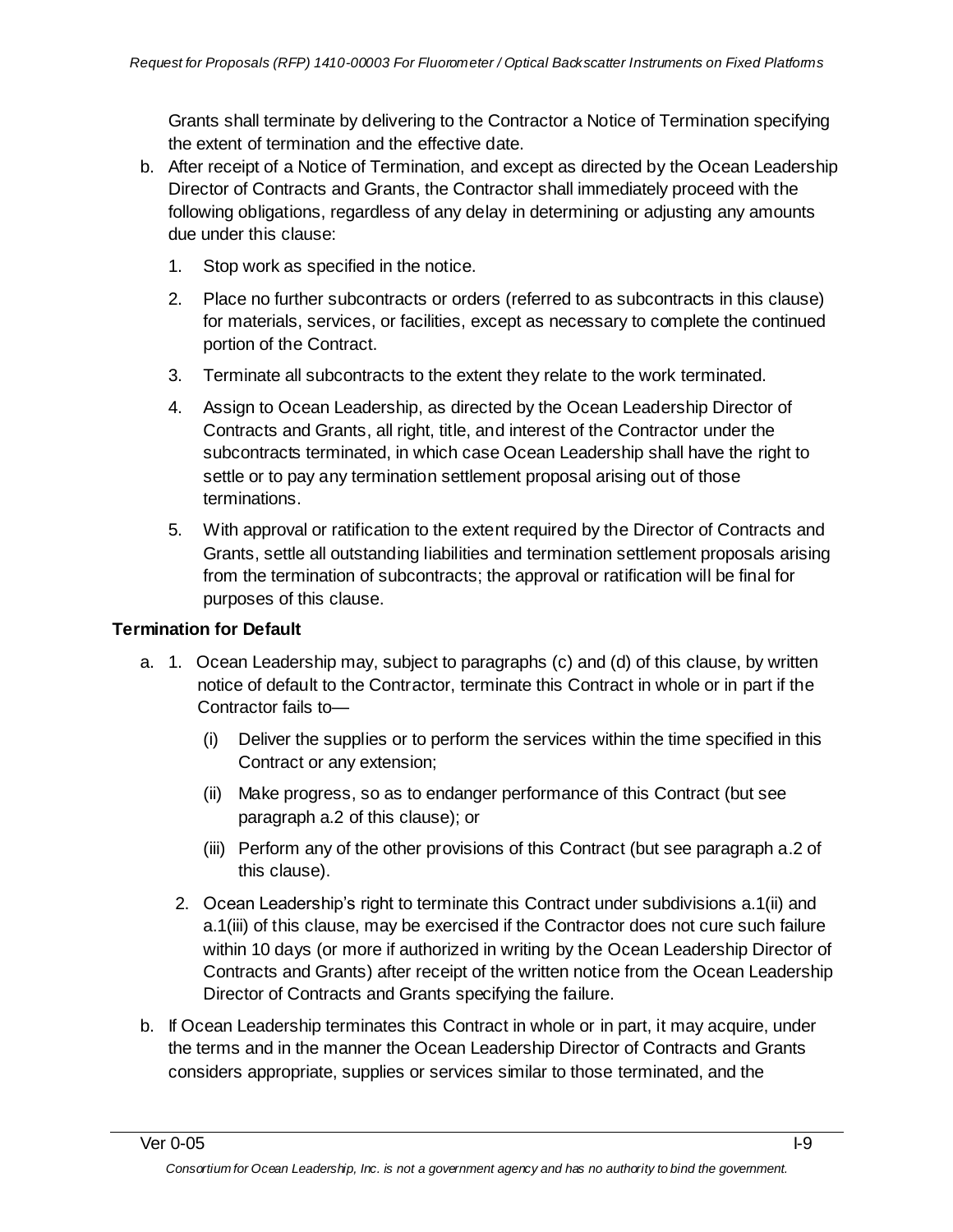Contractor will be liable to the Procuring Organization for any excess costs for those supplies or services. However, the Contractor shall continue the work not terminated.

- c. Except for defaults of subcontractors at any tier, the Contractor shall not be liable for any excess costs if the failure to perform the Contract arises from causes beyond the control and without the fault or negligence of the Contractor. Examples of such causes include (1) acts of God or of the public enemy, (2) acts of Ocean Leadership in either its sovereign or contractual capacity, (3) fires, (4) floods, (5) epidemics, (6) quarantine restrictions, (7) strikes, (8) freight embargoes, and (9) unusually severe weather. In each instance the failure to perform must be beyond the control and without the fault or negligence of the Contractor.
- d. If the failure to perform is caused by the default of a Subcontractor at any tier, and if the cause of the default is beyond the control of both the Contractor and Subcontractor, and without the fault or negligence of either, the Contractor shall not be liable for any excess costs for failure to perform, unless the subcontracted supplies or services were obtainable from other sources in sufficient time for the Contractor to meet the required delivery schedule.
- e. If this Contract is terminated for default, Ocean Leadership may require the Contractor to transfer title and deliver to the Government, as directed by the Director of Contracts and Grants, any (1) completed supplies, and (2) partially completed supplies and materials, parts, tools, dies, jigs, fixtures, plans, drawings, information, and Contract rights (collectively referred to as "manufacturing materials" in this clause) that the Contractor has specifically produced or acquired for the terminated portion of this Contract. Upon direction of the Ocean Leadership Director of Contracts and Grants, the Contractor shall also protect and preserve property in its possession in which Ocean Leadership has an interest.
- f. The Procuring Organization shall pay Contract price for completed supplies delivered and accepted. The Contractor and Contracting Officer of the Procuring Organization shall agree on the amount of payment for manufacturing materials delivered and accepted and for the protection and preservation of the property. Failure to agree will be a dispute under the Disputes clause. The Procuring Organization may withhold from these amounts any sum the Contracting Officer determines to be necessary to protect Ocean Leadership and/or the Procuring Organization against loss because of outstanding liens or claims of former lien holders.
- g. If, after termination, it is determined that the Contractor was not in default, or that the default was excusable, the rights and obligations of the parties shall be the same as if the termination had been issued for the convenience of Ocean Leadership.
- h. The rights and remedies of Ocean Leadership and/or the Procuring Organization in this clause are in addition to any other rights and remedies provided by law or under this Contract.

## **I.4.8 Stop Work Order**

a. The Ocean Leadership Director of Contracts and Grants may, at any time, by written order to the Contractor, require the Contractor to stop all, or any part, of the work called for by this Contract for a period of 90 days after the order is delivered to the Contractor,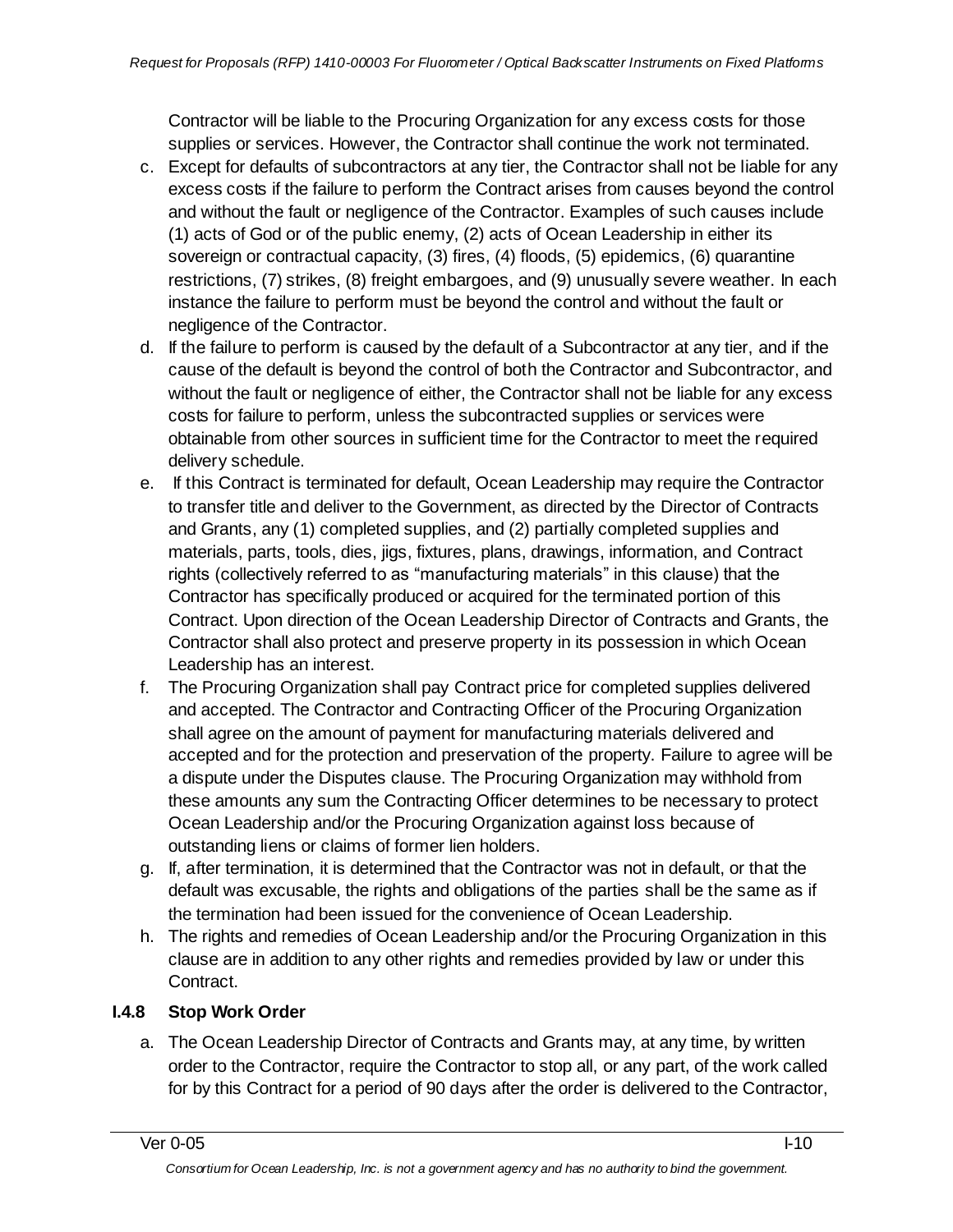and for any further period to which the parties may agree. The order shall be specifically identified as a stop-work order issued under this clause. Upon receipt of the order, the Contractor shall immediately comply with its terms and take all reasonable steps to minimize the incurrence of costs allocable to the work covered by the order during the period of work stoppage. Within a period of 90 days after a stop-work is delivered to the Contractor, or within any extension of that period to which the parties shall have agreed, the Ocean Leadership Director of Contracts and Grants shall either—

- 1. Cancel the stop-work order; or
- 2. Terminate the work covered by the order as provided in the Default, or the Termination for Convenience, clause of this Contract.
- b. If a stop-work order issued under this clause is canceled or the period of the order or any extension thereof expires, the Contractor shall resume work. The Ocean Leadership Director of Contracts and Grants shall make an equitable adjustment in the delivery schedule or Contract price, or both, and the Contract shall be modified, in writing, accordingly, if—
	- 1. The stop-work order results in an increase in the time required for, or in the Contractor's cost properly allocable to, the performance of any part of this Contract; and
	- 2. The Contractor asserts its right to the adjustment within 30 days after the end of the period of work stoppage; provided, that, if the Ocean Leadership Director of Contracts and Grants decides the facts justify the action, the Ocean Leadership Director of Contracts and Grants may receive and act upon the claim submitted at any time before final payment under this Contract.
- c. If a stop-work order is not canceled and the work covered by the order is terminated for the convenience of Ocean Leadership, the Ocean Leadership Director of Contracts and Grants shall allow reasonable costs resulting from the stop-work order in arriving at the termination settlement.
- d. If a stop-work order is not canceled and the work covered by the order is terminated for default, the Ocean Leadership Director of Contracts and Grants shall allow, by equitable adjustment or otherwise, reasonable costs resulting from the stop-work order.

## **I.4.9 Risk of Loss**

Unless the Contract specifically provides otherwise, risk of loss or damage to the supplies provided under this Contract shall remain with the Contractor until, and shall pass to the Procuring Organization upon delivery of the supplies to the Procuring Organization at the destination specified in the Contract.

## **I.4.10 Title**

Unless specified elsewhere in this Contract, title to items furnished under this Contract shall pass to the Procuring Organization upon acceptance, regardless of when or where the Procuring Organization takes physical possession.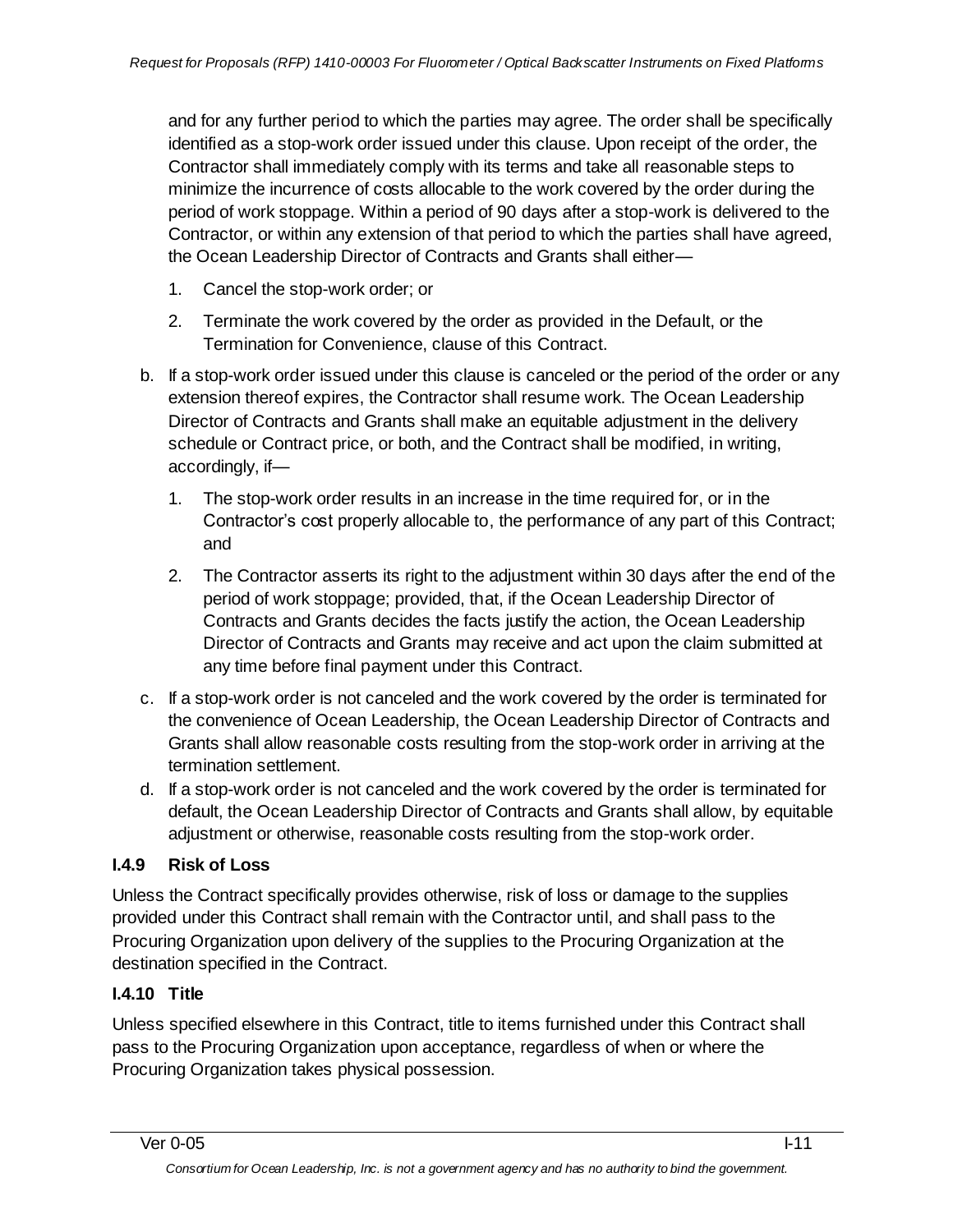## **I.4.11 Other Compliances**

The Contractor shall comply with all applicable Federal, State and local laws, executive orders, rules and regulations applicable to its performance under this Contract.

*Compliance with laws unique to Government contracts.* The Contractor agrees to comply with 31 [U.S.C.](http://uscode.house.gov/uscode-cgi/fastweb.exe?getdoc+uscview+t29t32+1665+30++%2831%29%20%20AND%20%28%2831%29%20ADJ%20USC%29%3ACITE%20%20%20%20%20%20%20%20%20) 1352 relating to limitations on the use of appropriated funds to influence certain Federal contracts; 18 [U.S.C.](http://uscode.house.gov/uscode-cgi/fastweb.exe?getdoc+uscview+t17t20+160+141++%2818%29%20%25) 431 relating to officials not to benefit; 40 [U.S.C.](http://uscode.house.gov/uscode-cgi/fastweb.exe?getdoc+uscview+t37t40+1574+51++%2840%29%20%20AND%20%28%2840%29%20ADJ%20USC%29%3ACITE%20%20%20%20%20%20%20%20%20) 3701, *et seq*., Contract Work Hours and Safety Standards Act; 41 [U.S.C.](http://uscode.house.gov/uscode-cgi/fastweb.exe?getdoc+uscview+t41t42+2+13++%2841%29%20%20AND%20%28%2841%29%20ADJ%20USC%29%3ACITE%20%20%20%20%20%20%20%20%20) 51-58, Anti-Kickback Act of 1986; 41 [U.S.C.](http://uscode.house.gov/uscode-cgi/fastweb.exe?getdoc+uscview+t41t42+2+13++%2841%29%20%20AND%20%28%2841%29%20ADJ%20USC%29%3ACITE%20%20%20%20%20%20%20%20%20) 265 and 10 [U.S.C.](http://uscode.house.gov/uscode-cgi/fastweb.exe?getdoc+uscview+t09t12+37+408++%2810%29%20%252) 2409 relating to whistleblower protections; 49 U.S.C. [40118,](http://uscode.house.gov/uscode-cgi/fastweb.exe?getdoc+uscview+t49t50+2+224++%2849%29%20%20AND%20%28%2849%29%20ADJ%20USC%29%3ACITE%20%20%20%20%20%20%20%20%20) Fly American; and 41 [U.S.C.](http://uscode.house.gov/uscode-cgi/fastweb.exe?getdoc+uscview+t41t42+2+13++%2841%29%20%20AND%20%28%2841%29%20ADJ%20USC%29%3ACITE%20%20%20%20%20%20%20%20%20) 423 relating to procurement integrity.

### **I.4.12 Central Contractor Registration**

1. Unless exempted by an addendum to this Contract, the Contractor is responsible during performance and through final payment of any Contract for the accuracy and completeness of the data within the CCR database, and for any liability resulting from Ocean Leadership's and/or the Procuring Organization's reliance on inaccurate or incomplete data. To remain registered in the CCR database after the initial registration, the Contractor is required to review and update on an annual basis from the date of initial registration or subsequent updates its information in the CCR database to ensure it is current, accurate and complete. Updating information in the CCR does not alter the terms and conditions of this Contract and is not a substitute for a properly executed contractual document.

(End of Section I)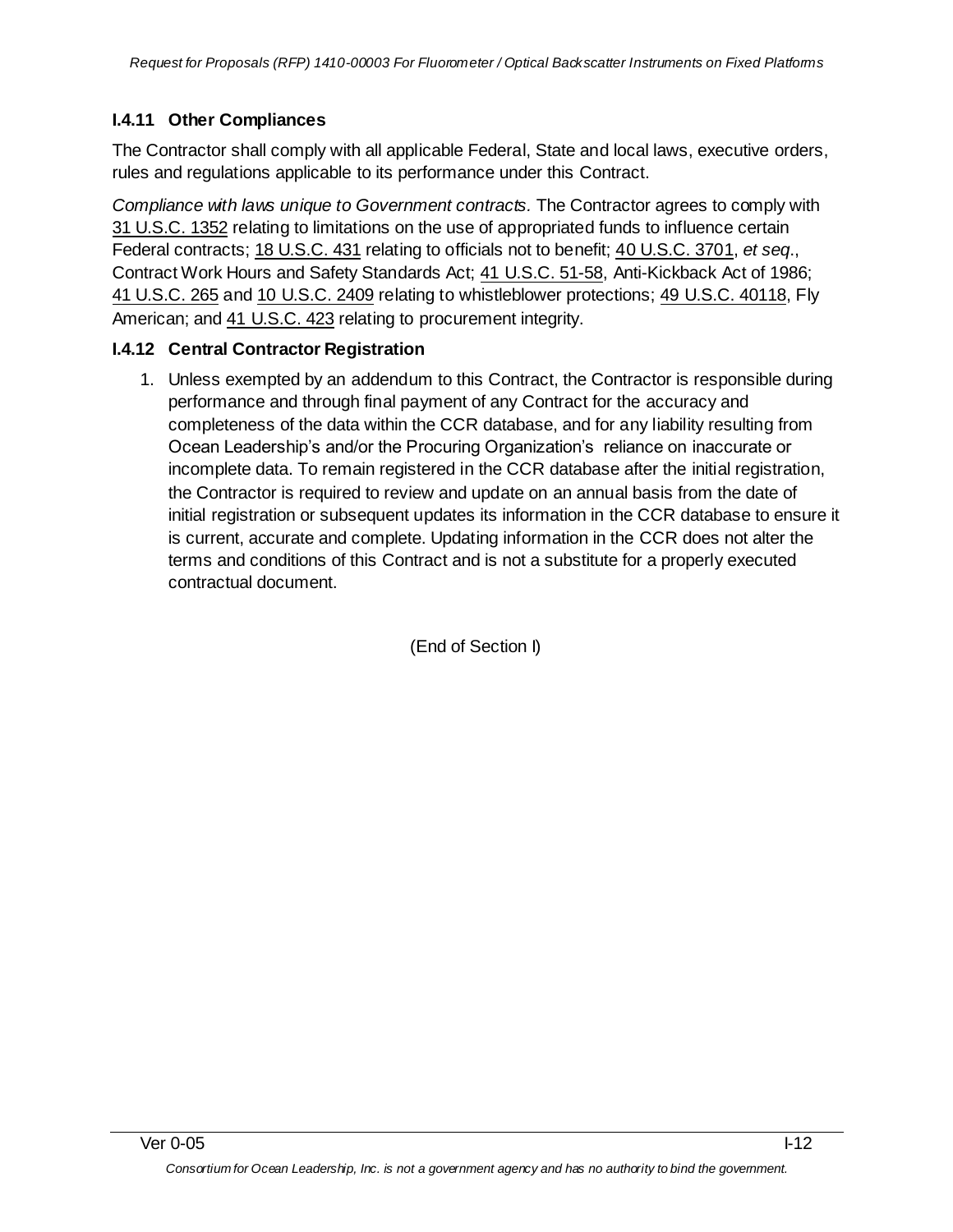# **Section J. Attachments**

## **J.1. Attachments**

Table J-1 provides attachments (documents) that are hereby incorporated by reference into this solicitation and any resultant Contract:

| Allauffilitio     |                                                   |  |
|-------------------|---------------------------------------------------|--|
| <b>Attachment</b> | Title                                             |  |
| J-1               | 1336-00000 Common Specifications for Instruments  |  |
|                   | on Fixed Platforms                                |  |
| $J-2$             | 1336-00003 Specifications for Multiple Wavelength |  |
|                   | Fluorometer / Optical Backscatter Instruments on  |  |
|                   | <b>Fixed Platforms</b>                            |  |
| $J-3$             | <b>RFP Acronyms and Definitions</b>               |  |
| J-4               | Certificate of Current Cost or Pricing Data Form  |  |
| $J-5$             | Fluorometer / Optical Backscatter Instruments     |  |
|                   | Proposals: Conformance Checklist                  |  |
| J-6               | Tables for Fluorometer / Optical Backscatter      |  |
|                   | <b>Instruments</b>                                |  |

*Table J-1. Attachments*

(End of Section J)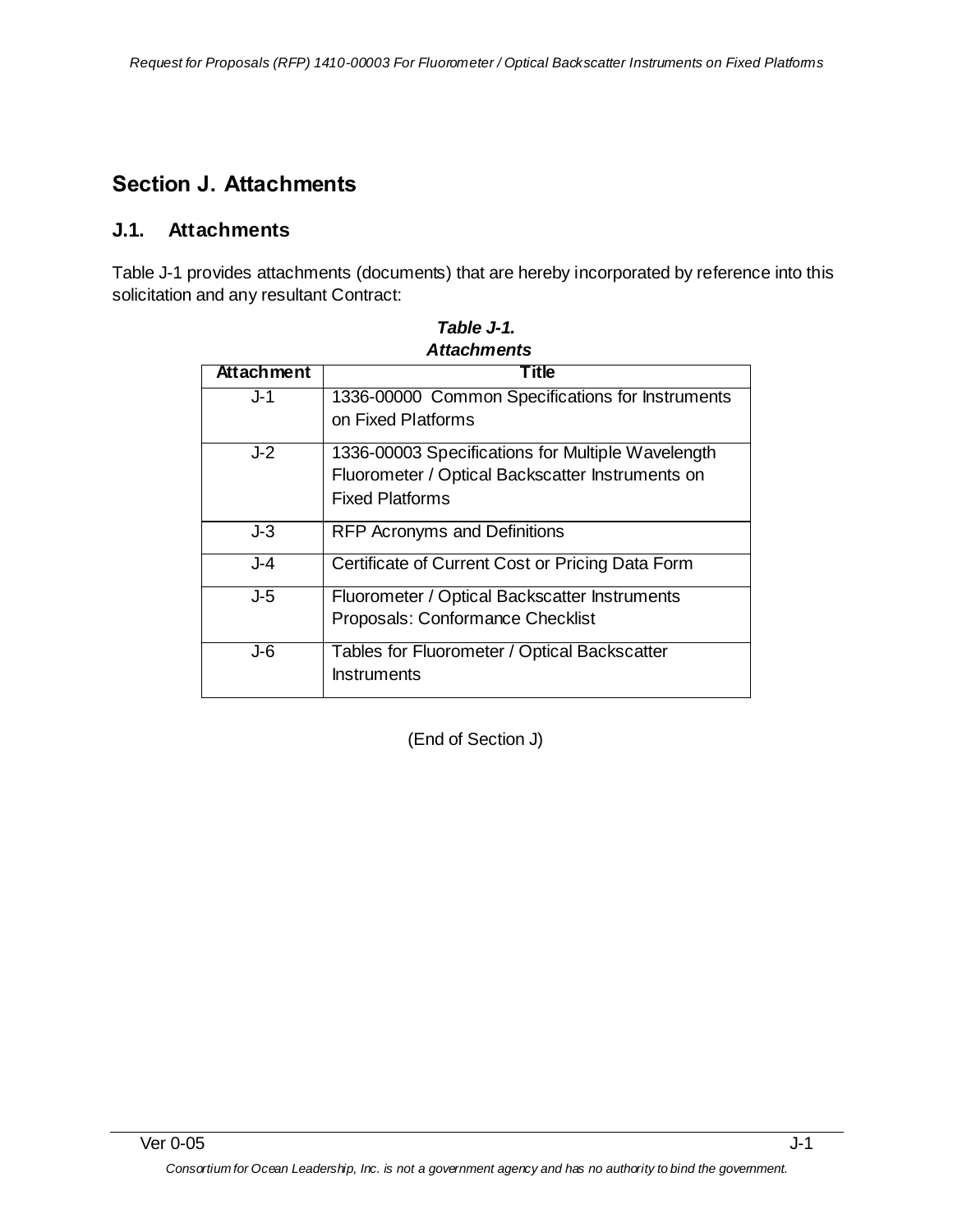# **Section K. Representations, Certifications and Other Statements of Offerors**

## **K.1. Offeror Representations and Certifications**

The Offeror certifies that (i) all Representations and Certifications contained in the solicitation and offer are complete, current, and accurate as required, (ii) the Offeror is aware that Contract of any Contract shall be considered to have incorporated the applicable Representations and Certifications by reference.

**Note:** This section may be submitted as part of the proposal as a separate PDF or image file.

## **K.2. Taxpayer Identification**

(a) Definitions

―Common parent,‖ as used in this solicitation provision, means that corporate entity that owns or controls an affiliated group of corporations that files its Federal income tax returns on a consolidated basis, and of which the Offeror is a member.

"Taxpayer Identification Number (TIN)," as used in this provision, means the number required by the IRS to be used by the Offeror in reporting income tax and other returns. The TIN may be either a Social Security Number or an Employer Identification Number.

- (b) All Offerors are required to submit the information required in paragraphs (d) through (f) of this provision in order to comply with debt collection requirements of 31 U.S.C. 7701(c) and 3325(d), reporting requirements of 26 U.S.C. 6041, and 6041A, and 6050M and implementing regulations issued by the IRS. If the resulting Contract is subject to reporting requirements described in FAR 4.904, the failure or refusal by the Offeror to furnish the information may result in a 31 percent reduction otherwise due under the Contract.
- (c) The TIN may be used by the Government to collect and report on any delinquent amounts arising out of the Offeror's relationship with the Government (31 U.S.C. 7701(c)(3)). If the resulting Contract is subject to the payment reporting requirements described in FAR 4.904, the TIN provided hereunder may be matched with IRS records to verify the accuracy of the Offeror's TIN.
- (d) Taxpayer Identification Number (TIN)
	- $\Box$  TIN:
	- $\Box$  TIN has been applied for.
	- $\Box$  TIN is not required because:

 $\Box$  Offeror is a nonresident alien, foreign corporation, or foreign partnership that does not have income effectively connected with the conduct of a trade or business in the U.S. and does not have an office or place of business or a fiscal paying agent in the U.S.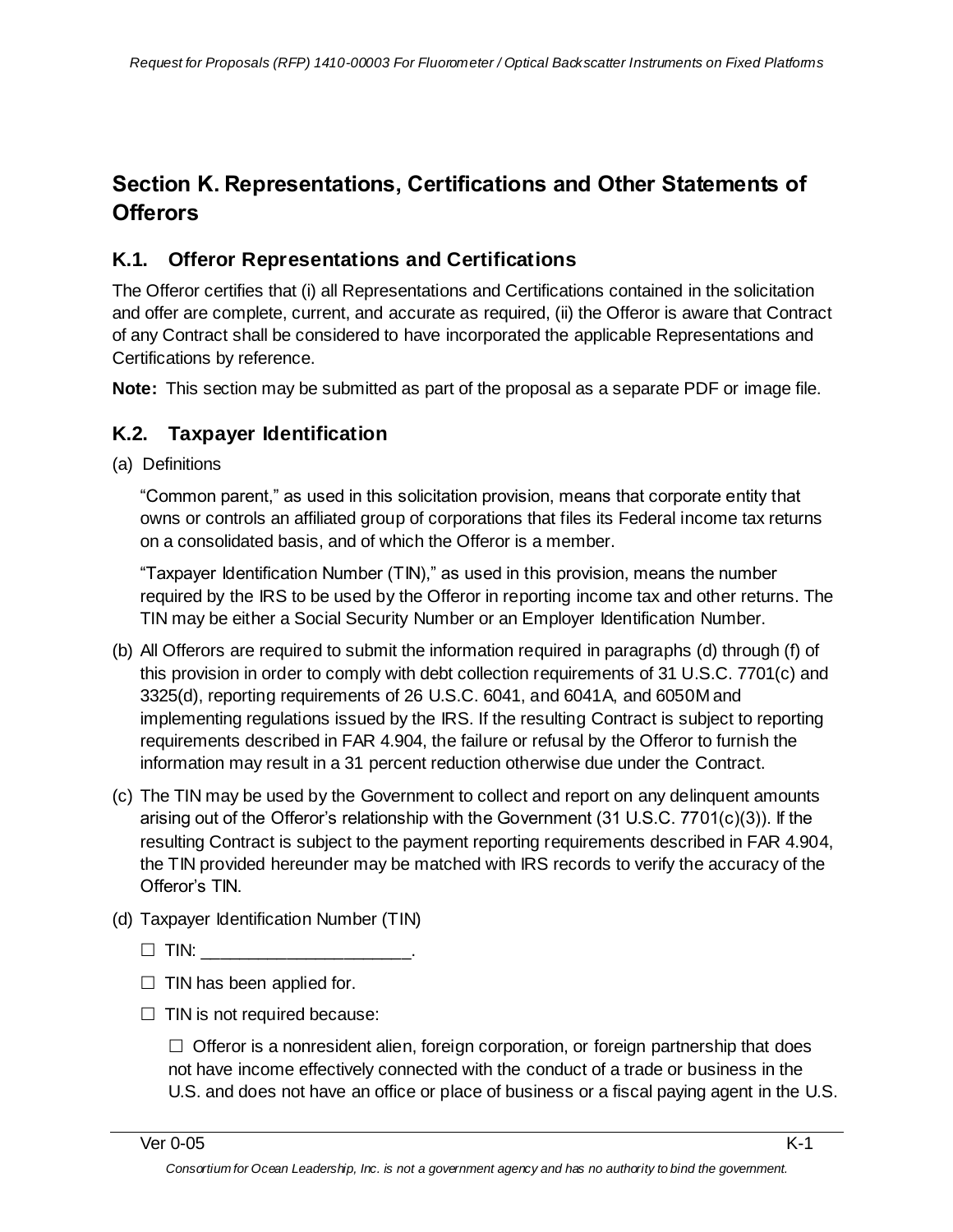- $\Box$  Offeror is an agency or instrumentality of a foreign government.
- $\Box$  Offeror is an agency or instrumentality of the Federal Government.
- (e) Type of organization
	- $\Box$  Sole proprietorship
	- $\Box$  Partnership
	- $\Box$  Corporate Entity (not tax-exempt)
	- $\Box$  Corporate Entity (tax-exempt)
	- $\Box$  Government Entity (Federal, State or local)
	- □ Foreign Government
	- $\Box$  International Organization per 26 CFR 1.6049-4
	- $\Box$  Other
- (f) Common Parent

 $\Box$  Offeror is not owned or controlled by a common parent as defined in paragraph (a) of this provision.

 $\Box$  Name and TIN of common parent:

Name:  $\Box$ 

 $\mathsf{TIN:}\qquad \qquad \blacksquare$ 

## **K.3. Certification Regarding Debarment, and Other Responsibility Matters**

(a) (1) The Offeror certifies, to the best of its knowledge and belief, that –

(i) The Offeror and/or any of its Principals – (A) Are  $\Box$ , Are not  $\Box$  presently debarred, suspended, proposed for debarment, or declared ineligible for the Subaward of Contracts by any Federal agency.

(B) Have  $\Box$  Have not  $\Box$ , within a 3-year period preceding this offer, been convicted of or had a civil judgment rendered against them for: commission of fraud or a criminal offense in connection with obtaining, attempting to obtain, or performing a public (Federal, state, or local) Contract or Subaward; violation of federal or state antitrust statutes relating to the submission of offers; or commission of embezzlement, theft, forgery, bribery, falsification or destruction of records, making false statements, tax evasion, or receiving stolen property; and

(C) Are  $\Box$ , Are not  $\Box$  presently indicted for, or otherwise criminally or civilly charged by a government entity with, commission of any of the offenses enumerated in subdivision (a)(1)(i)(B) of this provision.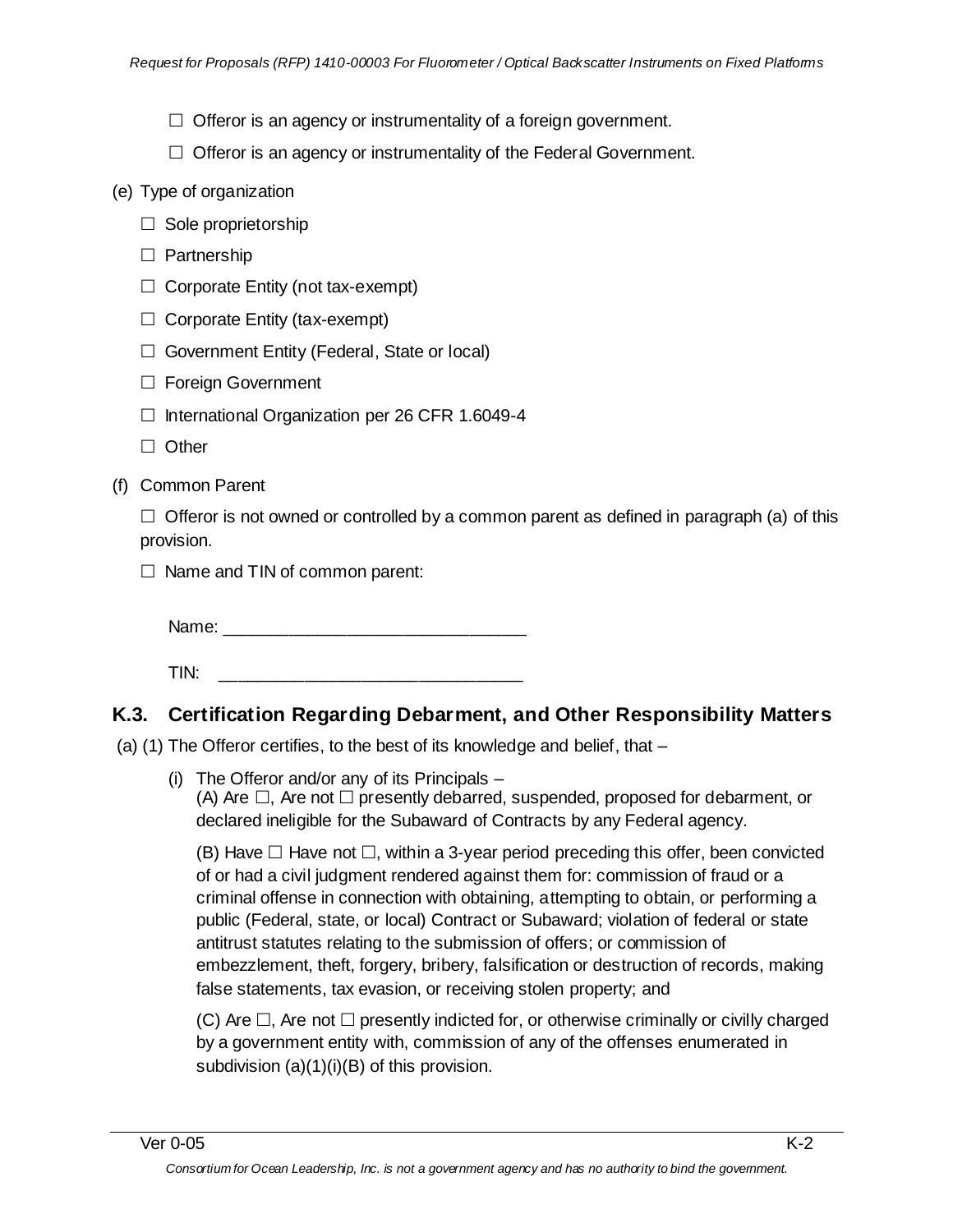- (ii) The Offeror has  $\Box$ , has not  $\Box$ , within a 3-year period preceding this offer, had one or more Contracts terminated for default by any Federal agency.
- (2) "Principals," for the purposes of this certification, means officers; directors; owners; partners; and, persons having primary management or supervisory responsibilities within a business entity (e.g., general manager; plant manager; head of a subsidiary, division, or business segment, and similar positions).

This certification concerns a matter within the jurisdiction of an agency of the United States and the making of a false, fictitious, or fraudulent certification may render the maker subject to prosecution under section 1001, title 18, United States Code.

- (b) The Offeror shall provide immediate written notice to the Contracting Officer if, at any time prior to Contract Subaward, the Offeror learns that its certification was erroneous when submitted or has become erroneous by reason of changed circumstances.
- (c) A certification that any of the items in paragraph (a) of this provision exists will not necessarily result in withholding of a Subaward under this solicitation. However, the certification will be considered in connection with a determination of the Offeror's responsibility. Failure of the Offeror to furnish a certification or provide such additional information as requested by the Contracting Officer may render the Offeror non-responsible.
- (d) Nothing contained in the foregoing shall be construed to require establishment of a system of records in order to render, in good faith, the certification required by paragraph (a) of this provision. The knowledge and information of an Offeror is not required to exceed that which is normally possessed by a prudent person in the ordinary course of business dealings.
- (e) The certification in paragraph (a) of this provision is a material representation of fact upon which reliance was placed when making Subaward. If it is later determined that the Offeror knowingly rendered an erroneous certification, in addition to other remedies available to the Government, the Contracting Officer may terminate the Contract resulting from this solicitation for default.

# **K.4. Drug-Free Workplace Certification**

The Contractor certifies that it will provide a drug-free workplace by:

- (a) Publishing a statement notifying employees that the unlawful manufacture, distribution, dispensing, possession or use of a controlled substance is prohibited in the Contractor's workplace and specifying the actions that will be taken against employees for violation of such prohibition;
- (b) Establishing a drug-free awareness program to inform employees about—
	- 1. The dangers of drug abuse in the workplace;
	- 2. The Contractor's policy of maintaining a drug-free workplace;
	- 3. Any available drug counseling, rehabilitation and employee assistance programs, and
	- 4. The penalties that may be imposed upon employees for drug abuse violations occurring in the workplace.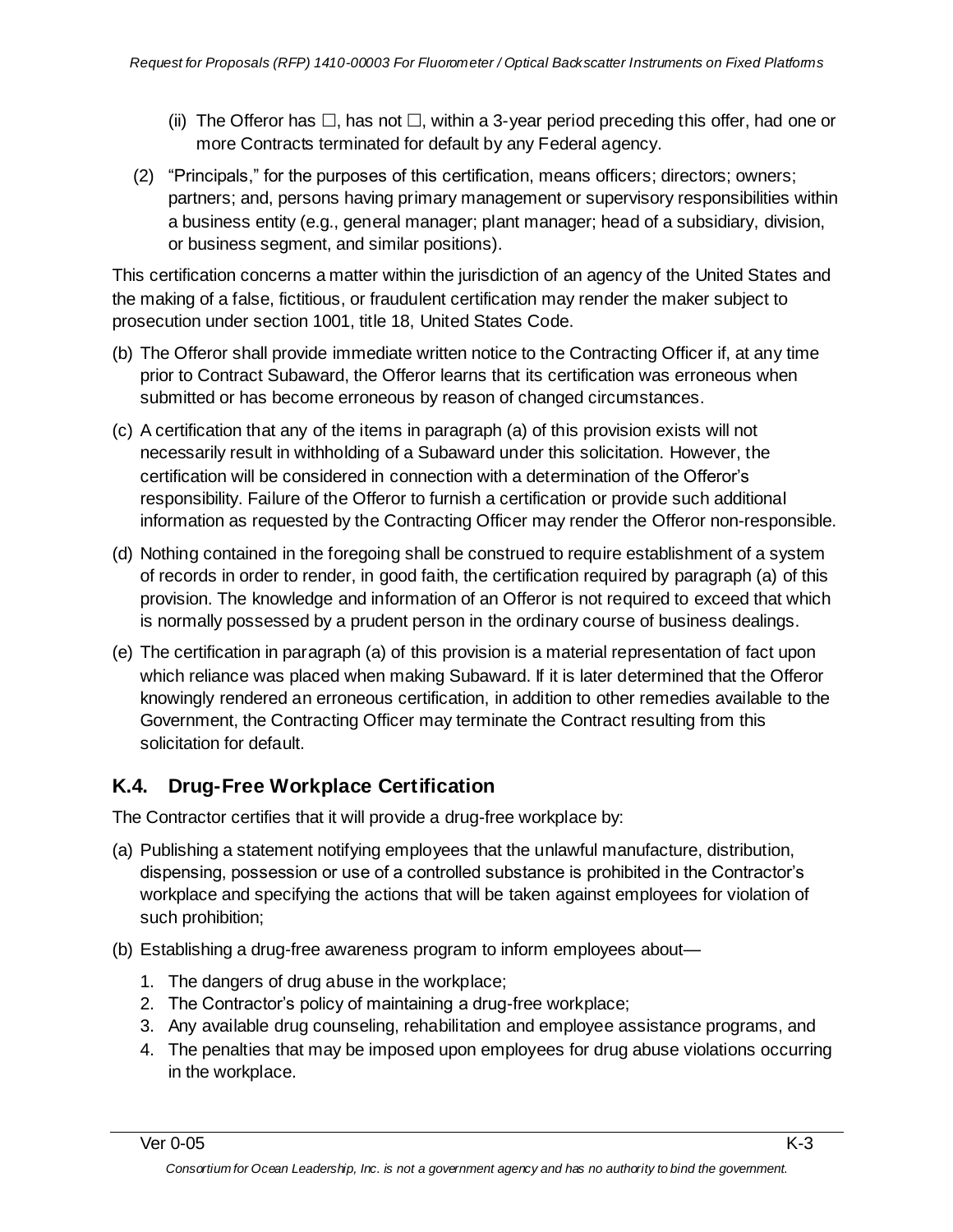- (c) Making it a requirement that each employee to be engaged in the performance of the Contract be given a copy of the statement required by paragraph (a);
- (d) Notifying the employee in the statement required by paragraph (a) that, as a condition of employment under the Contract, the employee will—
	- (1) Abide by the terms of the statement; and
	- (2) Notify the employer of any criminal drug statute conviction for a violation occurring in the workplace no later than five days after each conviction;
- (e) Notifying Ocean Leadership within ten days after receiving notice under subparagraph (d.2) from an employee or otherwise receiving actual notice of such conviction;
- (f) Taking one of the following actions, within 30 days of receiving notice under subparagraph (d.2), with respect to any employee who is so convicted—
	- (1) Taking appropriate personnel action against such an employee, up to and including termination; or
	- (2) Requiring such employee to participate satisfactorily in a drug abuse assistance or rehabilitation program approved for such purposes by a Federal, State, or local health, law enforcement, or other appropriate agency;
- (g) Making a good faith effort to continue to maintain a drug-free workplace through implementation of paragraphs (a), (b), (c), (d), (f) and (g).

## **K.5. Certification Regarding Lobbying Instructions on Certification Regarding Lobbying**

This certification is required for an award of a Federal Contract, grant or cooperative agreement exceeding \$100,000 and for an award of a Federal loan or a commitment providing for the United States to insure or guarantee a loan exceeding \$150,000.

The undersigned certifies, to the best of his or her knowledge and belief, that:

- (1) No Federal appropriated funds have been paid or will be paid, by or on behalf of the undersigned, to any person for influencing or attempting to influence an officer or employee of any agency, a Member of Congress, an officer or employee of Congress, or an employee of a Member of Congress in connection with the awarding of any Federal Contract, the making of any Federal grant, the making of any Federal loan, the entering into of any cooperative agreement, and the extension, continuation, renewal, amendment, or modification of any Federal Contract, grant, loan, or cooperative agreement.
- (2) If any funds other than Federal appropriated funds have been paid or will be paid to any person for influencing or attempting to influence an officer or employee of any agency, a Member of Congress, an officer or employee of Congress, or an employee of a Member of Congress in connection with this Federal Contract, grant, loan, or cooperative agreement, the undersigned shall complete and submit Standard Form LLL, "Disclosure of Lobbying Activities," in accordance with its instructions.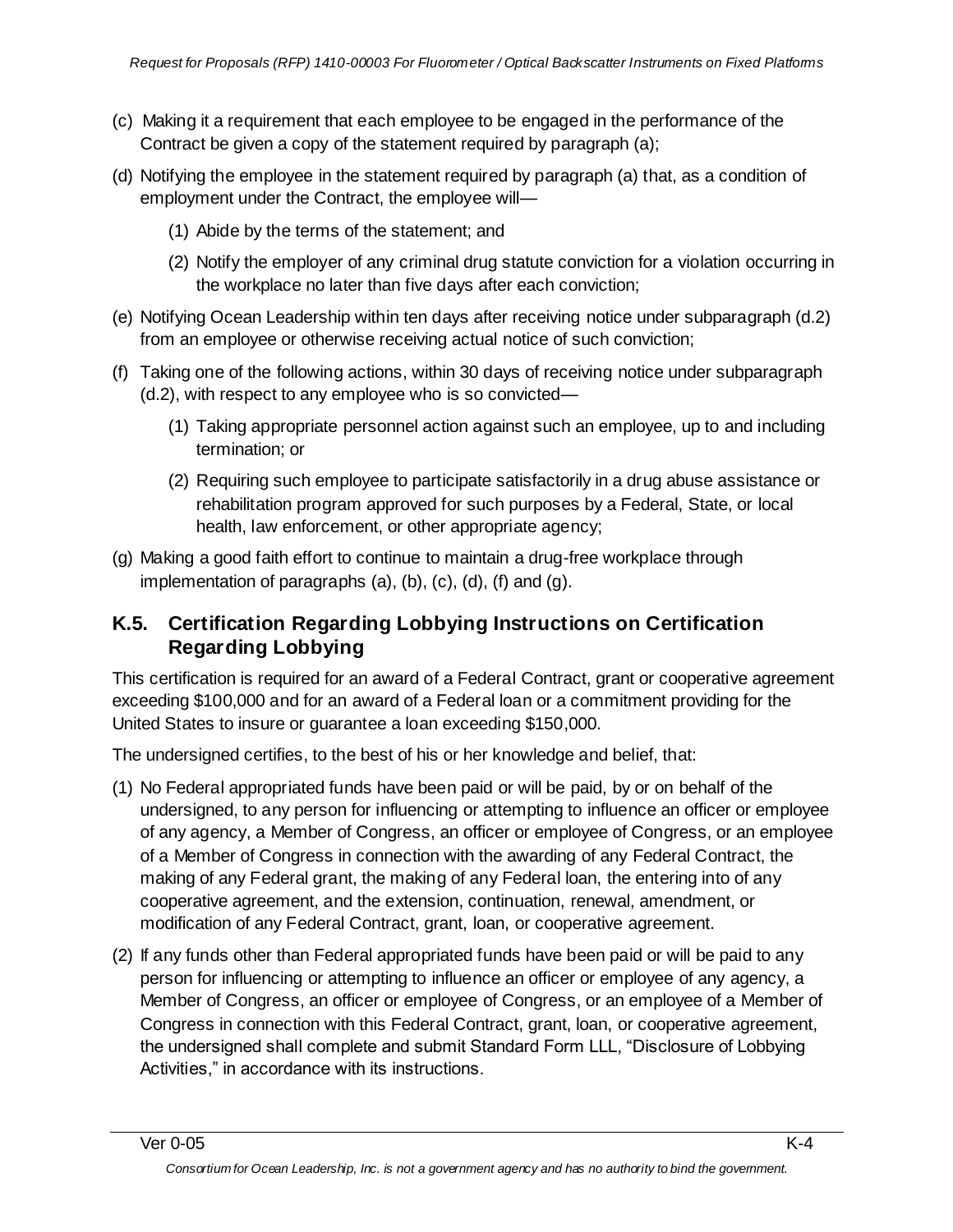(3) The undersigned shall require that the language of this certification be included in the award documents for all subawards at all tiers including subcontracts, subgrants, and Contracts under grants, loans, and cooperative agreements and that all subcontractors shall certify and disclose accordingly.

This certification is a material representation of fact upon which reliance was placed when this transaction was made or entered into. Submission of this certification is a prerequisite for making or entering into this transaction imposed by Section 1352, Title 31, U.S. Code. Any person who fails to file the required certification shall be subject to a civil penalty of not less than \$10,000 and not more than \$100,000 for each such failure.

# **K.6. Certification Regarding Conflict of Interest Policies**

The Offeror hereby certifies that the Contractor has implemented and is enforcing a written policy on conflicts of interest, consistent with the provisions of Award Administration Guide (AAG) Chapter IV.A; that, to the best of his/her knowledge, all financial disclosures required by the conflict of interest policy were made; and that conflicts of interest, if any, were, or prior to the institution's expenditure of any funds under the award, will be, satisfactorily managed, reduced, or eliminated in accordance with the institution's conflict of interest policy. Conflicts that cannot be satisfactorily managed, reduced, or eliminated must be disclosed to OL. http://www.nsf.gov/pubs/policydocs/pappguide/nsf10\_1/aagprint.pdf

# **K.7. Certification Regarding Nondiscrimination**

By submitting this proposal, the Authorized Organization Representative (AOR) is providing the Certification Regarding Nondiscrimination contained in Exhibit II-6 of the Grant Proposal Guide. http://www.nsf.gov/pubs/policydocs/pappguide/nsf10\_1/gpgprint.pdf

# **K.8. Certification Regarding Flood Hazard Insurance**

*Intentionally left blank*

\_\_\_\_\_\_\_\_\_\_\_\_\_\_\_\_\_\_\_\_\_\_\_\_\_\_

## **K.9. Certification for Authorization for Organizational Representation or Individual**

### **Proposer**

By submitting this proposal and signing below, the AOR is hereby: 1) certifying that statements made herein are true and complete to the best of his/her knowledge; and (2) agreeing to accept the obligation to comply with applicable NSF award terms and conditions if an award is made as a result of this proposal. Further the Offeror is hereby providing certifications regarding debarment and suspension, drug-free workplace, lobbying activities, and nondiscrimination as set forth in the NSF Proposal and Award Policies & Procedures Guide, Part I: The Grant Proposal Guide (GPG) (NSF 10-1). Willful provision of false information in this proposal and its supporting documents or in reports required under an ensuing award is a criminal offense (U.S. Code, Title 18, Par. 1001).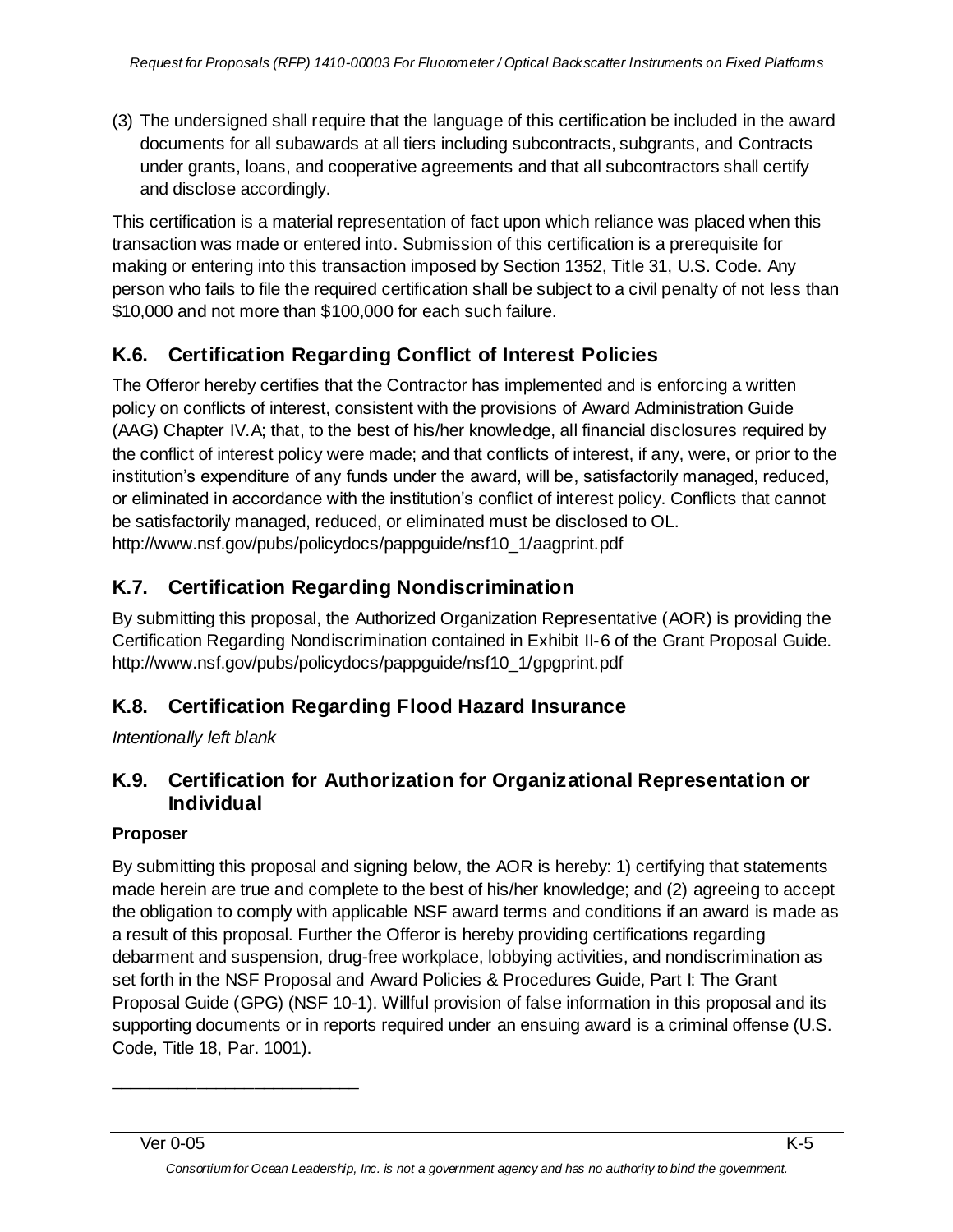Signature of AOR

Name of AOR and Date

\_\_\_\_\_\_\_\_\_\_\_\_\_\_\_\_\_\_\_\_\_\_\_\_\_\_

## **K.10. Certification Regarding Organizational Conflict of Interest**

The purpose of this form is to grant Offerors an opportunity to disclose any actual or potential organizational conflicts of interest. A disclosed Conflict of Interest will not automatically result in the Offeror being removed from consideration. Mark the appropriate boxes that pertain to you and your organization for this RFP as well as providing any needed explanations.

### (a) Conflicts of Interest

A conflict of interest occurs when someone in a position of trust has competing professional or personal interests and these competing interests make it difficult to fulfill their professional duties impartially. A conflict of interest exists even if no unethical or improper act results from it. Conflicts of interest may be actual or perceived. An actual conflict of interest occurs when a decision or action would be compromised without taking immediate appropriate action to eliminate the conflict. A perceived conflict of interest is any situation in which a reasonable person would conclude that conflicting duties or loyalties exist.

#### (b) Organizational Conflicts Of Interest

An organizational conflict of interest occurs when: a contractor is unable or potentially unable to provide impartial Contract performance due to competing duties or loyalties; a contractor's objectivity in carrying out the Contract is or might be otherwise impaired due to competing duties or loyalties; or a contractor has an unfair competitive advantage through being furnished unauthorized proprietary information or source selection information that is not available to all competitors/Offerors.

All Offerors must provide a list of all relationships with the Procuring Organizations that create, or may appear to create, a conflict of interest with the work that is contemplated in this Request for Proposal. The list shall indicate the relationship and a description of the conflict.

I certify that I have read and understand the description of organizational conflict of interest above and (check one of the following two boxes):

- $\Box$  Based on the criteria and description above, I do not have any conflicts of interest.
- Based on the criteria and description above, I have an actual or potential conflict of interest, or the appearance of a conflict of interest, which I am listing immediately below.

Name/Relationship and/or Description of the Conflict of Interest (attach additional pages if needed):

### (c) Certification

The Offeror warrants that, to the best of its knowledge and belief, and except as otherwise disclosed, there are no relevant facts or circumstances which could give rise to organizational conflicts of interest. The Offeror agrees that if after award a conflict of interest is discovered, an immediate and full disclosure in writing shall be made to the Contracting Officer. The disclosure shall include a description of the action which the contractor has taken or proposes to take to avoid or mitigate such conflicts. If a conflict of interest is determined to exist the award may be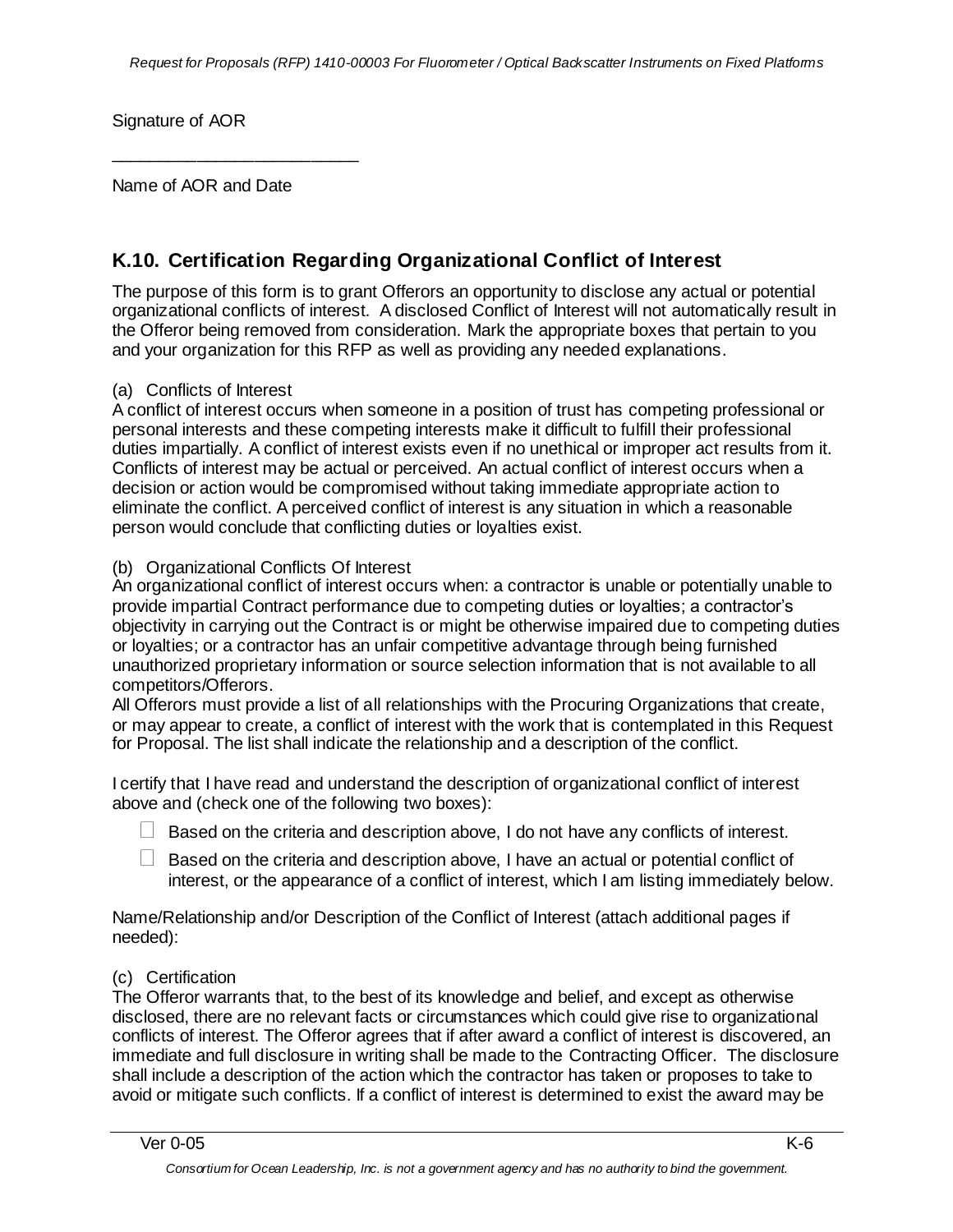canceled at the discretion of the Contracting Officer. In the event the Offeror was aware of an organizational conflict of interest prior to the award and did not disclose the conflict, the Contracting Officer may terminate the award for default.

Printed Name:

Offeror's Authorized Representative Title

Signed: Date:

**Signature** 

(End of Section K)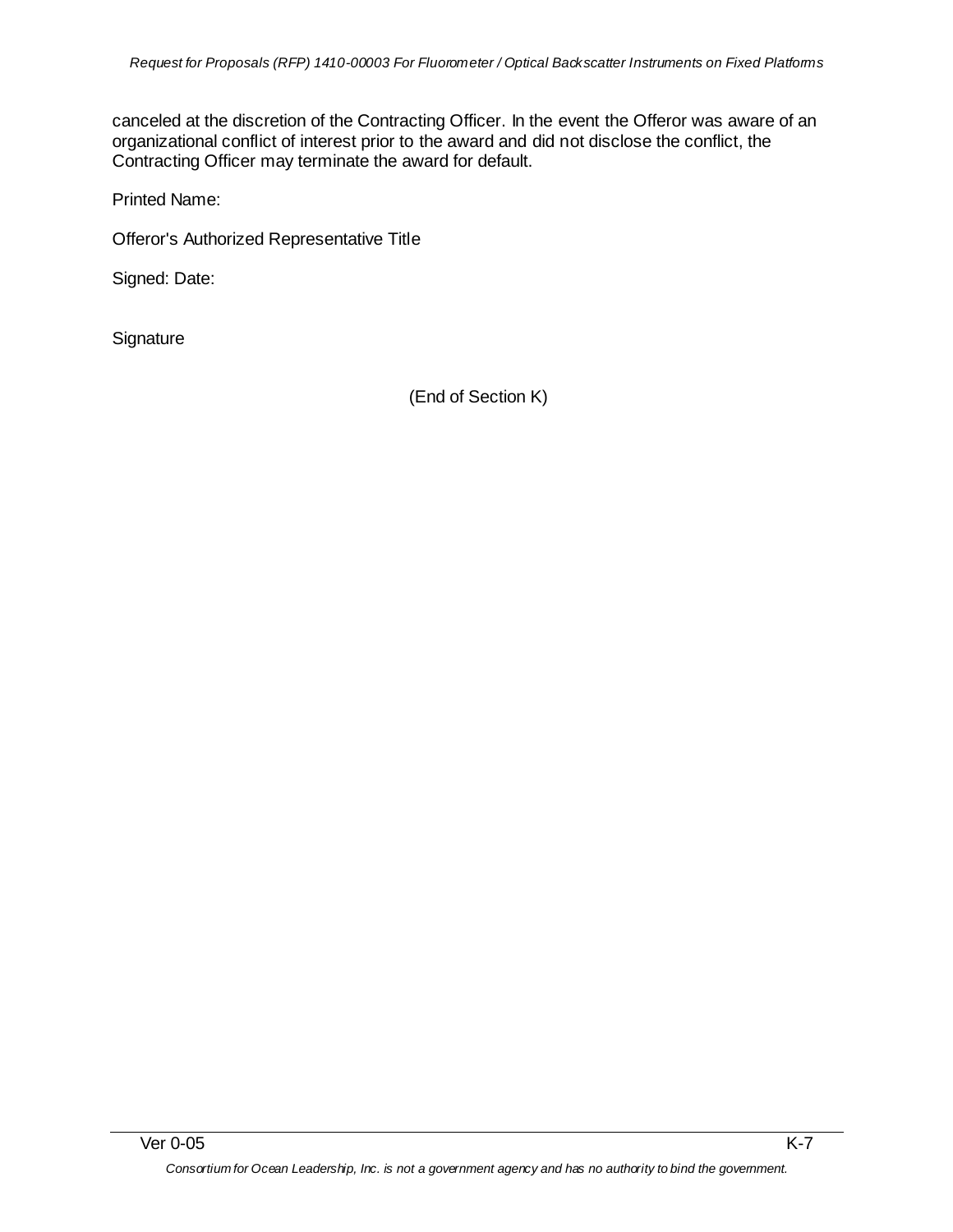# **Section L. Instructions for Proposal**

## **L.1. General Instructions**

- a. Ocean Leadership is not obligated to make an award or reimburse any of the cost incurred by the Offerors in the preparation and submission of proposals in response to this RFP.
- b. **Offerors should examine the entire solicitation. Failure to do so shall be at Offeror's own risk**. Proposals shall be submitted per instructions as detailed in this section.
- c. Offerors must ensure that proposals are complete and that all required information, especially all entries in tables, are provided in the proposal. Failure to do so may result in the proposal being determined to be non-compliant and excluded from further evaluation in the competitive review process. If an Offeror has any questions about the information required, then the Offeror should use the Questions and Answers process described in Section A.3 to ensure that all required information will be provided in the proposal.
- d. Offerors are strongly encouraged, but not required, to propose for all instrument series
- e. All communications between Offerors and Ocean Leadership regarding this procurement shall be through the Ocean Leadership's designated Point of Contact (POC):

Jeanine Hubler, Director Contracts and Grants Consortium for Ocean Leadership, Inc. 1201 New York Ave, NW, Suite 400 Washington, DC 20005 email: rfp1410-00003@oceanleadership.org

This solicitation does not commit Ocean Leadership to pay any cost incurred in the preparation or submission of the Offeror's proposal or in making necessary studies or designs for the preparation thereof. Neither this solicitation nor the submission of any proposal creates any Contract or obligation on the part of Ocean Leadership. Patentable ideas, trade secrets, privileged or confidential commercial or financial information, disclosure of which may harm the Offeror, should be included in proposals only when such information is necessary to convey an understanding of the proposed project. Such information must be clearly marked in the proposal and be appropriately labeled with a legend such as, "The following is (proprietary or confidential) information that (name of proposing organization) requests not be released to persons outside Ocean Leadership or NSF, except for purposes of review and evaluation."

# **L.2. Type of Contract**

As noted in Sections A and B.2, Ocean Leadership may award a single IQC Firm Fixed Price (FFP) Contract for all instrument series or multiple contracts for groupings of instrument series.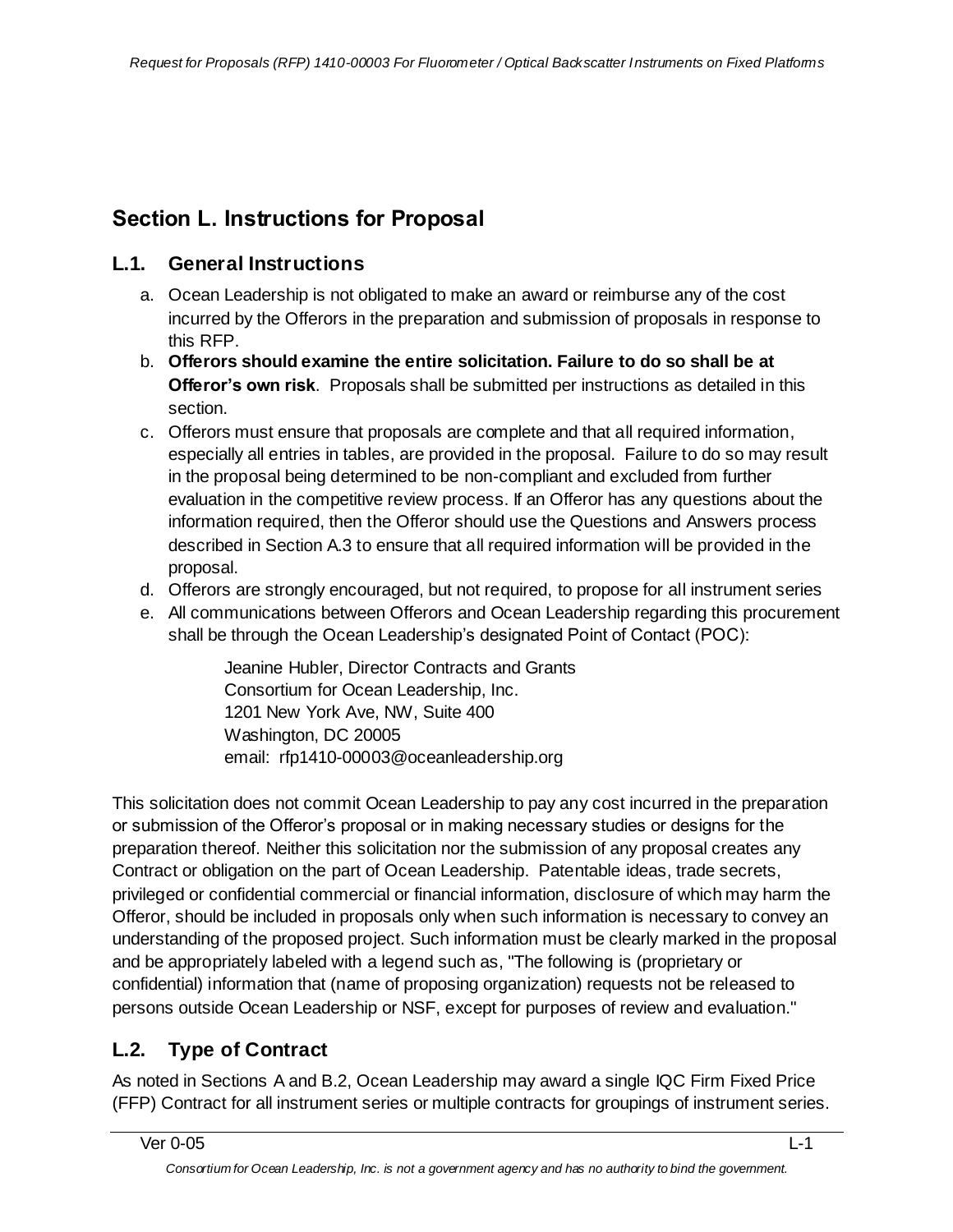# **L.3. Owner Furnished Property (OFP)**

Not applicable.

## **L.4. Proposal Submission Requirements**

The Offeror shall prepare its proposal as set forth in the following paragraphs.

## **L.4.1 General Proposal Organization**

To be considered compliant and eligible for award, the proposal shall, at a minimum, include the information identified in these Instructions and comply with the cited page limitations for the proposal. The following instructions are provided to assist the Offerors in understanding the information needed to submit a clear and concise proposal and allow OL to make an objective selection of the Contractor for this proposed procurement. Non-conformance with the specified organization, content, and page limitations may result in the rejection of the proposal as noncompliant. Page limitations shall be treated as maximums. If exceeded, the excess pages will not be read or considered in the evaluation of the proposal. Contractor format exhibits, such as maintenance procedures and independent test results, requested in this RFP do not have page limitations nor do they have to be reformatted for the Offeror's proposal. Unless noted, Contractor format exhibits are only requested in electronic format.

Offerors' proposals for Fluorometer / Optical Backscatter instruments shall contain the following four volumes:

- Volume 1 Technical <20 Page limit maximum >
- Volume 2 Past Performance < 6 Page limit maximum >
- Volume 3 Management <10 Page limit maximum >
- Volume 4 Cost/Price No restriction

In the event the Offeror's Proposals are considered to be inadequate or non-responsive, Ocean Leadership reserves the right to ask for further information or not to award this Contract.

## **L.4.2 General Proposal Instructions**

- a. Proposal Questions: As stated in Section A.3 of this solicitation.
- b. Proposal Due Date: As stated in Section A.4 of this solicitation.
- c. Proposal copies:

Offerors shall **email** the following items with the phrase "Fluorometer / Optical Backscatter Instruments RFP" in the subject line of the email.

- $\bullet$ One **signed** .pdf of a cover letter to the proposal
- Each volume plus **signed** certifications in one .pdf document
- Each volume in separate MS Office 2003 files
- All applicable attachments (Offeror's choice of format), and a separate file listing the name of each attachment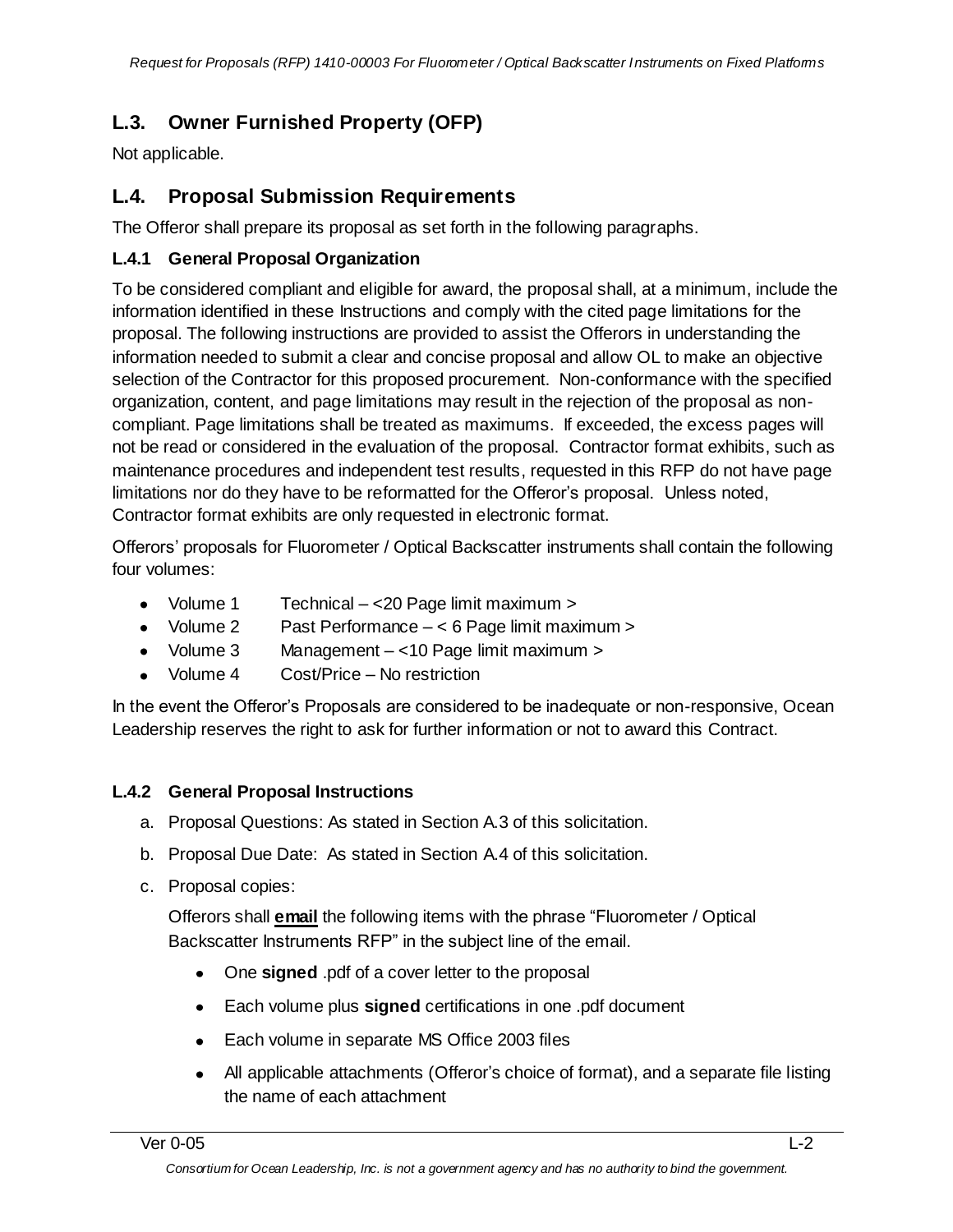Offerors shall **mail** the following items with the phrase "Fluorometer / Optical Backscatter Instruments RFP" in the subject line of the mail.

- One **signed** original of each proposal volume
- Two hard copies of each proposal volume
- Two electronic copies (on CD) of each proposal volume

If there are any discrepancies between the proposal volume hard copies and electronic copies, the signed original hardcopy will govern. See Section A.4 for mailing addresses and instructions. Cost or pricing data shall NOT be included outside of the Cost Volume. Proposal text shall be printed on 8-1/2"  $\times$  11" paper with 1" margins on all sides with a 12 pitch font. Pages shall be spiral bound, or hole-punched and inserted in ring binders.

- d. Cover pages on each proposal shall clearly identify the volume. Proposal cover pages, table-of-contents, fold-outs such as design drawings, circuit diagrams, and flow-process charts, resumes, labor category descriptions, and acronym list are excluded from the proposal page count limits stated in Section L.4.1. Company marketing materials and profiles are neither needed nor will be evaluated.
- e. Section K may be submitted as part of the proposal or as a separate PDF or image file.

## **L.4.3 Offeror Points of Contact**

The Offeror shall indicate its responsible/authorized point-of-contact (POC) at the beginning of each proposal volume. This person shall be able to hold discussions and negotiations with Ocean Leadership and shall have full authority to bind the Offeror to a contract. Required POC information includes: first name, last name, title, e-mail address, phone number, Fax number, and level of authority.

## **L.5. Proposal Revisions**

In the event, after its initial submittal and following any negotiations between the Procuring Organization and the Offeror, the Offeror makes any revisions to the proposal, these changes shall be accomplished by replacement pages. Changes from the original page shall be indicated on the outside margin by vertical lines adjacent to the change. The Offeror shall include the date of the amendment on the lower right corner of the changed pages.

## **L.6. Requirements for Fluorometer / Optical Backscatter Instrument Proposals**

The Offeror shall submit a proposal in accordance with the following instructions.

## **L.6.1 Non-Cost/Price Proposal Content**

## *L.6.1.1 General*

The Offeror's non-cost/price proposal volumes (Technical, Past Performance, and Management) shall clearly state and reflect how the Offeror proposes to comply with the performance and requirements identified in the specifications, Attachments J-1 and J-2, and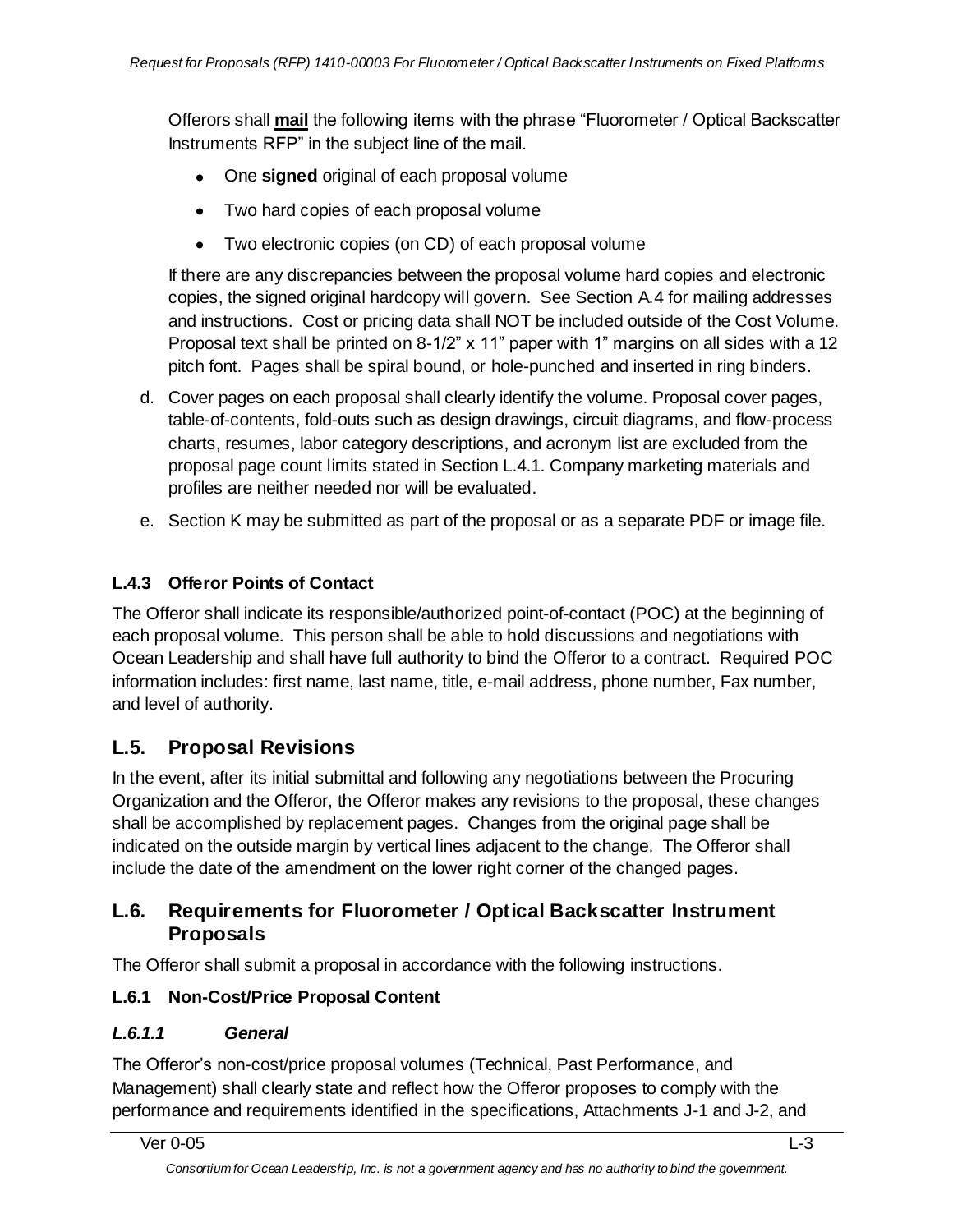Section C, the Statement of Work. The proposal volumes, including any supporting documentation, should be clear, concise, and focused on responding to the requirements.

None of the non-cost proposal volumes shall include or identify any part of the proposed cost/price information. However, they shall contain resource information as called for by the instructions set forth in this RFP. The overall level of effort and support proposed must be consistent with the stated Contract solution in the proposal. The proposal must fully document and substantiate a cross mapping of the cost approach as it relates to the non-cost/price volumes.

Offerors are advised that the Procuring Organization will evaluate proposals in accordance with the evaluation criteria set forth in Section M of this solicitation.

## *L.6.1.2 Volume I for Fluorometer / Optical Backscatter Instruments – Technical*

In this volume, the Offeror shall include technical discussion in sufficient detail to allow assessment of its ability to accomplish the solicitation requirements, including the baseline and proposed options if any.

The Offeror's proposal will be used to assess the Offeror's understanding of instruments to be supplied, as well as the technical approach and methodology for accomplishing performance requirements from the Specification(s) and tasks to meet the requirements of the SOW. The Offeror shall provide specific information to substantiate and support evaluation for each of the Technical Subfactors in Section M of this solicitation.

## L.6.1.2.1 Technical Specifications

Fill out Tables L-1 and L-2 with specifications of **your** proposed Fluorometer / Optical Backscatter instruments and include them in the Technical Volume of your proposal. Tables L-1 and L-2 MUST be completed and submitted with your proposal in order for your proposal to be considered for evaluation. Should the Offeror have additional models that result in potential cost savings and/or improved performance, per Section B.4, then additional sets of L-1 and L-2 tables may be submitted. The following paragraphs provide detailed instructions for filling out the tables. (Microsoft Word versions of Tables L-1 and L-2 may be found in Attachment J-6.)

Make a copy of Table L-1, *Fluorometer / Optical Backscatter Instrument Compliance Matrix With Instrument Specifications in Attachment J-2* and a copy of Table L-2, *Fluorometer / Optical Backscatter) Instrument Compliance Matrix With Common Specifications in Attachment J-1*, and include them in the Technical Volume of your proposal. Minor format changes to the tables (e.g., change row heights or column widths, convert to landscape page layout) are acceptable as long as the structure of the tables is retained.

**Spec I.D.** (column 1) of Tables L-1 and L-2 refers to the specification identifiers in the Instrument Specifications (Attachment J-2) or Common Specifications (Attachment J-1) documents. Refer to these specifications in filling out the tables for full descriptions of the items listed in the **Parameter** columns as well as their threshold and objective values.Fluorometer / Optical Backscatter instrument series A to E are defined on page 8 of Attachment J-2. Fill in the **Parameter Value by Instrument Series** columns with the parameters of your proposed instrument. Please use the units specified in the **Units** column. Cite specific references in the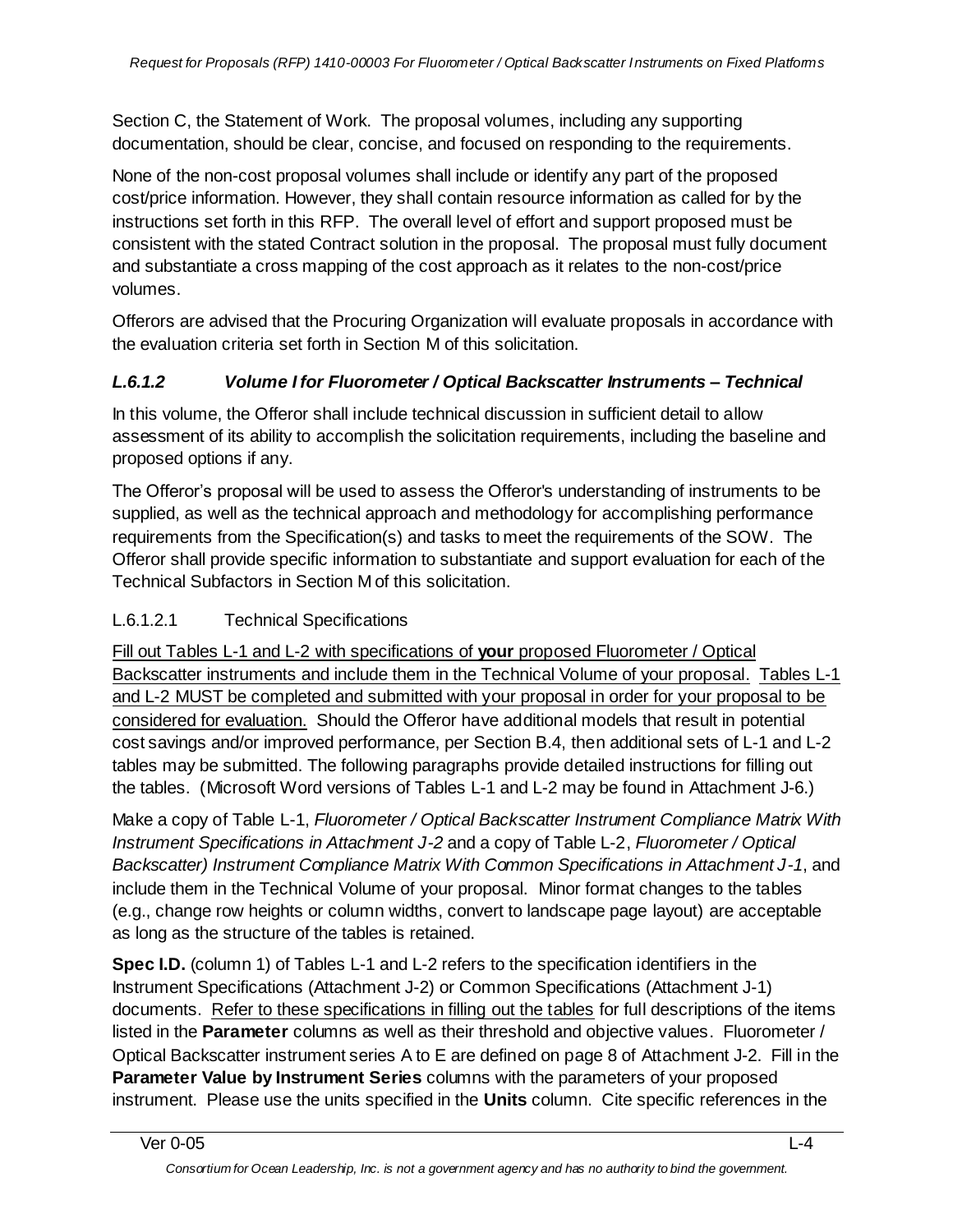**Substantiation** column that substantiate the value listed. No substantiation is needed where N/A is shown. The same reference may be cited for multiple parameters. Examples of cited references may include:

- Independent research papers
- Independent test results
- Testing by the Offeror
- Engineering analysis by the Offeror  $\bullet$

If no references are available, the Offeror may provide a statement or description in the proposal (e.g., "The communications board in the instrument supports RS-232 interfaces.") Explain any instances in which the values entered are not compliant with the specifications in Attachments J-1 and J-2.

Where possible, please include a copy of each cited reference as an electronic attachment to your proposal. (These attachments do not count against the proposal page limit.) Where doing so presents copyright issues, it is appropriate to provide a publicly available location (document reference, Internet URL, etc.) where the cited reference may be found.

### *Table L-1 Fluorometer / Optical Backscatter Instrument Compliance Matrix With Instrument Specifications in Attachment J-2*

(See Attachment J-6 for a Microsoft Word version of Table L-1)

### *Table L-2 Fluorometer / Optical Backscatter Instrument Compliance Matrix With Common Specifications in Attachment J-1*

(See Attachment J-6 for a Microsoft Word version of Table L-2)

Fill out Table L-3 with the models of **your** proposed Fluorometer / Optical Backscatter instruments and include the table in the Technical Volume of your proposal. The following paragraph provides detailed instructions for filling out this table. (A Microsoft Word version of Table L-3 may be found in Attachment J-6.)

Make a copy of Table L-3, *Proposed Models for Fluorometer / Optical Backscatter Instruments*  and include it in the Technical Volume of your proposal for Fluorometer / Optical Backscatter instruments. Fill in the **Contractor Instrument Model(s) or Designation(s)** column with model number or other designator of the instrument proposed for the corresponding instrument series. Ensure that the model numbers in this table are the same as those provided in the tables in Section B.

For each instrument series, identify all proposed instrument models.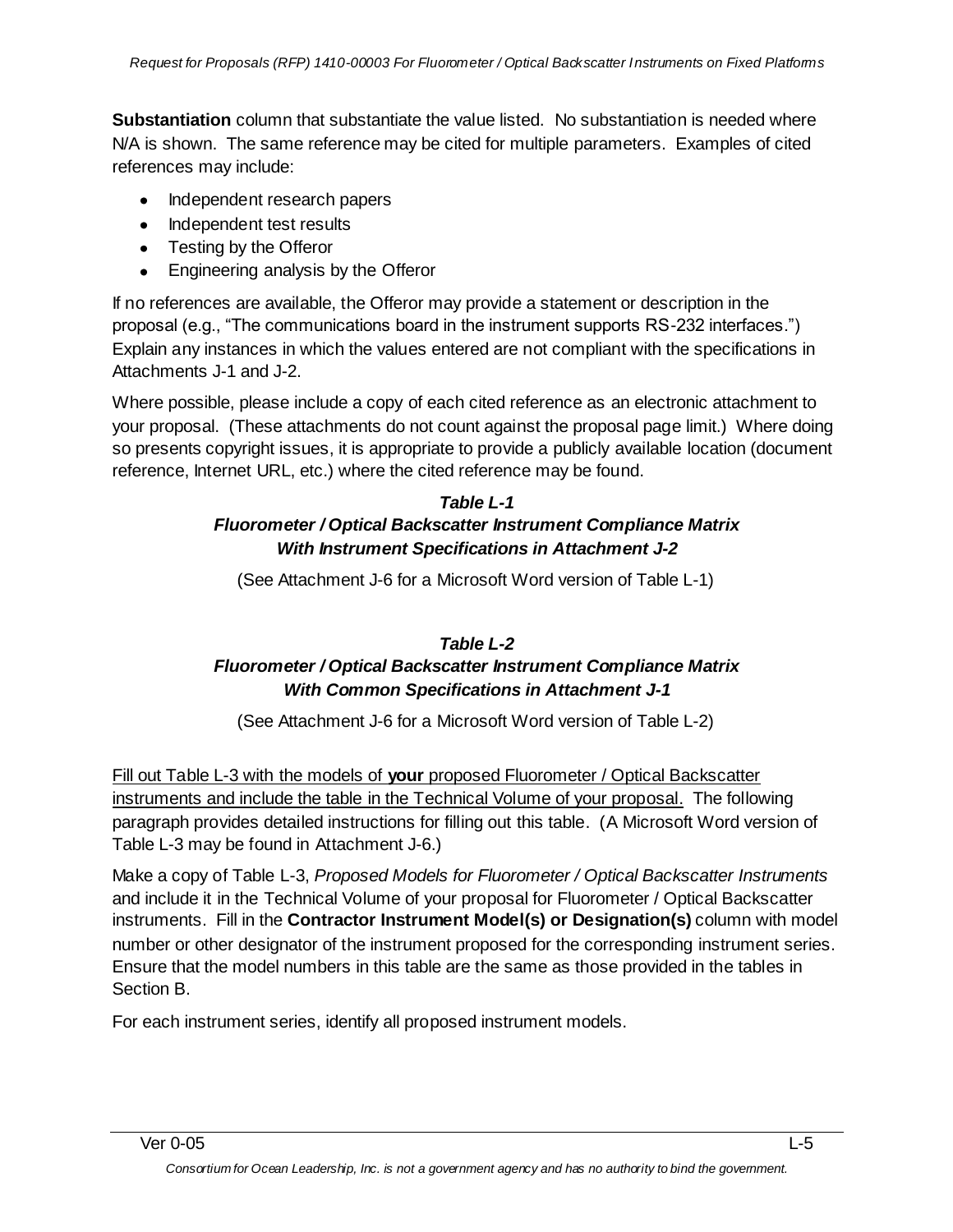| <b>Instrument</b><br><b>Series</b> | <b>Contractor Instrument Model(s) or Designation(s)</b> |
|------------------------------------|---------------------------------------------------------|
|                                    |                                                         |
| в                                  |                                                         |
| C.                                 |                                                         |
|                                    |                                                         |
|                                    |                                                         |

*Table L-3 Proposed Models for Fluorometer / Optical Backscatter Instruments*

Tables L-1, L-2, and L-3 are not included in the proposal page count limit.

In addition to completing the tables for the Technical Volume, the Offeror shall describe biofouling mitigation design features employed, including consumables and rate of consumption and/or replenishment cycle necessary to meet the specifications.

The Offeror shall describe the options for wavelength band(s) that are used for the Optical Backscatter measurement. The Offeror shall indicate the choices for backscatter band(s), the selection method for the band(s), and if multiple bands are possible with their proposed instruments. (Possible selection options may include, but are not limited to the following: a single chosen band is factory-installed at time of manufacture; the user selects a band at time of deployment, the band is dynamically user-selectable during a deployment.)

The Offeror shall describe the quinine sulfate standard used for CDOM measurements. For example, is quinine sulfate dihydrate used? Provide information on which solvent (e.g., sulfuric acid) is used and its concentration. The excitation and measurement wavelengths of the proposed instrument shall be listed in Table L-1 of the proposal. Provide the reference molar extinction coefficient used for these wavelengths. Provide additional relevant information about the standard as appropriate.

The Offeror shall describe time stamping and time synchronization capabilities provided by the instrument.

# L.6.1.2.2 Other Technical Characteristics/Properties

The Offeror shall provide a thorough description of the performance of the proposed instruments in terms of accuracy, precision, and drift for each of the three required measurements (i.e., Optical Backscatter, Chlorophyll-a-Fluorescence, and CDOM Fluorescence.) The Offeror shall provide values for these parameters and describe the pre- and post-deployment methods used to obtain them. The Offeror shall also describe the performance in light of the detection limits (i.e., minimum value of specified range) specified in the instrument specifications in Attachment J-2. The Offer shall describe how these parameters can be determined by users during operations.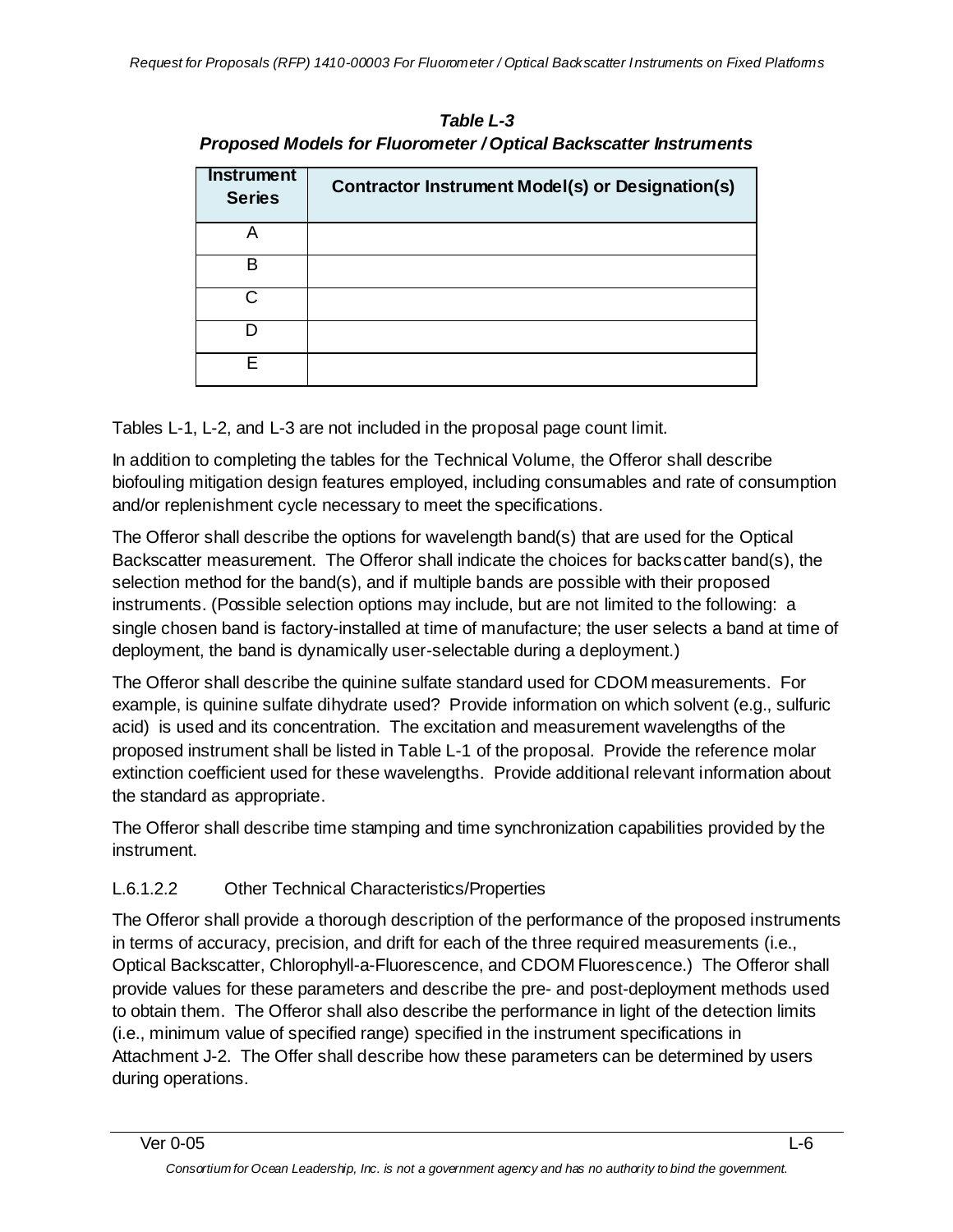Describe how signal degradation is monitored over a long deployment interval. Describe how the amount of drift is established as part of calibration procedures, such as making measurements against a known standard.

The Offeror shall provide information, including documented field performance, of the stability of the excitation source in their proposed instruments and information on how the degradation of the excitation source can be tracked over time during a deployment.

The Offeror shall provide information on the response times of their instruments, including the upper range (fastest response and sampling times). The Offeror shall describe how the sampling volume is refreshed and how long it takes to do so. Discuss whether the proposed instruments can exceed the sampling frequency requirement, and if so, the techniques employed to accomplish this.

The Offeror shall provide and substantiate information on the reliability of the proposed instruments in terms of mean time between failures (MTBF).

For each of the proposed Fluorometer / Optical Backscatter models, the Offeror shall provide the recommended maintenance and calibration procedures as well as the Offerorrecommended schedules and intervals as attachments to the Technical Volume. The Offeror shall highlight any unique test or production equipment needed for maintenance or calibration. The maintenance and calibration procedures and schedules shall be in the Offeror's format (no page limits) and provided only as electronic copies.

Per Section C.2, all proposed instruments (i.e., all instrument models) must use the same wavelength for excitation and the same wavelength for measurement of Chlorophyll –a. Per Section C.2, all proposed instruments (i.e., all instrument models) must use the same wavelength for excitation and the same wavelength for measurement of CDOM

The Offeror's recommended calibration procedures should include the following:

- Certificate of calibration for each instrument purchased including calibration data.
- Calibration reference standards that are traceable to NIST, or other recognized standards organization.
- Accuracy tolerance of the measurement standards used to calibrate the instruments and certification that the instrument is within its specified accuracy tolerance over its entire operating range
- Periodic recertification of calibration standards and policy if standard has gone out of certification
- Lead-time for calibration services
- Recommended calibration intervals for the instruments
- Calibration procedures the Offeror performs prior to instrument deliveries (new instruments or otherwise)
- Calibration procedures to be carried out by the Procuring Organization

The Offeror shall describe the mechanical/physical characteristics of their proposed instruments, including the following information:

- Size, shape, and weight of the instruments
- Integrity of the pressure case
- Batteries, consumables, and other items necessary for refurbishment and calibration of the instruments.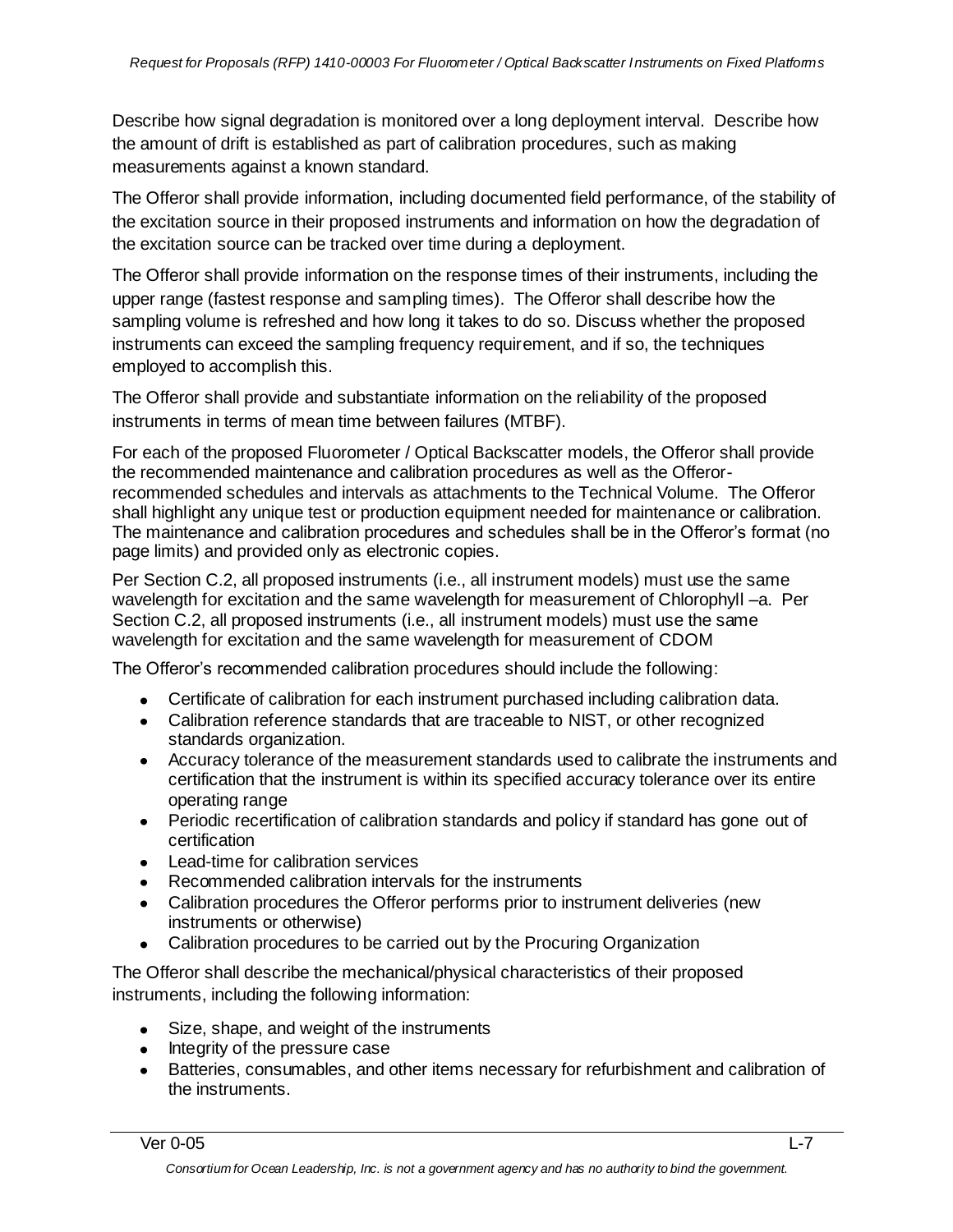The Offeror shall provide a description of data extraction and data formatting methods. Identify any data interface specifications and standard access protocols that are supported.

The Offeror shall list in the proposal which of the following software items are provided with the purchase of Fluorometer / Optical Backscatter instruments. Do NOT include copies of these items with the proposal.

- Firmware within the instrument needed for the instrument to function
- Input/Output drivers to operate the instrument, and retrieve data from it
- Additional software:

Software to operate the instrument (running on the Input/Output drivers), data format conversion software, analysis software to collect data and display results, software to download embedded metadata, utility software for testing and calibrating the Fluorometer / Optical Backscatter instrument, scripts for installing any of the above software items

- Note which of the above, if any, are available with source code.
- Example source code, if any, that shows how to interface with the proposed instruments.

The Offeror shall list in the proposal any additional software licenses needed for commercial products that the software requires.

### L.6.1.2.3 Technical Risk

The Offeror shall describe any specific steps it provides that reduce risks associated with Cost, Schedule, and Performance. Specific steps could include offering improved warranties, accelerated delivery schedule, or features unique to the instruments offered.

### *L.6.1.3 Volume II for Fluorometer / Optical Backscatter Instruments – Past Performance*

The Offeror shall provide information on past performance of the proposed instrument in a field environment. This information may cite:

- Independent research papers
- Independent test results
- Offeror's testing results of its proposed instrument
- Results of previous deployments

Outside of the proposal, the Offeror shall attach documents for these citations. These documents shall be provided in electronic copy only, shall be in an English legible format, and are not subject to page limit. Where doing so presents copyright issues, it is appropriate to provide a publicly available location (document reference, Internet URL, etc.) where the cited reference can be found.

The Offeror shall provide information on production capacity available for delivering the anticipated volumes of instruments to be procured in delivery orders in accordance with the project schedule.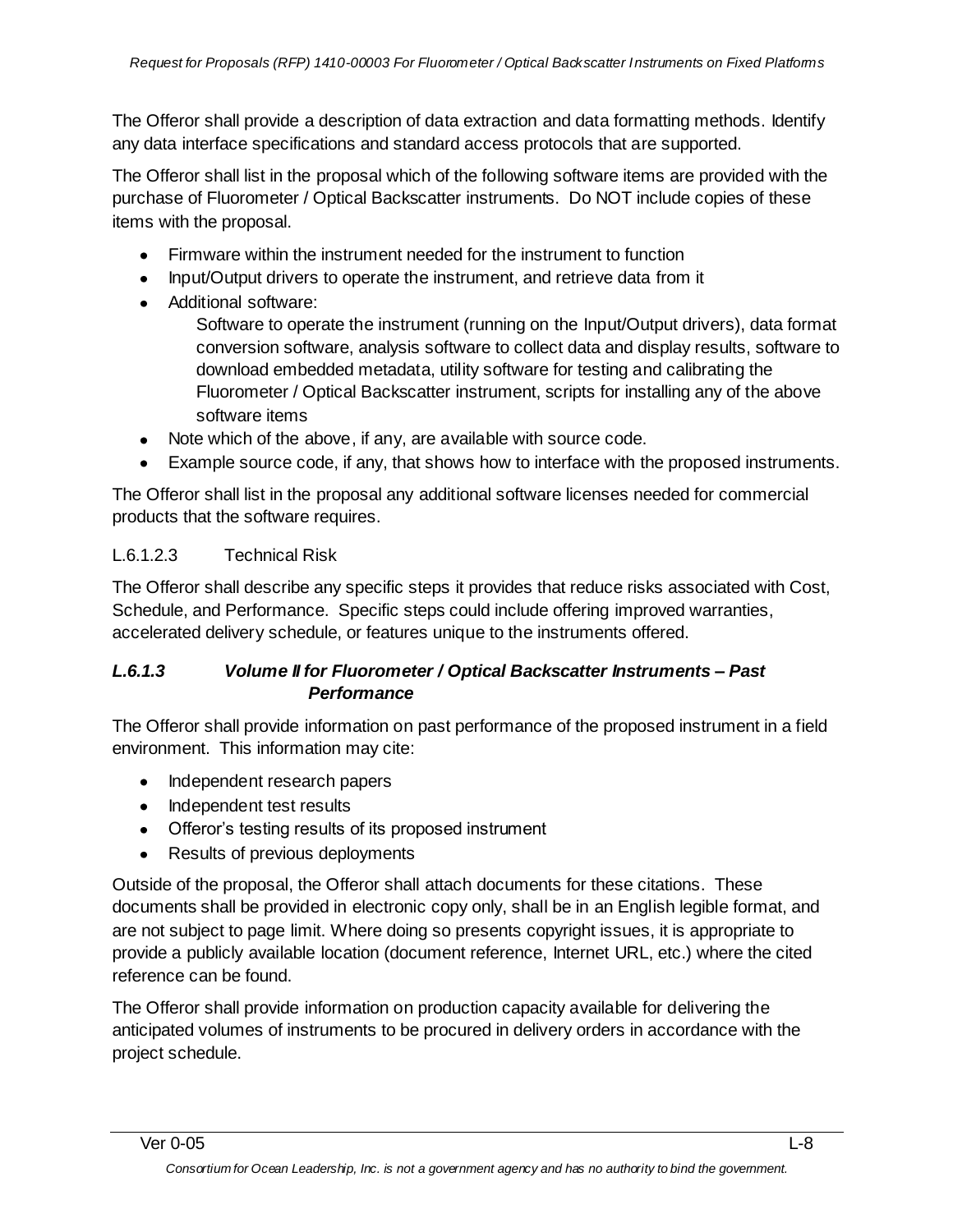The Offeror shall describe past performance experience with previous Contracts in accordance with the requirements below. If the Offeror has no past performance experience that satisfies the requirements below, the Offeror shall include a statement to this effect.

Fill out Table L-4 and include it in the Past Performance Volume of your proposal. The following paragraph provides detailed instructions for filling out this table. (A Microsoft Word version of Table L-4 may be found in Attachment J-6.)

The Offeror shall submit Past Performance information on Contracts that the Offeror considers most relevant to demonstrate the ability to perform the proposed effort. The Offeror shall identify three Contracts under which it has delivered similar instruments within the past three years, or is presently delivering, and which Contracts are similar to this solicitation. The Offeror shall provide a brief description of each Contract and its dollar value. The Offeror shall provide the names and telephone numbers of the customer's technical and contractual points-of-contact for each Contract. If the Offeror does not have three such Contracts, it shall provide the above information for as many Contracts as it does have. Use Table L-4 for providing this information, one copy per Contract.

| <b>Effort name</b>                                                                 |                               |
|------------------------------------------------------------------------------------|-------------------------------|
| <b>Company Performing the</b><br><b>Effort</b>                                     |                               |
| <b>Contract name</b>                                                               |                               |
| <b>Period of performance</b>                                                       | From DD/MM/YYYY to DD/MM/YYYY |
| Contract value in \$                                                               |                               |
| <b>Customer name and address</b>                                                   |                               |
| <b>Technical Point of contact</b><br>information<br>(name, phone number, e-mail)   |                               |
| <b>Contractual Point of contact</b><br>information<br>(name, phone number, e-mail) |                               |
| (extend as necessary)                                                              |                               |

| Table L-4.                         |
|------------------------------------|
| Past Performance for Each Contract |

The Offeror is advised to verify all contact information for all respondents and is advised to verify for each their willingness and ability to respond to inquiries by Ocean Leadership regarding the Contract and the Offeror/Team-member's performance on the Contract.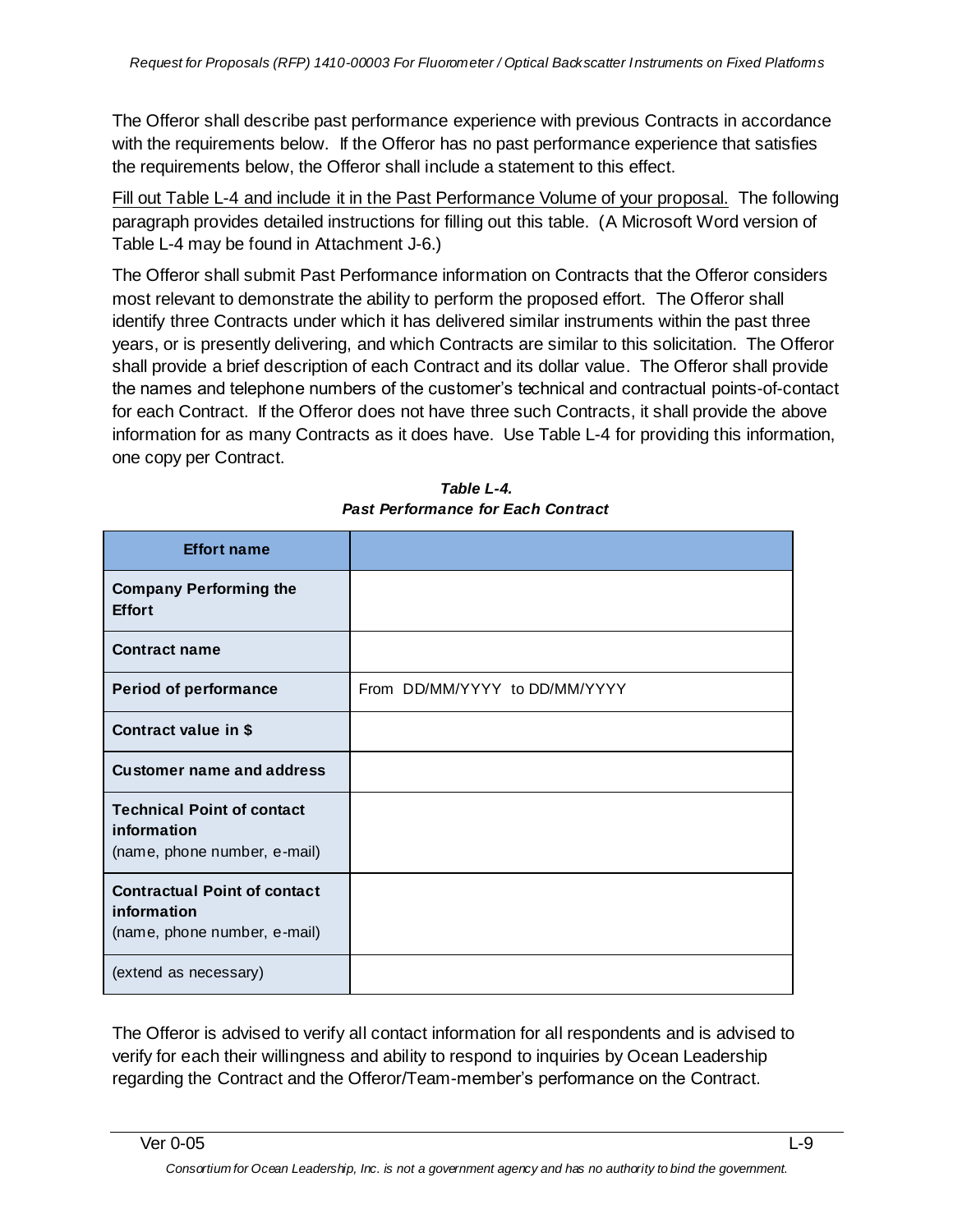In addition to including copies of Table L-4 in the Past Performance Volume of your proposal, the Offeror shall provide descriptive text that highlights the relevance of past efforts to the current acquisition as well as any problems encountered during these efforts and their resolution. The description of each project is limited to two pages. At least one project should be submitted that demonstrates the Offeror's ability to meet aggressive production schedule.

## *L.6.1.4 Volume III for Fluorometer / Optical Backscatter Instruments – Management*

The Offeror's discussion in this section shall include sufficient detail to allow assessment of its ability to accomplish the Contract performance including the baseline and options. The Offeror shall provide a Project Management and Communications Document as part of the Management Volume. This document shall be no more than five pages in length and shall cover the roles and responsibilities of the points of contact with whom OL and the Procuring Organization will need to work, as well as the specific reports and other communications to be provided. List and explain any ordering procedures that OL and the Procuring Organizations need to follow to facilitate efficient order fulfillment. The Offeror shall provide scheduling information and ordering procedures showing the following:

- 1. Contractor Points of Contact (POC), including the Contractor's POC who will manage the Contract
- 2. Lead time to execute Delivery Orders (ordering and testing)
- 3. Procedures for accepting Delivery Orders
- 4. Production capacity
- 5. Process for reporting and tracking
- 6. Lead time to perform maintenance actions, including the repair, refurbishment, and calibration of instruments
- 7. Capacity and capability to perform the repair, refurbishment, and calibration of instruments
- 8. Lead time and details of notice provided to OL for any change in the Configuration of any of the Fluorometer / Optical Backscatter Instruments covered under this solicitation.

Note: Procedures for accepting delivery orders will be finalized at the Kickoff Meeting described in Section C.

The Offeror should discuss its ability to meet the delivery schedule, the management techniques it will employ to meet the milestones in Section C, and its ability and commitment to maintain the total purchase of Fluorometer / Optical Backscatter instruments planned for this procurement. The confidence in its ability to meet the delivery schedule can be demonstrated providing delivery guarantees, simplified ordering requirements, and short lead times for the placing of orders under this Contract.

The Offeror shall attach as exhibits its existing Quality Management Plan (or explicitly state that there is no existing plan), schedule for conducting testing on the production Fluorometer / Optical Backscatter instruments, and existing internal test procedures for Fluorometer / Optical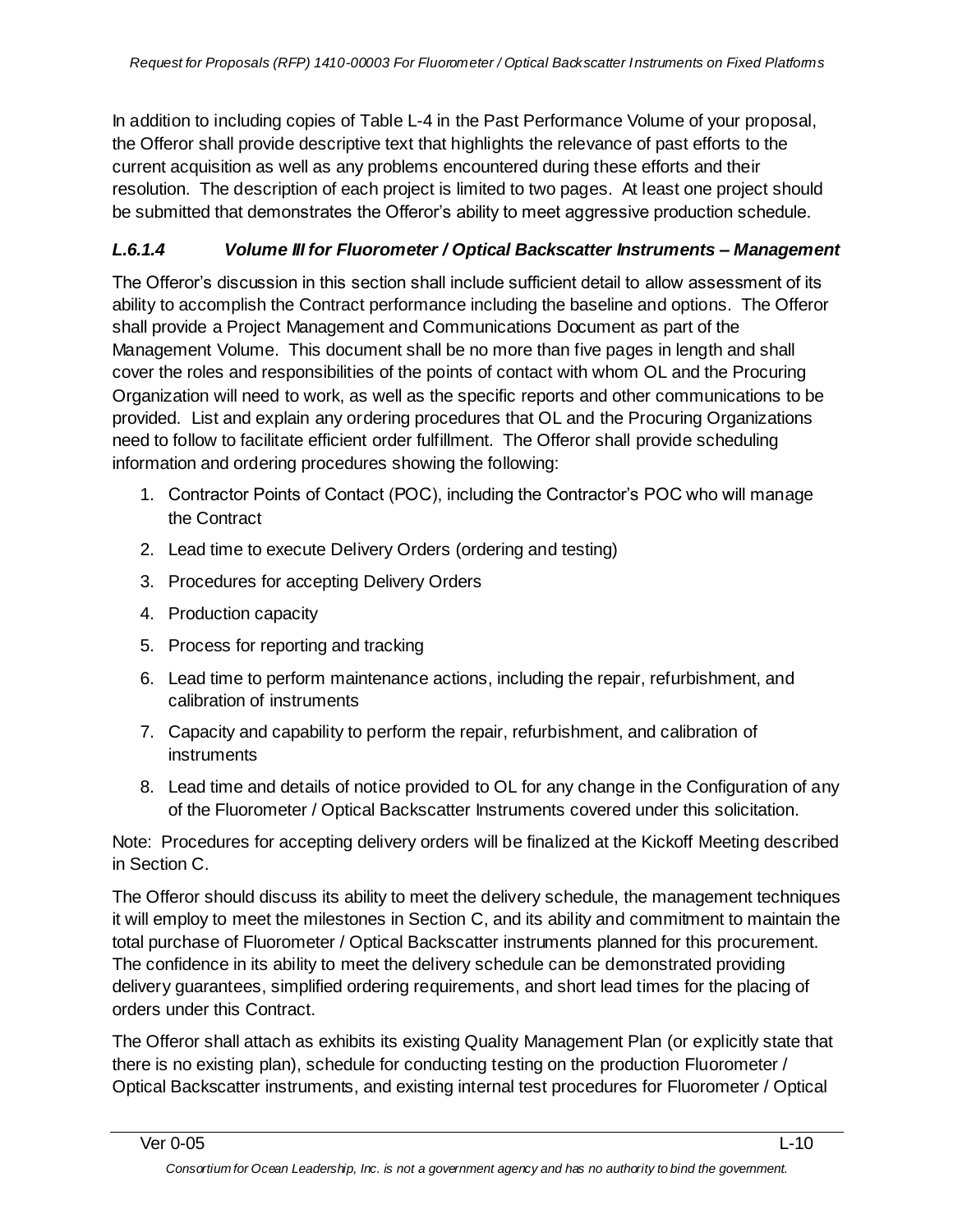Backscatter instruments (or explicitly state that there are no existing procedures). Provide only electronic copies of these items, Offeror format, no page limit.

### **L.6.2 Volume IV for Fluorometer / Optical Backscatter Instruments – Cost/Price Proposal Content**

The Offeror's Cost/Price Proposal shall include the information required by this section and the information required by Section B of this solicitation.

These instructions are provided to assist the Offeror in submitting the information that is required to evaluate the reasonableness and realism of the proposed cost/price.

## *L.6.2.1 Cost/Price Overview*

## L.6.2.1.1 Overview/estimating Methodology and System

The overview shall provide narrative support for the Cost/Price Volume. Contractor format descriptions of each instrument, instrument option, and bundled fixed price service (e.g., special test equipment required to perform user maintenance, factory repairs, recalibration, or refurbishment) shall be provided as an electronic exhibit (no hard copies required).

### L.6.2.1.2 Cost Assumptions

The Offeror shall provide all relevant cost assumptions and information, which form the basis of its proposal. Cost assumptions and information include, but are not limited to, order size, order frequency, advanced procurement costs, and long lead costs. If the Offeror takes exception to any ground rules or assumptions stated in the solicitation, describe each exception or qualification and provide complete rationale. The Offeror shall list any contingent discounts based on the quantities and/or number of series awarded. The Offeror shall also provide any proposed discounts off the list price for any future models.

## L.6.2.1.3 Firm Fixed Price

Prices shall be organized per the CLIN structure in Section B and the prices may vary over time. Specific price for each option period shall also be provided. All prices shall include shipping to any destination in the lower 48 States. The estimate of maintenance costs will be based on the list of maintenance procedures listed by the Offeror in Section B.

## L.6.2.1.4 Certificate of Current Cost and Pricing Data

The Offeror shall fill out the form included in this solicitation as Attachment J-4 and include the completed form, "Certificate of Current Cost and Pricing Data," as an attachment to its Cost/Price Volume.

(End of Section L)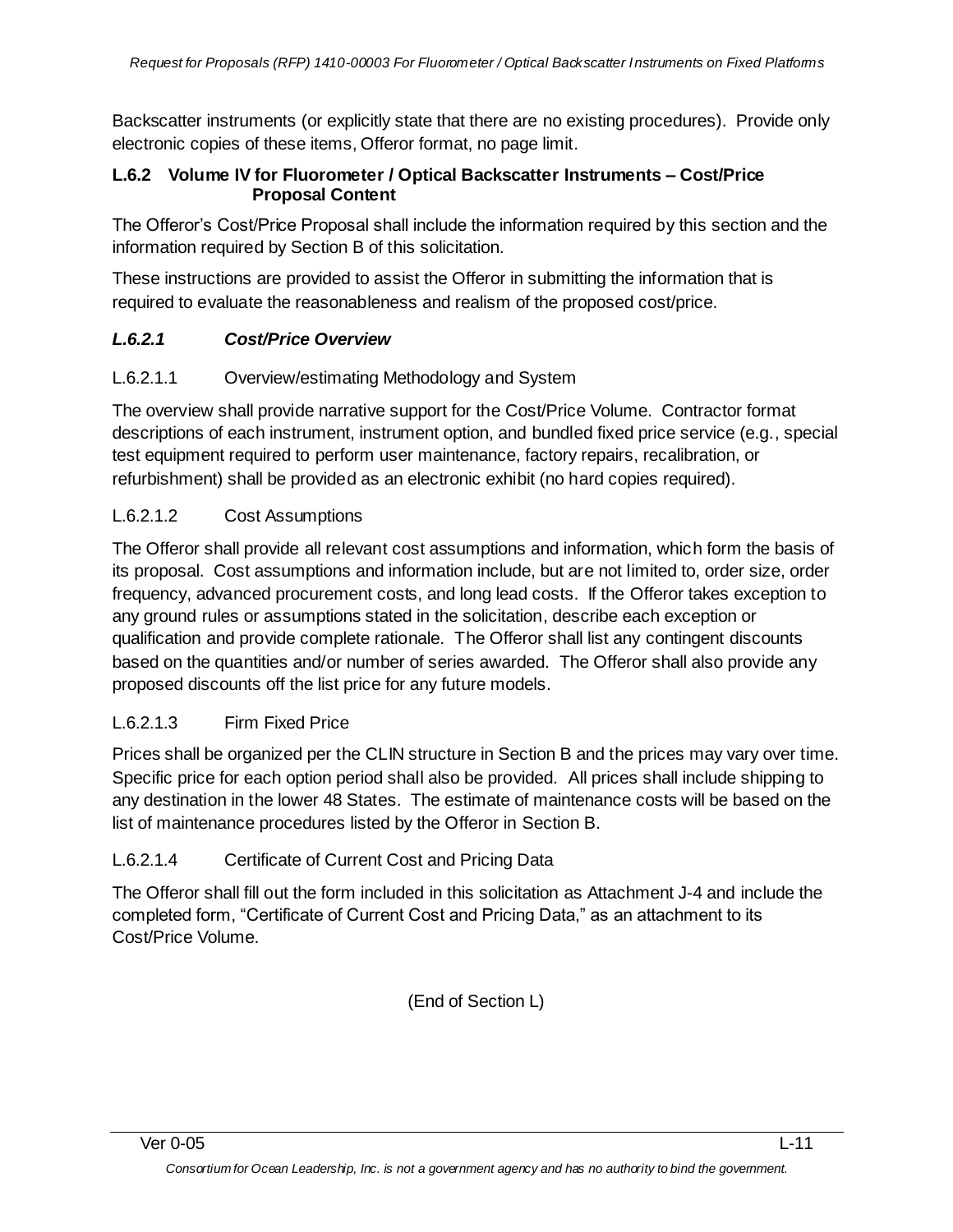# **Section M.Evaluation Factors for Award**

## **M.1. General**

Offerors shall provide their best and complete proposal upon initial submission. The Ocean Leadership Director of Contracts and Grants will make award(s) without discussions but reserves the right to hold discussions if deemed necessary. An Evaluation Panel will evaluate all proposals based on the documentation provided by the Offeror and any additional relevant information available to the evaluators.

**Evaluation and Basis for Award:** An award (or awards) will be made to the responsible Offeror whose proposal represents the best overall value to Ocean Leadership. Ocean Leadership intends to issue a single award. However, Ocean Leadership reserves the right to make separate single awards for each CLIN.

In determining the best overall value, proposals will be assessed against all evaluation factors and subfactors described in Section M of this solicitation. The evaluation factors are as follows and are listed in decreasing order of importance:

- Technical
- Past Performance
- Management
- Cost/Price

Technical and Management factors will be evaluated using the adjectival ratings defined in Table M-1. Past Performance factors will be evaluated using the confidence ratings defined in Table M-2. Cost/price will be evaluated independently from the Non-Cost/Price Factors.

Proposal evaluations will be conducted utilizing the Best Value Tradeoff process. The combined non-cost/price factors are more important than the cost/price factor; however, cost/price is a significant factor. Ocean Leadership may select for award the Offeror whose price is not necessarily the lowest, but whose non-cost/price proposal is more advantageous and warrants the additional cost. Best Value Tradeoff definitions are found in Table M-3.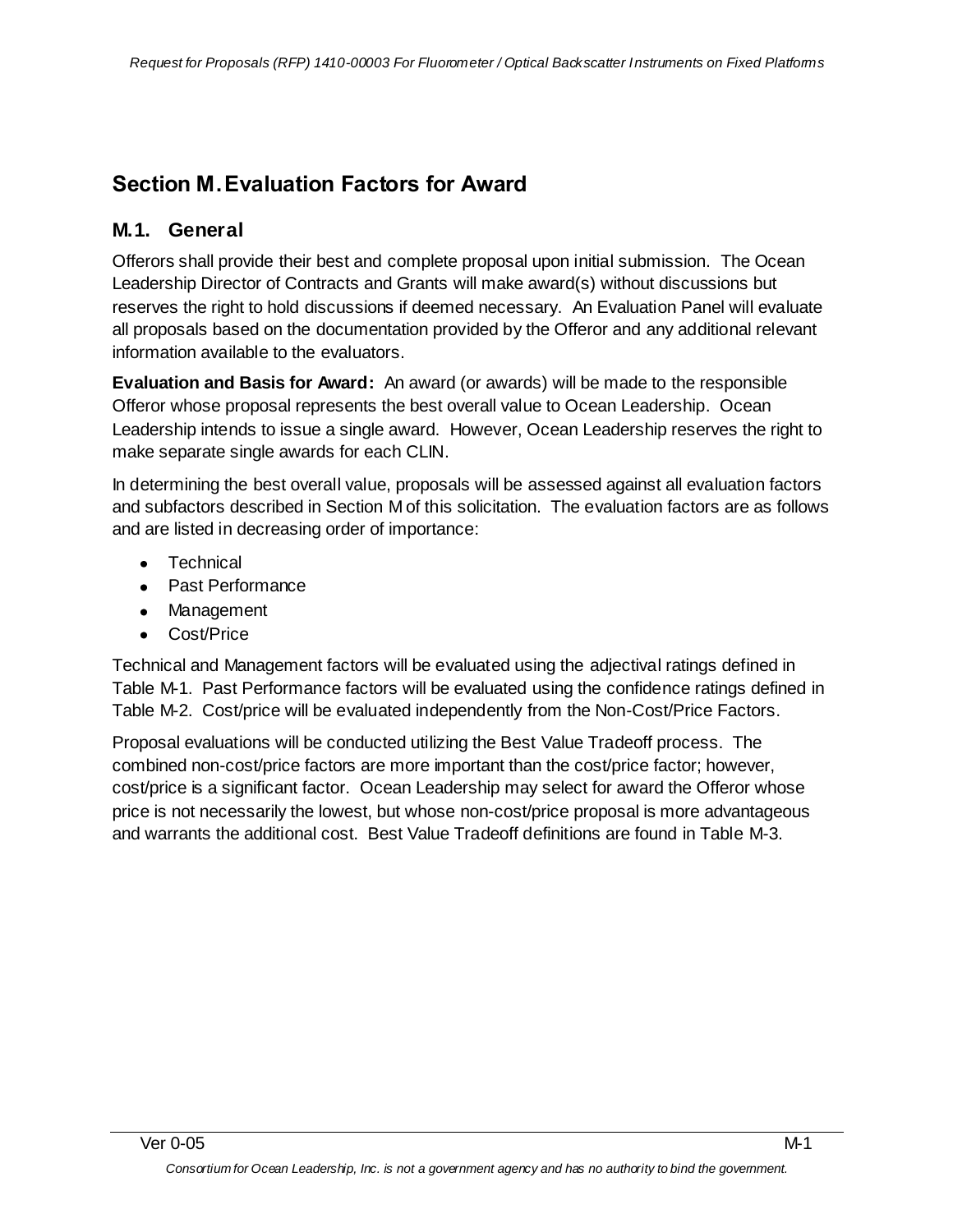## **M.2. Ratings Tables and Definitions**

## *Table M-1. Adjectival Ratings for the Non Cost/Price Proposal Technical and Management Factors and Subfactors*

| <b>Rating</b>                    | <b>Definition</b>                                                                                                                                                                                                                                                                                                                                                                                                                                                                                                                                                                                                                                                                                                                                                 |
|----------------------------------|-------------------------------------------------------------------------------------------------------------------------------------------------------------------------------------------------------------------------------------------------------------------------------------------------------------------------------------------------------------------------------------------------------------------------------------------------------------------------------------------------------------------------------------------------------------------------------------------------------------------------------------------------------------------------------------------------------------------------------------------------------------------|
| <b>Exceptional (E)</b><br>91-100 | The proposal has exceptional merit and reflects an excellent approach which should clearly<br>result in the superior attainment of all requirements and objectives. The proposed approach<br>includes numerous substantial advantages, and essentially no disadvantages, and can be<br>expected to result in outstanding performance. The solutions proposed are considered very low<br>risk in that they are exceptionally clear and precise, fully supported, and demonstrate a complete<br>understanding of the requirements. The impact of the strengths greatly outweighs the impact of<br>any weaknesses. The proposed solution exceeds requirements in a way that adds significant<br>value to the performance of the OOI mission.<br>Risk Level: Very Low |
| Good (G)<br>81-90                | The proposal demonstrates a sound approach which is expected to meet all requirements and<br>objectives. This approach includes substantial advantages, and few relatively minor<br>disadvantages, which collectively can be expected to result in better than satisfactory<br>performance. The solutions proposed are considered to reflect low risk in that they are clear and<br>precise, supported, and demonstrate a clear understanding of the requirements. The impact of<br>the strengths outweighs the impact of the weaknesses. The proposed solution exceeds<br>requirements in a way that adds value to the performance of the OOI mission.<br><b>Risk Level: Low</b>                                                                                 |
| Acceptable (A)<br>71-80          | The proposal demonstrates an approach which is capable of meeting all requirements and<br>objectives. The approach may have both advantages and disadvantages, however any<br>disadvantages do not outweigh the advantages and the approach can be expected to result in<br>satisfactory performance. The solutions proposed are considered to reflect moderate risk in that<br>they are for the most part clear, precise, and supported, and demonstrate a general<br>understanding of all the requirements. The impact of weaknesses is balanced by the impact of<br>strengths.<br>Risk Level: Moderate                                                                                                                                                         |
| <b>Marginal (M)</b><br>61-70     | The proposal does not demonstrate a full understanding of all the requirements and may pose a<br>risk that the Offeror might fail to perform satisfactorily without significant Procuring Organization<br>oversight or participation. Any advantages that may exist in the approach are outweighed by<br>existing disadvantages. The solutions proposed are considered to reflect high risk in that they<br>lack clarity and precision, or are unsupported. The impact of weaknesses outweighs the impact<br>of strengths.<br>Risk Level: High                                                                                                                                                                                                                    |
| Unacceptable<br>(U)<br>$0 - 60$  | The proposal demonstrates an approach which will very likely not be capable of meeting all<br>requirements and objectives. This approach has one or more substantial disadvantages or<br>contains a deficiency. Collectively, the advantages and disadvantages are not likely to result in<br>satisfactory performance. The solutions proposed are considered to reflect very high risk in that<br>they lack any clarity or precision, are unsupported, or indicate a lack of understanding of the<br>requirement. The impact of weaknesses greatly outweighs the impact of any strengths.<br>Risk Level: Very High                                                                                                                                               |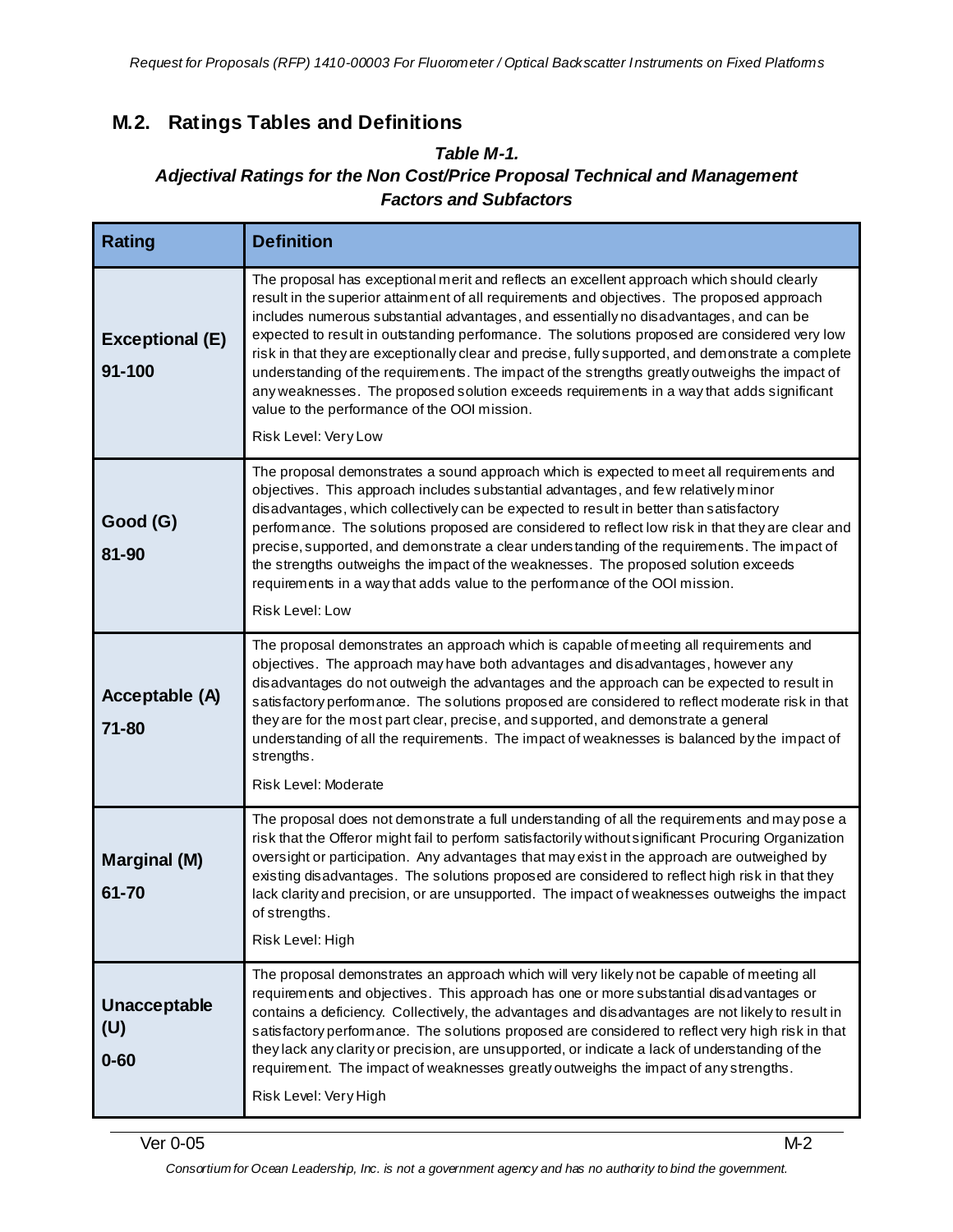#### *Table M-2. Confidence Ratings for the Non Cost/Price Proposal Past Performance Factor and Subfactors*

| Rating                                           | <b>Definition</b>                                                                                                                                                                                      |
|--------------------------------------------------|--------------------------------------------------------------------------------------------------------------------------------------------------------------------------------------------------------|
| <b>High Confidence</b><br>91-100                 | Essentially no doubt exists that the Offeror will successfully perform the required<br>effort.                                                                                                         |
| <b>Significant</b><br><b>Confidence</b><br>81-90 | Little doubt exists that the Offeror will successfully perform the required effort.                                                                                                                    |
| <b>Confidence</b><br>$71 - 80$                   | There may be some doubt due to the Offeror's past performance record, but<br>Confidence exists that the Offeror will successfully perform the required effort.                                         |
| <b>Little Confidence</b><br>61-70                | Substantial doubt exists that the Offeror will successfully perform the required<br>effort. Changes to the Offeror's existing processes may be necessary in order to<br>achieve Contract requirements. |
| <b>No Confidence</b><br>$0 - 60$                 | Extreme doubt exists that the Offeror will successfully perform the required effort.<br>Apply this rating if the Offeror cannot provide any information about its past<br>performance.                 |

## *Table M-3. Best Value Tradeoff Definitions*

| Term                        | <b>Definition</b>                                                                                                                                                                                          |
|-----------------------------|------------------------------------------------------------------------------------------------------------------------------------------------------------------------------------------------------------|
| <b>Evaluation</b>           | The evaluators' conclusions (supported by narrative write-ups) identifying<br>the strengths, weaknesses, and deficiencies applicable to requirements and<br>criteria of an evaluation factor or subfactor. |
| <b>Strength</b>             | Any aspect of a proposal that, when judged against a stated evaluation<br>criterion, enhances the merit of the proposal or increases the probability of<br>successful performance of the Contract.         |
| <b>Significant Strength</b> | A significant strength appreciably enhances the merit of a proposal or<br>appreciably increases the probability of successful Contract performance.                                                        |
| <b>Weakness</b>             | A flaw in the proposal that increases the risk of unsuccessful Contract<br>performance.                                                                                                                    |
| <b>Significant Weakness</b> | A flaw that appreciably increases the risk of unsuccessful Contract<br>performance.                                                                                                                        |

*Consortium for Ocean Leadership, Inc. is not a government agency and has no authority to bind the government.*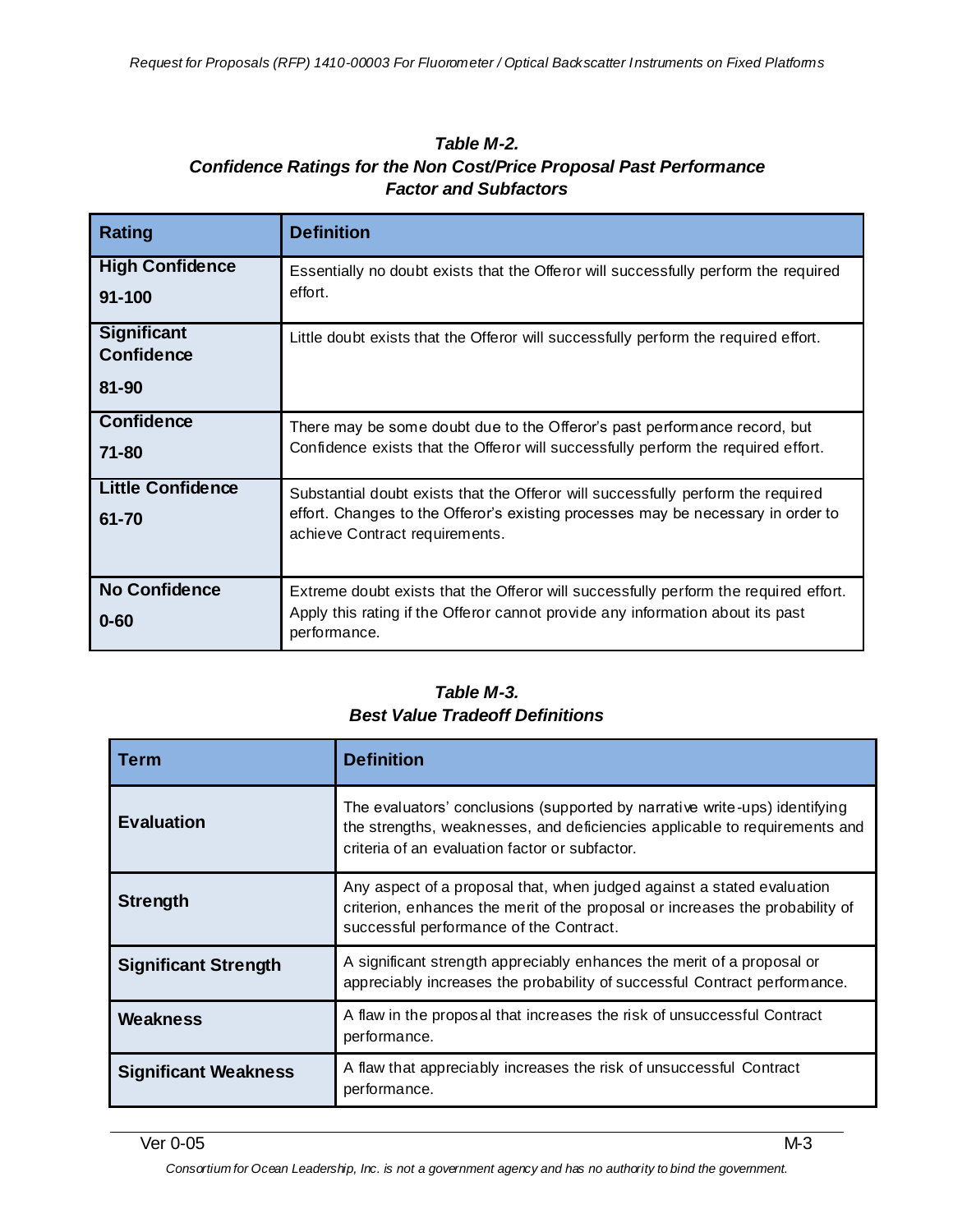| <b>Term</b>               | <b>Definition</b>                                                                                                                                                                                                                      |
|---------------------------|----------------------------------------------------------------------------------------------------------------------------------------------------------------------------------------------------------------------------------------|
| <b>Deficiency</b>         | A material failure of a proposal to meet a Procuring Organization<br>requirement or a combination of significant weaknesses in a proposal that<br>increases the risk of unsuccessful Contract performance to an unacceptable<br>level. |
| <b>Meets Requirements</b> | The item evaluated satisfies the requirement stated in the RFP or in an<br>attached or referenced specification.                                                                                                                       |

## **M.3. Non-Cost/Price Evaluation Factors for Fluorometer / Optical Backscatter Instruments**

The following factors will be used to evaluate the non-cost/price aspects of the proposal for Fluorometer / Optical Backscatter Instruments.

#### **Factor 1 - Technical Approach:**

The proposal will be used to assess the Offeror's understanding of the technical requirements of this solicitation. The Offeror's proposal will be evaluated on the basis of how well the proposed instruments meet the requirements of the technical specifications (Attachments J-1 and J-2) and how well the Offeror substantiates the technical provisions of its proposal.

Subfactors:

a. Measurement Performance (subfactor 1)

This subfactor addresses if and how well the proposed instruments meet the measurement requirements of the technical specifications in Attachment J-2; the accuracy, precision, drift of the measurements; and other significant strengths regarding measurements.

The most heavily weighted measurement performance factors are:

- 1. Ability to meet or exceed specifications in Attachment J-2
- 2. Accuracy, precision, and drift of the measurements and the methods used to obtain these, including both pre and post deployment determination methods.
- 3. The rate and technique used for refreshing the sampling volume to meet the sampling frequency requirement
- b. Biofouling Mitigation (subfactor 2)

Biofouling mitigation techniques as called for in Attachments J-1, the ability to maintain biofouling mitigation for the duration of our deployment intervals or as close as possible including substantiation of the biofouling mitigation methods.

c. Excitation Source (subfactor 3)

This subfactor addresses the excitation source and the degradation of the source during the duration of the planned OOI deployments.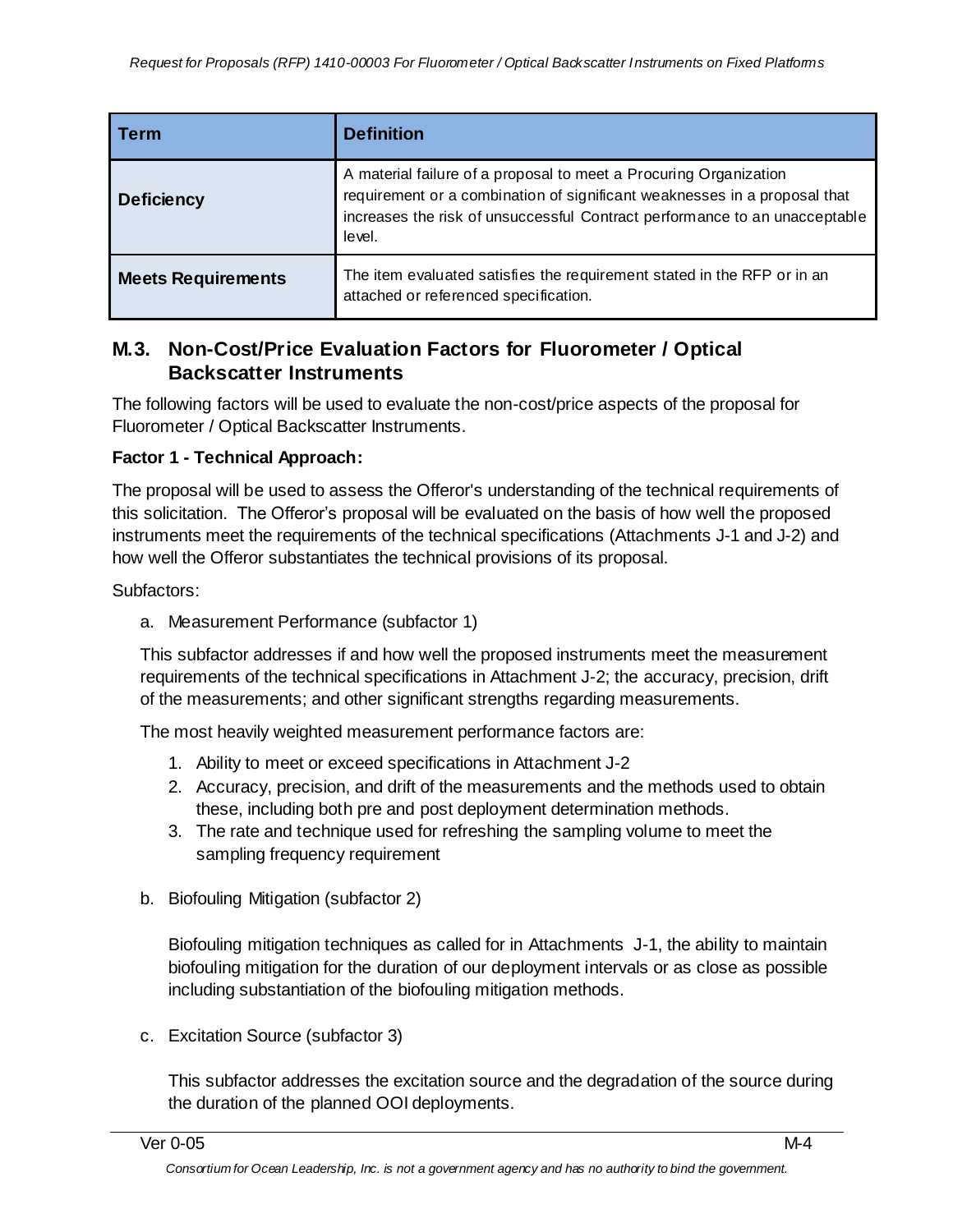- d. Other (subfactor 4)
	- 1. Ability to meet or exceed the specifications in Attachment J-1, which have not been considered in any of the previous technical subfactors
	- 2. Ability to operate and survive at the depths listed in Attachment J-2 Appendix 1, specifically the integrity of the pressure housing.
	- 3. Calibration methods and procedures
	- 4. Size, shape, and weight of the instrument(s) smaller size, lower weight and nonirregular shapes are more desirable.
- e. Technical Risk (subfactor 5)

Evaluators will determine the risk level of the Offeror's technical approach. Types of risks may involve, but are not limited to, the proposed product maturity, complexity, flexibility, scalability, and limitations, as well as the Offeror's industry expertise, technical capabilities, production capacity, and proposal assumptions. Any technical risks inherent in making multiple awards will be part of the consideration before the award(s).

## **Factor 2 Past Performance:**

The Procuring Organization will conduct a Past Performance evaluation on the Offeror's Fluorometer / Optical Backscatter product and on the Offeror's past performance experience. The Evaluators will access any sources of information available (e.g., technical papers, databases, Offeror-provided references) and will consider all information found in addition to considering information provided in the proposal and information supplied by Offeror references.

Subfactors:

- a. Technical Performance of the proposed instrument (subfactor 1) Areas of relevance include:
	- 1. Independent research papers
	- 2. Independent testing results
	- 3. Offeror's testing results of its proposed instrument(s)
	- 4. Offeror's results of previous deployments
- b. Performance of the organization, including meeting delivery schedules, customer satisfaction, and risk (subfactor 2)

## **Factor 3 Management Approach:**

The management approach will be evaluated for the degree to which the Offeror's proposal reflects a management approach that will lead to the successful accomplishment of the work described in Section C (SOW).

Subfactors:

- a. Management Approach (subfactor 1)
	- 1. Project Management and Communications Document
	- 2. Offeror's Test Procedures